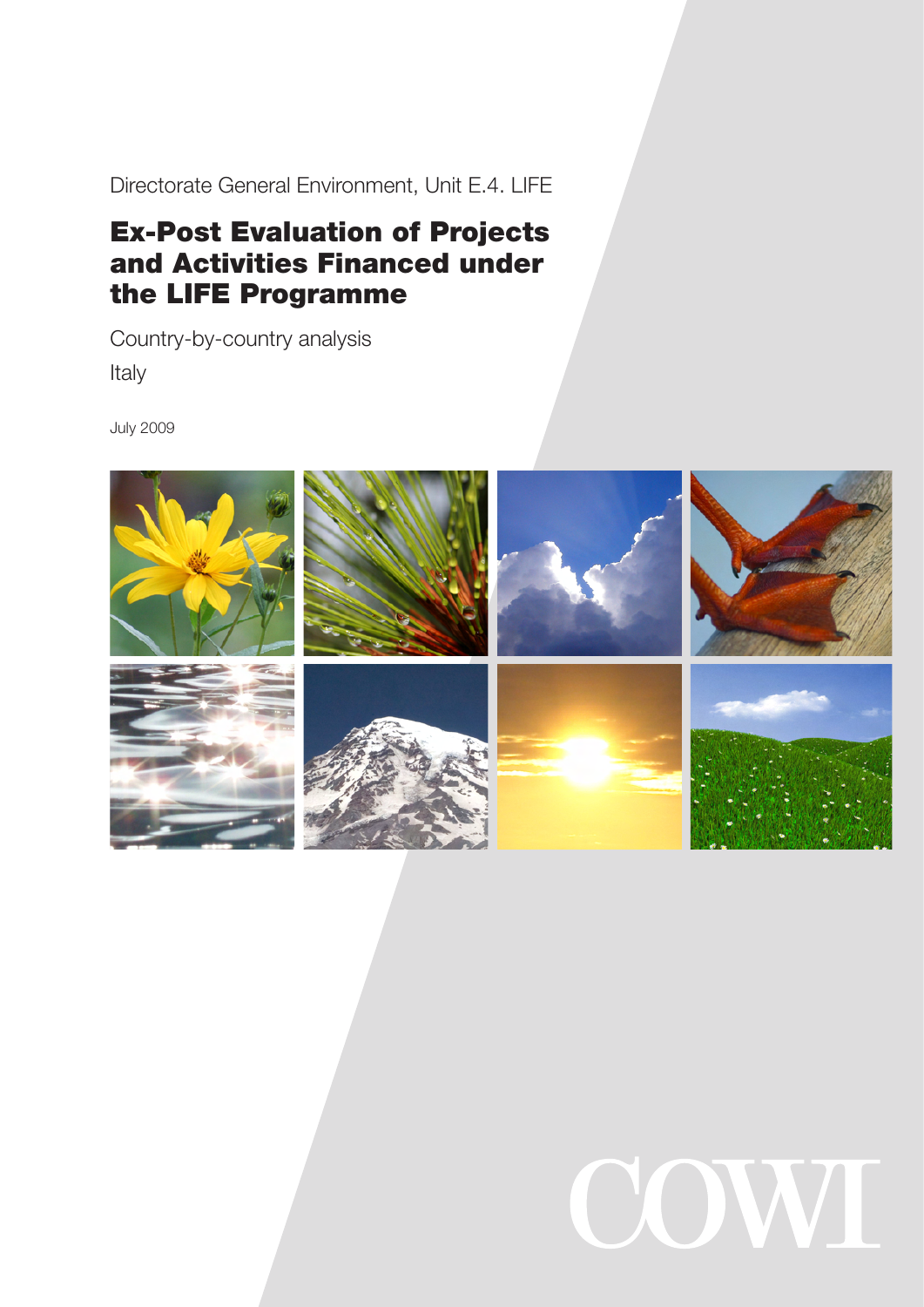

**COWI A/S** 

**Parallelvej 2 DK-2800 Kongens Lyngby Denmark** 

**Tel +45 45 97 22 11 Fax +45 45 97 22 12 www.cowi.com** 

Directorate General Environment, Unit E.4. LIFE

# Ex-Post Evaluation of Projects and Activities Financed under the LIFE Programme

Country-by-country analysis

Italy

July 2009

Document no. 7-3 Italy Version 1 Date of issue July.2009 Prepared BIM, IL Checked BIM, TIH, IL Approved BIM

This report has been prepared as a result of an independent evaluation by COWI being contracted by the Directorate General Environment

**The views expressed are those of the Consultant and do not necessarily reflect those of the European Commission.**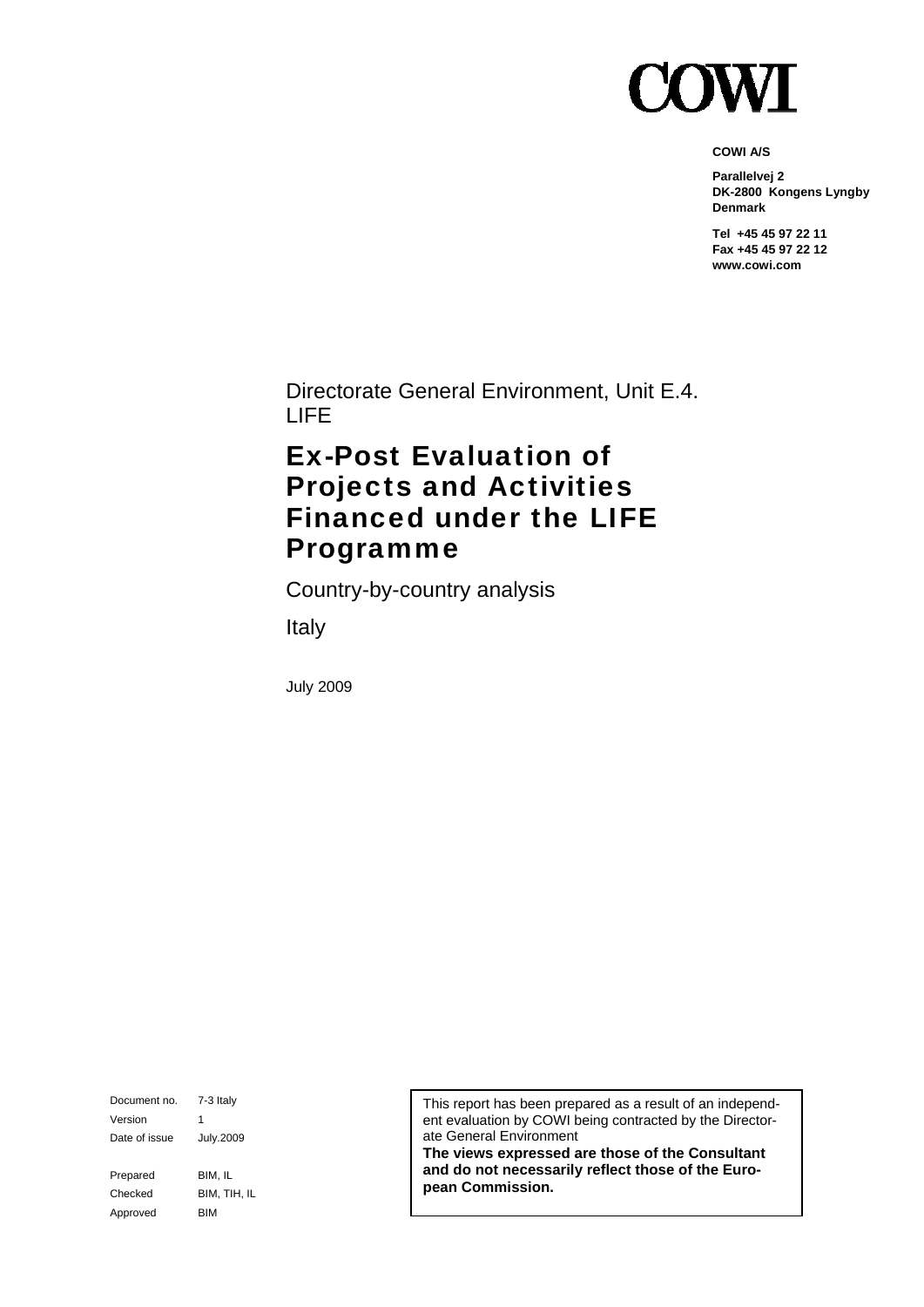### Table of Contents

| 1               | <b>Executive Summary</b>                                                              | Error! Bookmark not defined.                                                                                                                  |
|-----------------|---------------------------------------------------------------------------------------|-----------------------------------------------------------------------------------------------------------------------------------------------|
| 2               | <b>Introduction</b>                                                                   | Error! Bookmark not defined.                                                                                                                  |
| 3<br>3.1        | Environmental policy overview Error! Bookmark not defined.<br>Nature and Biodiversity | Error! Bookmark not defined.                                                                                                                  |
| 4               | Overview of LIFE projects in ItalyError! Bookmark not defined.                        |                                                                                                                                               |
| 5<br>5.1<br>5.2 | <b>Effects of projects implemented</b> Error! Bookmark not defined.                   | Results and impacts for NAT projects <b>Error! Bookmark not defined.</b><br>Results and impacts for ENV projects Error! Bookmark not defined. |
| 6               | The effectiveness of projects                                                         | Error! Bookmark not defined.                                                                                                                  |
| 7               | The sustainability of projects                                                        | Error! Bookmark not defined.                                                                                                                  |
| 8               | The utility of projects                                                               | Error! Bookmark not defined.                                                                                                                  |
|                 |                                                                                       |                                                                                                                                               |

# Table of Appendices

| Appendix 1 | Comprehensive overview of LIFE Projects in Italy     |
|------------|------------------------------------------------------|
| Appendix 2 | Summary tables on LIFE Environment projects in Italy |
| Appendix 3 | Summary tables on LIFE Nature projects in Italy      |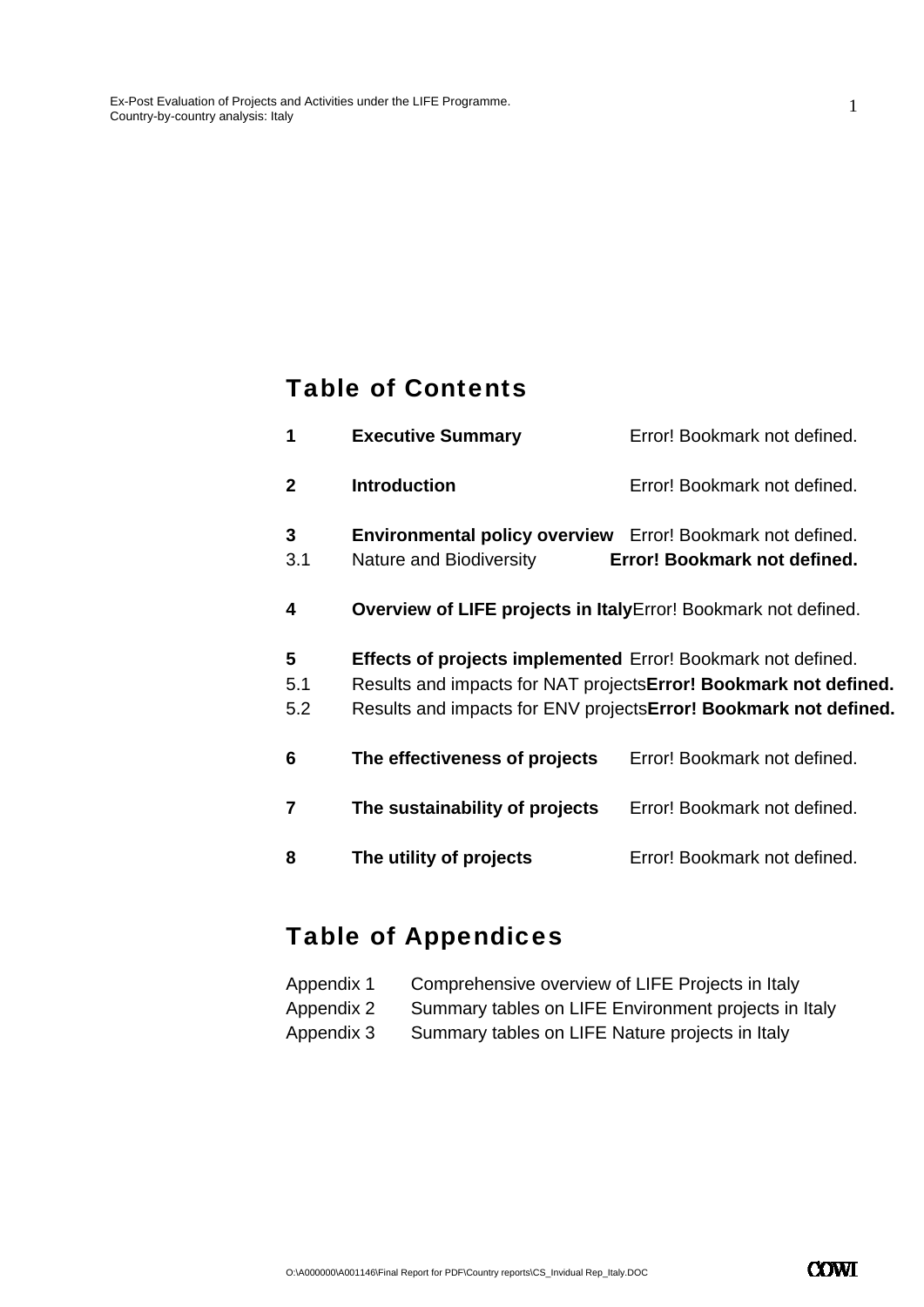### **1 Executive summary**

The 164 **LIFE Environment** projects co-financed by the LIFE Programme mainly concern waste, pollution, and water. The projects are distributed over a number of themes, with Strategic Approaches and Natural Resources and Waste representing about 50 per cent of all projects, followed by Water with 28 projects. A total of 56 projects are reported to be technically and/or economically viable. The level of innovation is good with 62 projects claiming to develop innovative techniques, processes or approaches. Many LIFE Environment projects appear to have had an impact on environmental management, even though the environmental impact of many projects cannot yet be assessed.

The 137 **LIFE Nature** projects co-financed by the LIFE Programme during 1996-2006 comprise a large number of projects targeting forests (mainly in mountainous areas or alluvial forests), dry grasslands (both mountain and coastal), and wetlands. A large variety of species were involved, mainly birds and large carnivores, or tree species such as yew, holly, fir or beech trees. In total, 313 Natura 2000 sites have been involved or about 11 per cent of the 2,852 Natura 2000 sites in Italy. Many projects have contributed directly to improving management capacity and about a fifth of all LIFE Nature projects had a demonstrable effect. Moreover, interviews indicate that the Italian strategy entails using the experience acquired through the LIFE programme to launch other complementary projects using other funding sources, in particular Structural Funds.

In general, the level of effectiveness is regarded as good, with a reasonably good level of synergy, innovation and demonstrable effect, at least at national level. Sustainability appears variable. It is assessed as being high to very high for LIFE Nature projects implemented by Park Authorities (non-LIFE funding already exists), for LIFE Environment projects linked to management planning at provincial level (the beneficiaries know the area very well and have good relationships with stakeholders), and for technological development projects in which the beneficiary has an interest (a ready to use tool at the end of the project). The utility of LIFE projects in Italy is clear, as regards the priorities and issues addressed in the  $6<sup>th</sup>$  EAP. National environmental priorities are only being set up officially this year in Italy. As a consequence, the LIFE Programme has been a bottom-up process, with projects designed to address local or regional needs, and then adapted to fit EU priorities. It is recognized that the LIFE Programme has played a major role in environmental improvement and nature conservation in Italy, including the management of the Natura 2000 network.

### **2 Introduction**

This country report on the implementation of the LIFE Programme in Italy is part of the overall ex-post evaluation of the LIFE Programme. The evaluation was commissioned in July 2008 and covers all LIFE projects initiated during the period 1996-2006. The overall objective of the evaluation is to assess the relevance and impact of the activities and projects financed under the LIFE Programme. The evaluation comprises country studies in all Member States except Bulgaria, which has never had any LIFE projects. This report documents the analysis carried out concerning the implementation of the LIFE Programme in Italy. The ex-post evaluation focuses on assessing the effect of the LIFE Programme on Europe's nature and environment through looking at results and impacts of LIFE projects implemented under the Nature (NAT) and Environment (ENV) components. The results and impacts have further been assessed along three main evaluation criteria:

- Effectiveness, i.e. the extent to which planned objectives have been reached;
- Sustainability, i.e. the extent to which positive impacts have continued or are likely to continue;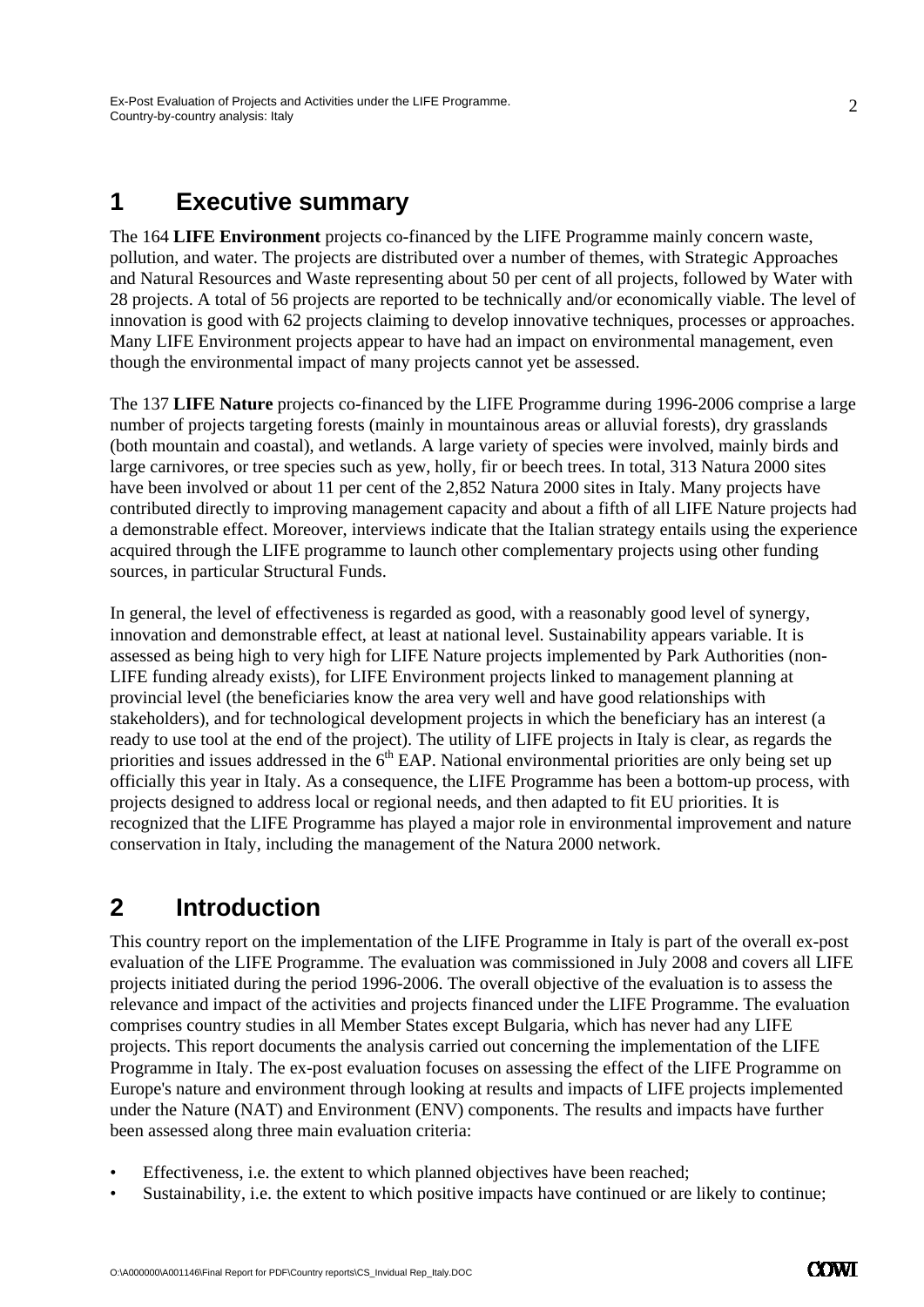and for the stakeholders concerned.

Utility, i.e. the extent to which impacts address key environmental needs and priorities in the EU

## **3 Environmental policy overview**

The fact that there is no official document highlighting national environmental priorities in Italy does not mean that there is a lack of interest in the issue. The latest Report on the State of the Environment (published in 2006) indicates that the Government's policy is to focus on sustainable development, energy efficiency and the promotion of renewable energy. This strategy was further promoted at the European level during the Italian presidency of the European Union during the second semester of 2003, specifically advocating for a modification of the culture and instruments of environmental policy in order to assert the concept of "the environment as an opportunity".

Italy's sustainable development strategy relies on six pillars: energy, industry, transport, agriculture, tourism, urban areas, and their relationship to environment. Part of this strategy has been the modification and updating of the "Code of Environment", a long process that included the simplification, rationalisation and reorganisation of the environmental standards (norm) in six key areas: waste and recycling, water, soil preservation, atmospheric pollution, environmental procedures, and environmental damage.

However, with 60 infringements (as of 31 December 2007), Italy still has the highest number of ongoing infringements of EU environmental legislation. Most of these relate to nature protection and waste legislation, with four areas of particular concern:

- climate change (Italy is a long way short of its Kyoto target of 6.5 per cent emissions decrease in 2008-2012 compared to 1990, mainly due to the growth of electricity consumption and the large gap between the share of electricity from renewable sources and the target of 25 per cent to be reached by 2010);
- nature and biodiversity (mainly soil erosion), and the extension of the Natura 2000 network that is still incomplete);
- environment and health (especially water pollution (Italy still has not fully transposed and implemented the Water Framework Directive), and air pollution in urban areas (with the highest concentrations of particulates and the second highest concentrations of ozone in the EU in 2005); and,
- natural resources and waste (mainly water consumption, which is well above the EU average due to an inefficient distribution network and the failure to implement EU waste rules, with the persistence of thousands of illegal landfills and the lack of a more strategic planning approach to waste management).

However, it has to be stressed that substantial progress has been made recently. For example, this includes the 40 Million Euro investment plan agreed in 2007 to support the realisation of the ARCHIMEDE project in Sicily, which is a unique 5MW integrated solar-gas combined cycle plant, the first of its kind in the world. The project had just begun in 2008.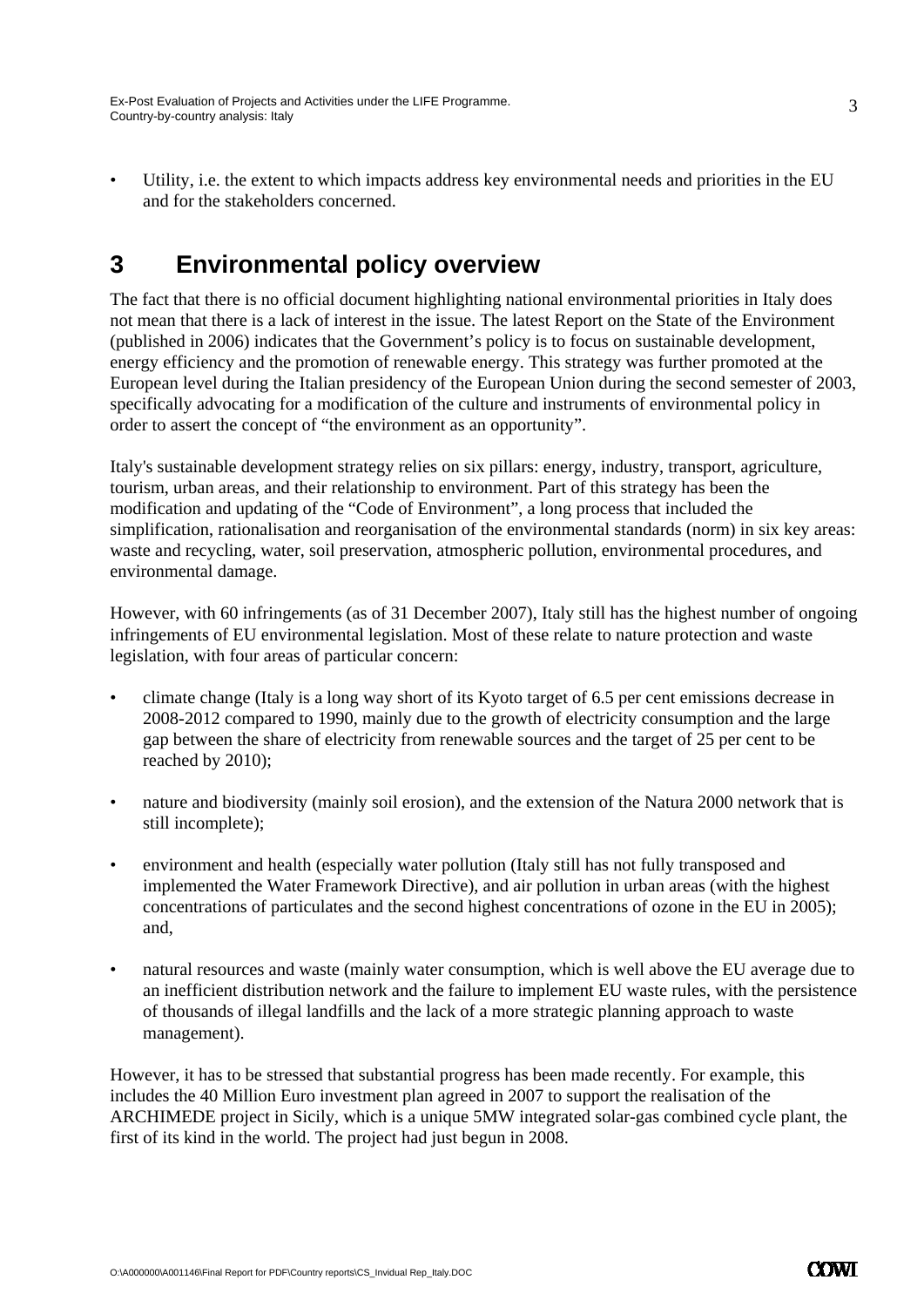# **4 Overview of LIFE projects in Italy**

During the period 1996 to 2006, the LIFE Programme co-financed 301 projects in Italy, including 137 Nature projects and 164 Environment projects. A full overview table of the projects is provided in Appendix 1. Appendices 2 and 3 provide some summary tables.

|             | Number of<br>projects | Total LIFE contribu-<br>tion (million EUR) | Main themes covered                                                                   | Average LIFE<br>contribution per<br>project (million<br>EUR) | Average project<br>duration (years) |
|-------------|-----------------------|--------------------------------------------|---------------------------------------------------------------------------------------|--------------------------------------------------------------|-------------------------------------|
| Environment | 164                   | 88.7                                       | Strategic Approaches<br>(25%), Natural re-<br>sources and waste<br>(24%), Water (17%) | 0.5                                                          | 3.3                                 |
| Nature      | 137                   | 61.0                                       | Habitats (87%)                                                                        | 0.4                                                          | 3.7                                 |

*Table 4.1 Overview of LIFE projects 1996-2006 in Italy* 

Source: BUTLER

-

The **LIFE Environment** projects co-financed by the LIFE Programme mainly concern waste (management, reduction, reuse/recycling); water (management, quality improvement, and mainly waste water treatment and/or reuse); or other pollution issues related to air, water or soil (management, emissions reduction, surface and/or groundwater, and to a much lesser extent soil). Interestingly, a substantial number<sup>2</sup> of projects (17) involve the implementation of an environmental management system (EMAS). The typical type of beneficiary was SMEs, which accounted for 35 projects in total, and Local Authorities, with 34 projects in total.

The **LIFE Nature** projects co-financed by the LIFE Programme during 1996-2006 comprise a large number of projects targeting forests (mainly in mountainous areas, or alluvial forests), dry grasslands (both mountain and coastal), and wetlands. The large majority of projects are multi-habitats projects. A large number of "Habitat" projects focus on preserving or restoring sensitive habitats (such as wetlands, or particular types of forests or grasslands), thereby indirectly protecting the species that depend on it (mainly birds). The typical type of beneficiary was a Park-Reserve Authority, which accounted for 40 projects in total, and Local Authority, with 33 projects.

# **5 Effects of projects implemented**

### **5.1 Results and impacts for Nature projects**

Based on the documents examined and interviews carried out, some 118 of the 137 LIFE Nature projects in Italy involve Natura 2000 sites, with many projects (43) involving more than one site. In total, 313 sites have been involved, or about 11 per cent of the 2,852 Natura 2000 sites in Italy. Of these

<sup>&</sup>lt;sup>1</sup> For the purpose of this evaluation, the LIFE projects were categorised according to the thematic structure of the LIFE+ Programme (ref. Regulation EC No. 614/2007, Annex II). The themes included for LIFE Nature: Habitat Directive, Birds Directive and Biodiversity. For LIFE Environment: Climate change, air, water, soil, forests, natural resources and waste, chemicals, urban environment, strategic approaches.

 $2$  Unless an Appendix table is referred to, numbers and percentages given are based on the synthesis of the 301 project summaries reviewed.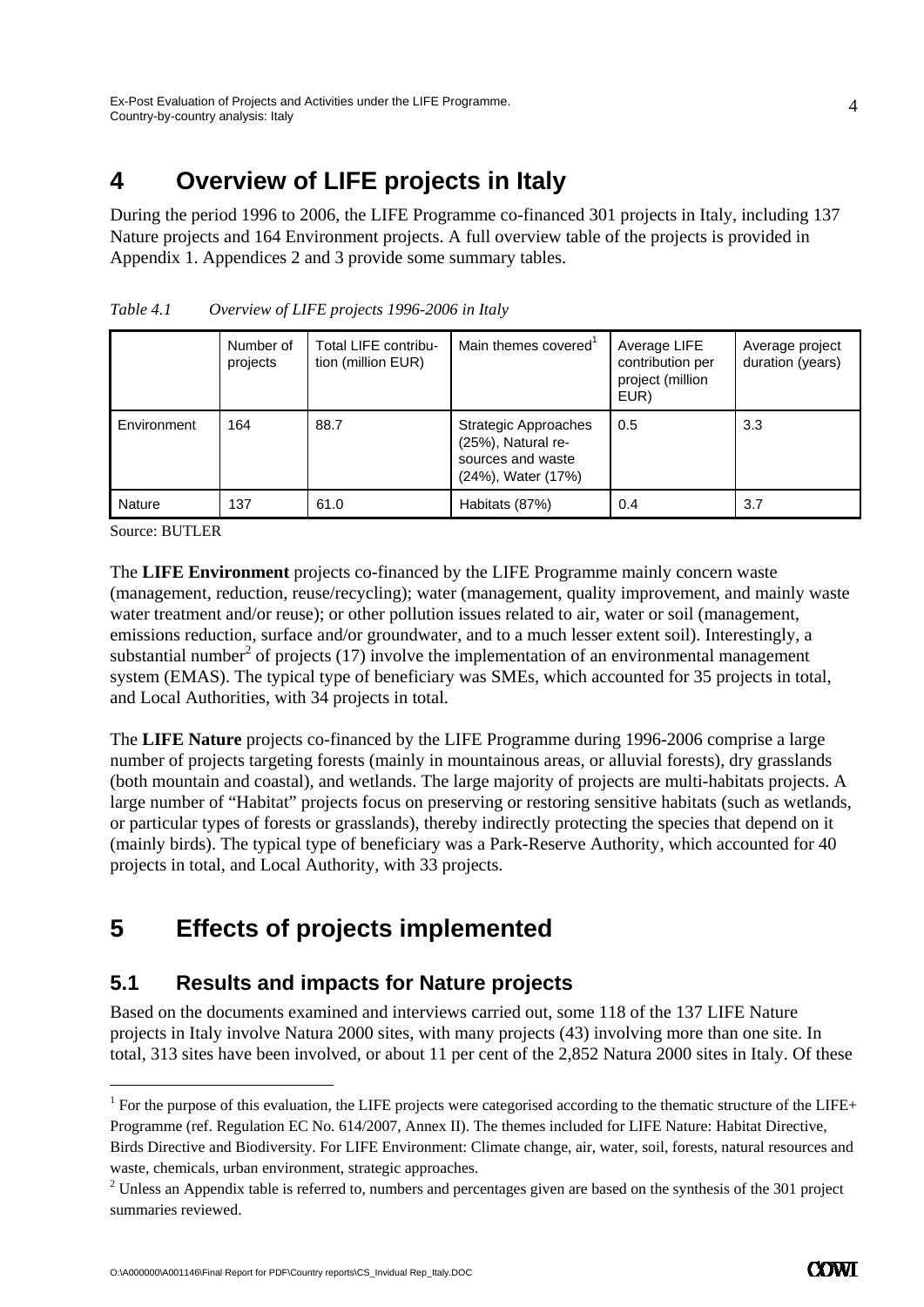118 projects, 67 involved Sites of Community Importance (SCI), seven concerned Special Protected Areas (SPA), and 28 were combined projects (SCI and SPA), (often because the same Natura 2000 site is designated as both a SCI and a SPA). Some 19 projects out of the 137 LIFE Nature projects (just under 14 per cent) led to an increase in the Natura 2000 network. However, this figure could be higher, as it is not always clear whether the sites concerned were existing ones, or were being proposed through the projects.

It is very difficult to determine the size of the total area represented by these 313 Natura 2000 sites, as this information is seldom available (it is either not mentioned in the project summary, or it is unclear how much of the area is covered by the project). However, it was possible to obtain accurate enough figures for 44 projects, which concerned a total area of 369,652 ha. If we extrapolate this to the 118 projects involving Natura 2000 sites, it gives us about 991,339 ha, or around 12 per cent of the total size of the area covered by N2000 sites in Italy  $(79,662 \text{ km}^2)$ . Although this percentage is an extrapolation based on a relatively small number of projects (44 or just over a third of all projects), it matches the proportion of Natura 2000 sites concerned by a LIFE Nature project (11 per cent, see above).

Many LIFE Nature projects focused on forests (mainly mountainous or alluvial forests), often specifically targeting yew, holly, fir or beech trees. Other habitats often concerned are grasslands (mountain or coastal dry grassland, pasture, meadow, steppe) and wetlands (including marshes, peat bogs, salt marshes, coastal lagoons). All are habitats of European importance (in the sense of the Habitat Directive), or Priority Habitats. Generally, these projects included, or were based on the restoration of the concerned habitat(s), so it can be assumed that they will have, or have had, an impact on maintaining or improving biodiversity. Although most LIFE Nature projects are "Habitat" projects (119 out of 137 projects), most of the time they directly or indirectly affect a particular species or group of species (47 per cent of them involve a specific species or group), such as in the project "Urgent action for the protection of the Sardinian steppic habitats" which resulted in protecting, and improving, populations of the little bustard, an Annex species (LIFE96 NAT/IT/003165). For example, 24 projects affect birds (mostly migratory birds, birds of prey, or the bittern), 18 projects concern large carnivores (largely bear and wolf, with a couple of projects also concerning lynx). Bats and amphibians each attracted seven projects, and sea turtles 6, while fish and invertebrates are the least represented groups. All are Birds or Habitat Annex species (e.g. puffins, cormorants, the bittern, egrets, the bearded vulture, Eleonora's falcon, the little bustard, or Audouin's gull to cite only a few of the bird species concerned). Although only 14 projects (10 per cent) specifically mention the adoption and/or implementation of a Species Action Plan, it can be estimated that the long-term conservation of the species concerned by LIFE Nature projects is often secured. Indeed, 26 projects (19 per cent) are the continuation of a previous LIFE Nature project (which gives some measure of longevity), and 50 per cent of all projects took place in an existing protected area (a Regional Natural Park generally), for example the S'Ena Arrubia lagoon conservation and integrated management in Sardegna (LIFE97 NAT/IT/004177), or the environmental rehabilitation of the Natural Reserve of Tarquinia Salt-works, near Rome (LIFE02 NAT/IT/008523). This seems to be confirmed by the e-survey, where 68 per cent of the 25 answers provided indicate that their project led to a favourable conservation status (for a species or habitat).

Many projects (91 or 66 per cent of all LIFE Nature projects) have directly contributed to improving management capacity (mostly by designing management plans) and, to a lesser extent, have improved some implementation frameworks, in the form of guidelines aimed at local authorities (39 projects or 28 per cent). A good example is the project "Natura 2000 network in Italy: management models" (LIFE99 NAT/IT/006279). If fewer projects (20 projects, or 15 per cent) have contributed to improving the management of other non-LIFE projects (mostly a Park management plan), about a fifth of all LIFE Nature projects (27 projects) had a demonstrable effect, with the methods and approaches developed through these projects having been used at other sites, or with other species. Moreover, the National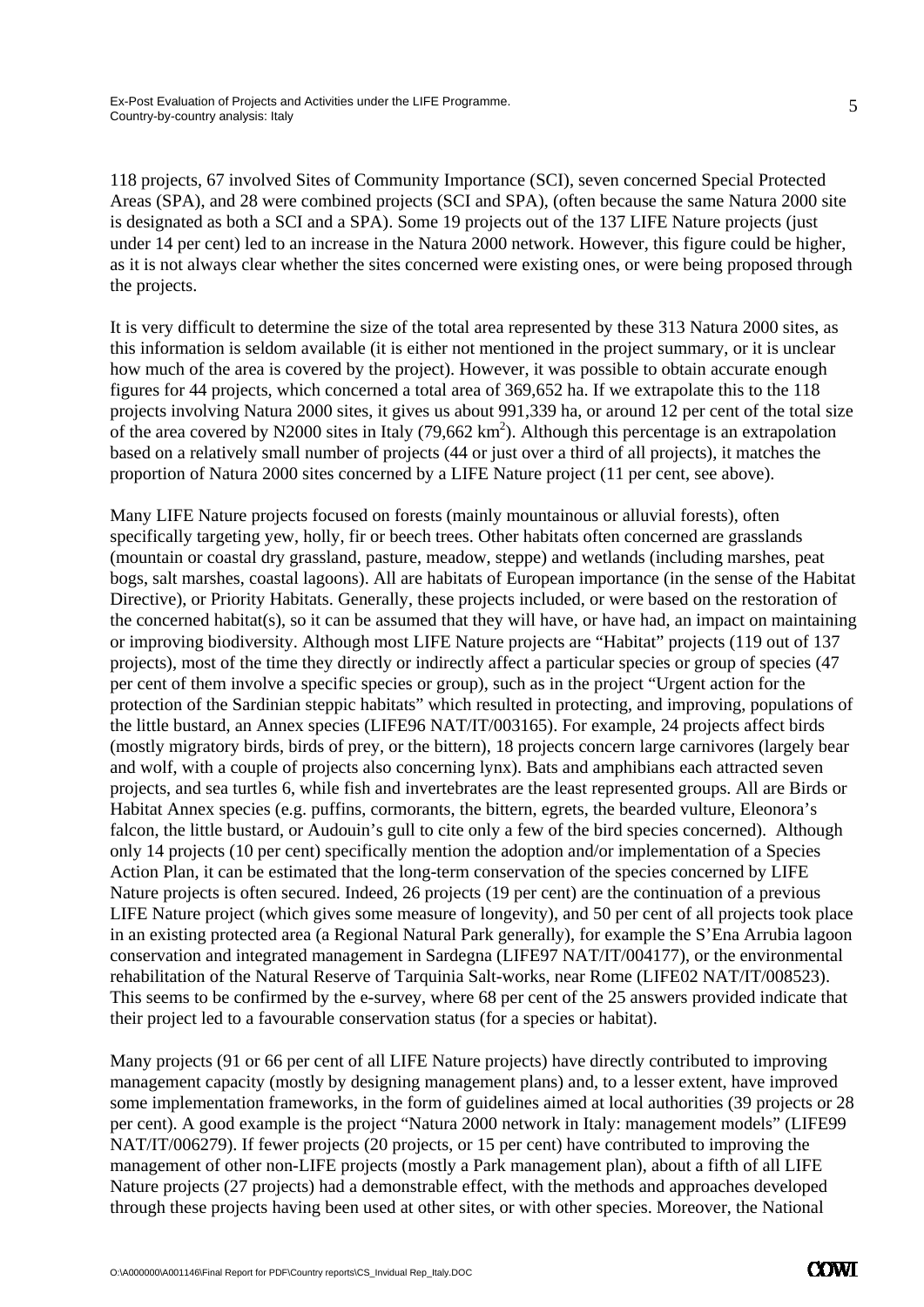Focal Points indicate that the strategy in Italy is to use the experience acquired through the LIFE programme to launch other complementary projects using other funding sources, in particular Structural Funds.

### **5.2 Results and impacts for Environment projects**

As well as being numerous in Italy (164), the projects supported through LIFE Environment are also very diverse and it would be difficult to sum them up in a common assessment. Rather, this assessment has been refined by categorizing the projects according to four main areas: technology projects, waste, natural resources, and water (including waste water). To these four main areas should be added a fifth (cross-sectoral) area: management and planning, since most of these projects specifically aim at developing management plans, or improving management capacity. For example, the project "Making a pact with the environment" aimed at proposing a "rule based" methodology to promote an active participation of the local authorities in the process of eco-sustainable planning (LIFE99 ENV/IT/000032). The management and planning projects are the most numerous with 58 projects (35 per cent of all LIFE Environment projects). These are followed by technology projects with 38 instances (23 per cent). There have been 29 water-related projects (18 per cent) and 24 waste projects (15 per cent), the remaining 15 projects addressing natural resources issues (9 per cent).

Results, as reported by project summaries, appear to be good in general. Only 12 projects failed completely to generate any result (e.g. they were not implemented), with an additional eight projects delivering very limited results. There does not seem to be any pattern in failure as regards the five areas listed above. Of these 20 failed, or partially failed, projects, nine belong to technology projects and six to management and planning projects, which are the two main areas. A total of 56 projects (34 per cent of all LIFE Environment projects) are reported to be technically and/or economically viable. These are more likely to be technology projects (18), followed by water projects (12) even though these are only the second and third most numerous categories. The level of innovation seems good with 62 projects claiming to develop innovative techniques, processes or approaches. Of these, 46 claim to be innovative at the country level (i.e. within a strictly Italian context), and 16 at the European level (i.e. projects with international partners). A good example of the latter is the project "The application of innovative photovoltaic technology to the railway trains" (LIFE02 ENV/IT/000064). However, this distinction is rarely reported in project documents, so the latter figure is possibly higher. Most innovative projects belong to the technology category (18), followed by the management and planning category (9), and the waste and the water categories (8 each).

Many LIFE Environment projects appear to have had an impact on environmental management. This impact can be felt particularly through an improvement in environmental conditions for 59 projects (of which the majority fall within the management and planning category, with 25 projects; followed by the natural resources and the water categories, with ten projects each); through an improvement in waste management, with 42 projects (almost equally and exclusively shared by the management and planning, the technology, and the wastes categories); or through an improvement in river basin management (in its largest sense, i.e. including groundwater, lakes, rivers and coastal waters), with 26 projects (most of them - 15 - not surprisingly belonging to the water category). However, the wider impact seems more limited, because in some cases it did not last beyond the project's life, and because few projects reportedly gave rise to similar activities within the country (19 projects, eight of which from the management and planning category), or elsewhere (8 projects only). However, these figures could increase, as it is still too early to make this kind of assessment for many projects, because this assessment is largely based on project summaries, which are written close to the end of a project's life and also because this information is not necessarily known to the beneficiaries.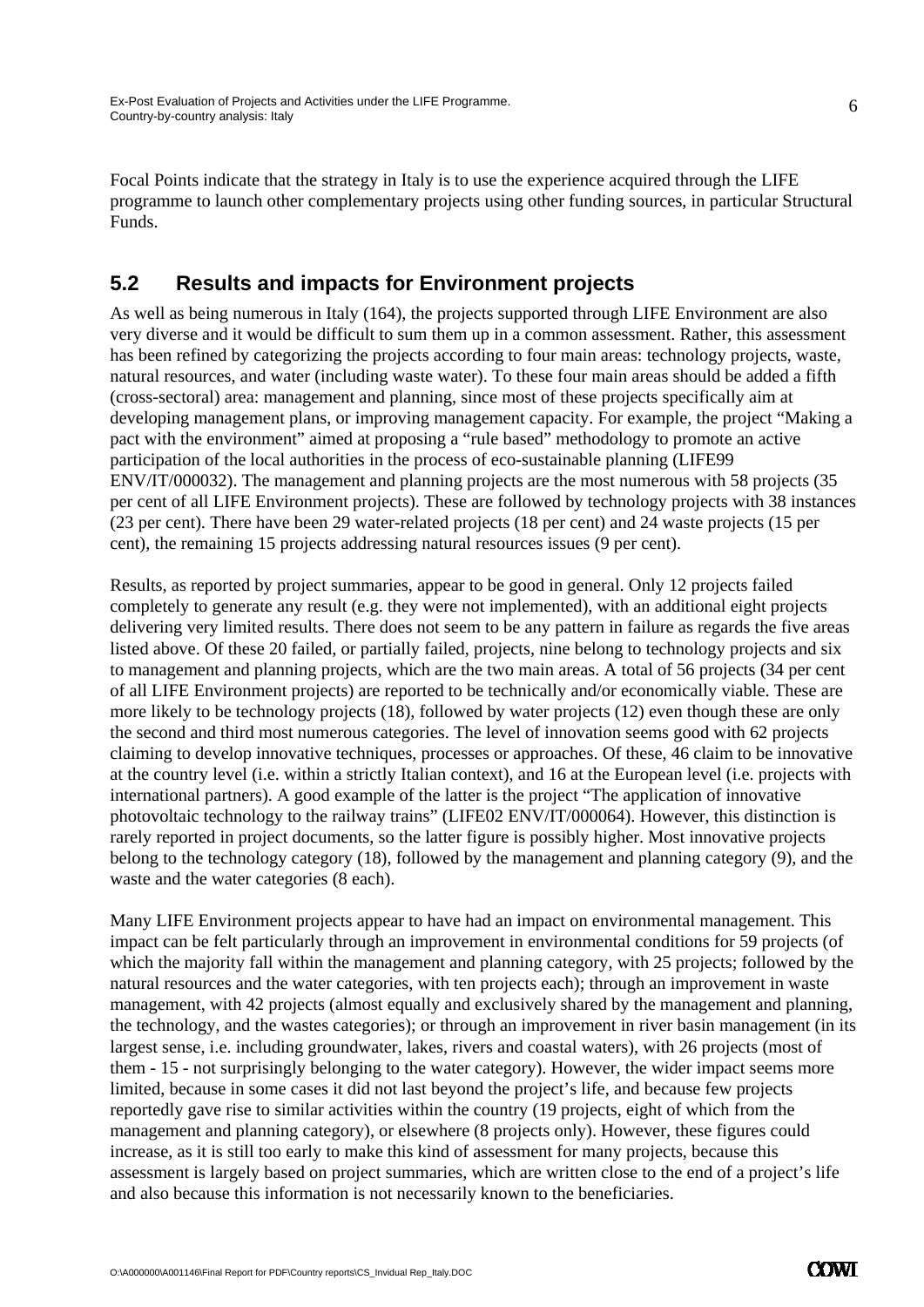### **6 The effectiveness of projects**

Effectiveness can be assessed at two levels: the project level, which compares achievements with project objectives, and at programme level, which compares achievements with LIFE Programme objectives.3

Overall, project level effectiveness of **LIFE Nature** projects can be assessed as high. Only five projects failed to deliver any results, and a further eight were significantly downscaled (9.5 per cent of all LIFE Nature projects). One of the reasons for failure is the issue of land ownership (where it was not possible to come to an agreement with concerned landowners during the course of the project). Almost a third of all projects (40) established links with other projects or initiatives, indicating a good level of synergy, and as stated above, nearly a fifth (26) of the projects lead to a subsequent one, or had a known demonstration effect (27 projects). This is emphasised by the e-survey, where 16 of the 18 answers provided state that their project led to other initiatives within nature conservation (although this is too small a sample to be bias free).

**LIFE Environment** projects appear to have been just as effective at project level. Twelve projects failed to deliver any results and a further eight had their objectives drastically reduced, giving an overall failure rate of about 12 per cent. However, the degree of synergy is much lower than for LIFE Nature projects, with only 21 projects directly linked to other initiatives (just under 13 per cent). Likewise, the demonstrable value of LIFE Environment projects appears lower, with 19 projects leading to a similar one in country and eight leading to a similar project elsewhere (overall 16.5 per cent of all LIFE Environment projects). By contrast, a number of LIFE Environment projects had an international dimension (26 projects, or just under 16 per cent), which is regarded by all interviewees as having had a very positive effect. Having international partners opens up additional opportunities (e.g. expertise not available at country level, dissemination), and allows for more ambitious projects.

At programme level, it is clear that the **LIFE Nature** projects have contributed to the implementation of Council Directive 79/409/EEC (Birds Directive) and Council Directive 92/43/EEC (Habitats Directive), even if only about 10 per cent of all LIFE Nature projects (14 out of 137) belong to the "Birds" category (see overview of LIFE Nature projects above). Indeed, most "Habitat" projects also concern, directly or indirectly, species of Community interest, largely effecting birds (see results and impacts of LIFE Nature projects above). According to National Focal Points, the effectiveness can be assessed as high (with a score of 4 on a scale of 1-5 where 5 is the highest). The same assessment was made by the Monitoring Team, as well as by the LIFE Unit desk Officers.

Regarding **LIFE Environment** projects, the programme level effectiveness is also assessed as high by all interviewees (Monitoring Team experts, National Focal Point, LIFE Unit desk Officer). Out of 164, some 46 projects claim to have developed innovative techniques, methods or approaches (28 per cent of all projects). The innovation value of the programme at European level is less clear, with this information not being readily available in most cases. Out of the 46 innovative projects, 16 claim to be innovative at European level. A total of 27 projects (16.5 per cent of all LIFE Environment projects) have led to other projects, either in country (19) or elsewhere (8), giving the LIFE programme a good demonstration value,<sup>4</sup> while 26 projects (just under 16 per cent) were international projects. A total of

-

<sup>&</sup>lt;sup>3</sup> Specific objective for: LIFE Nature: to contribute to the implementation of Council Directive 79/409/EEC (Birds Directive) and Council Directive 92/43/EEC (Habitats Directive); LIFE Environment: to contribute to the development of innovative and integrated techniques and methods and to the further development of Community environmental policy.  $4$  This figure is likely to be higher, as it only takes into account projects that had a demonstrable effect during the project's life. It does not take into account those projects that may have had this effect after the end of the project and the writing of the project summaries.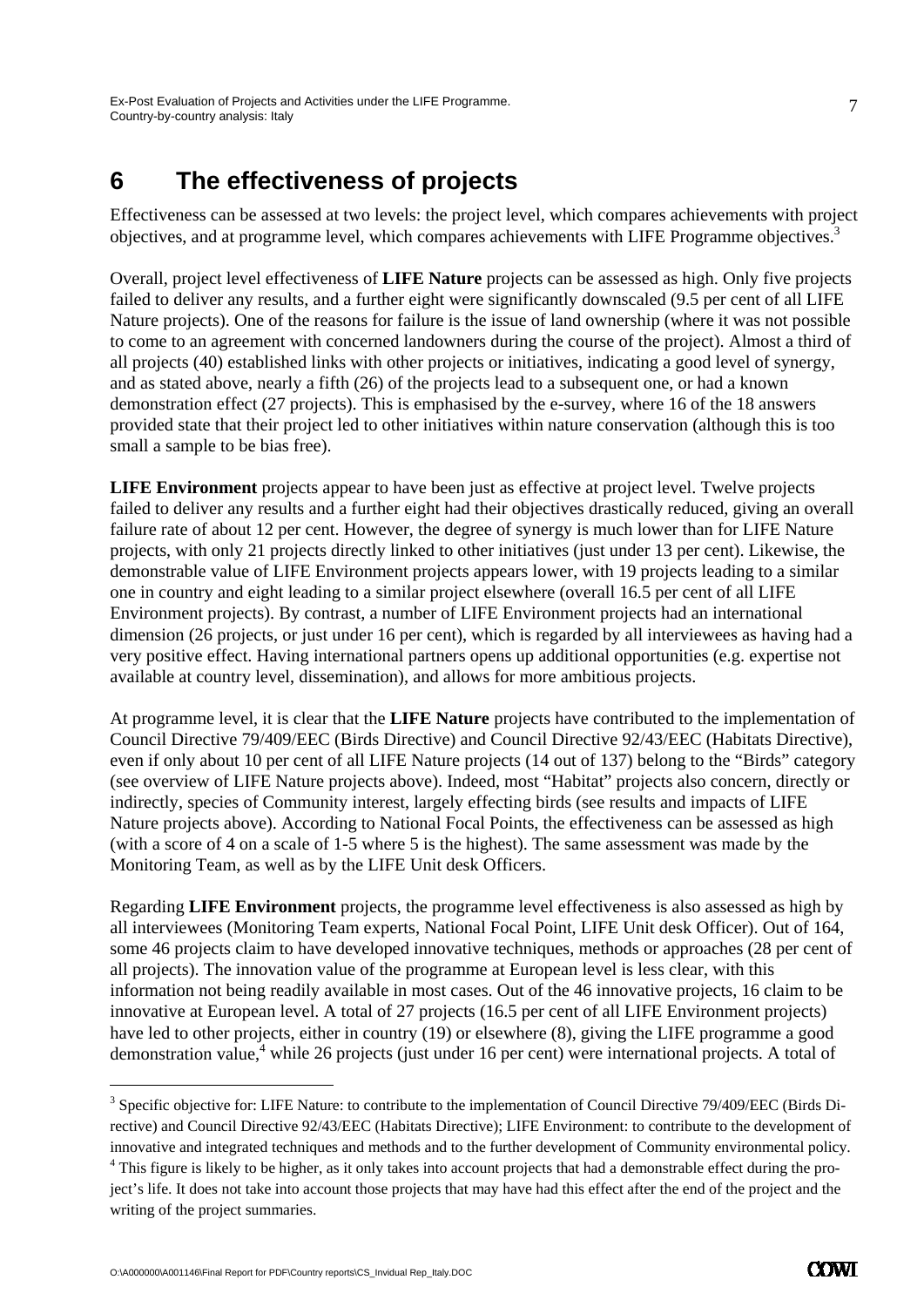25 projects have also contributed to the development of Community environmental policy, or at least shown a strong potential to do so (e.g. their results could be integrated directly into a policy document). A good example of this is the project "Sustainable fertilisation of an intensive horticultural basin through an innovative management system of the local vegetal waste biomass utilising an existing composting plant and supporting a permanent info-structure" (LIFE02 ENV/IT/000089). This project led to the adoption of a "Compost Law" in Italy, which could serve as a model for a European Regulation on this subject. As was the case with LIFE Nature, the National Focal Points assess the level of effectiveness of the programme as being high, with a score of 4 on a scale of 1-5 where 5 is the best, and the same that was given by the LIFE Unit Desk Officer. However, for the Monitoring Team, it was only medium to high (with a score of 3-4).

# **7 The sustainability of projects**

Although it is still too early to assess the sustainability of many projects, it can already be said that sustainability and the significance of long term effects will be highly variable.

For those **LIFE Nature** projects that have taken place in existing protected areas (such as Regional Natural Parks), about half of all LIFE Nature projects, sustainability can be assessed as high (an existing protected area means that non-LIFE funding sources are in place). For the other half, it will very much depend on political will and/or continuity (following elections for example). All interviewees (National Focal Points, Monitoring Team, and LIFE Unit Desk Officers) therefore rate sustainability as medium, with a score of 2.4 on a scale of 1-5 where 5 is the highest. As for the few project managers who have provided answers to the e-survey (18), the majority considers that projects have a very high (8) or high (4) degree of sustainability, and that projects will lead to long-term improved protection of species and/or habitats. This is confirmed by in-depth project studies, for example the S'Ena Arrubia lagoon conservation and integrated management in Sardegna (LIFE97 NAT/IT/004177), or the environmental rehabilitation of the Natural Reserve of Tarquinia Salt-works, near Rome (LIFE02 NAT/IT/008523).

Regarding **LIFE Environment** projects, 56 of out of 164 (34 per cent) are deemed to be technically and/or economically viable. This may seem low, but these criteria apply mainly to technology projects (which represent 23 per cent only of all LIFE Environment projects) and when applied to technology projects only, the ratio is 47 per cent. According to the National Focal Points, the projects most likely to be sustainable are those linked to management planning at provincial level,<sup>5</sup> and they assess the overall sustainability of projects as being very high (a score of 5 is given on a scale of 1-5 where 5 is best). For the experts of the Monitoring Team, sustainability is variable and, while it is too early to make an assessment at programme level, it is seen as being high at project level. All interviewees are in agreement to consider that sustainability is also very high for those technological development projects in which the beneficiary has an interest (in the form of a ready-to-use tool at the end of the project).

# **8 The utility of projects**

-

The utility of LIFE projects in Italy is clear, as regards the priorities and issues addressed in the  $6<sup>th</sup>$  EAP. **LIFE Nature** projects generally concern habitats and/or species of Community interest, and are thus well in line with Article 6 of the  $6<sup>th</sup>$  EAP on Nature and Biodiversity, particularly regarding species and habitat conservation, or threatened species. The role of the LIFE programme has been essential in Italy

 $<sup>5</sup>$  This is because these projects are led by people who know the area very well, having established good relationships</sup> with concerned stakeholders.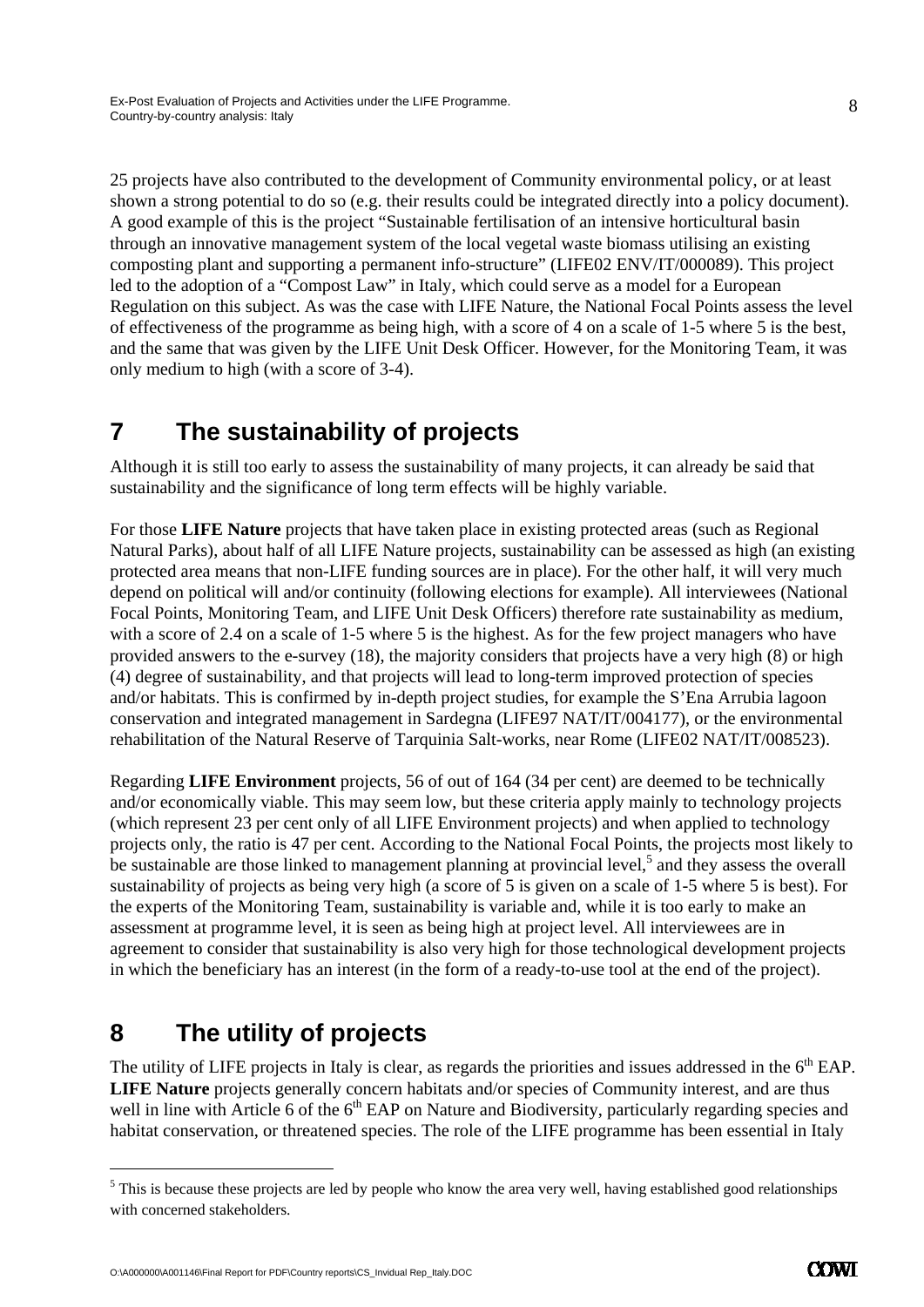for the management of the Natura 2000 network (118 of 137 LIFE Nature projects concerned Natura 2000 sites). Many, if not all projects would not have taken place without LIFE financing (see also last paragraph). **LIFE Environment** projects are particularly relevant to Article 8 of the 6<sup>th</sup> EAP on Natural Resources and Waste, especially concerning the reduction in waste volumes and the quantity of waste going to disposal, or encouraging reuse and recycling. Noticeably, many projects addressing issues of waste reduction have the direct or indirect consequence of decreasing the consumption of water and energy, which is also well in line with Article 8. This is particularly true for technology projects aiming

at developing and implementing new industrial processes (particularly in the tile/ceramic or the leather industries, which are prominent industries in Italy, with serious environmental and pollution issues), as well as for the numerous projects addressing waste water treatment or river basin management. A number of projects within the management and planning category (see "Results and Impacts" above) also address urban related issues, in line with Article 7 of the  $6<sup>th</sup>$  EAP (Environment & Health and Quality of Life). Good examples are provided by the "Making a pact with the environment" (LIFE99 ENV/IT/000032) and "Realization of Rome's Action Plan to achieve the Kyoto's Protocol objectives of Greenhouse Gas Reduction" projects.

National environmental priorities are only officially being set up this year in Italy. As a consequence, the LIFE Programme has been a bottom-up process, with projects designed to address local or regional needs, and then adapted to fit EU priorities. This is confirmed by the National Focal Points, who further assess that these national priorities being set up are so inclusive that all projects fall within the relevant parameters. All interviewees agree that there is a high degree of coherence between EU environmental priorities and policies, and the issues addressed by LIFE projects. It is the opinion of the LIFE Unit desk officers that LIFE projects have been very reactive to EU policy change, as could be seen when the Water Framework Directive or the WEEE Directive came out. This is confirmed by the analysis of project summaries, which shows that a large number of projects address waste water/water pollution or waste recycling issues.

Both the Monitoring Team and the National Focal Points recognize that the LIFE Programme has played a major role in environmental improvement and nature conservation in Italy, because financial resources on that front are scarce in the country. Without the LIFE funding, the state of the environment, at least at local or regional level, would be worse, and projects would have been fewer and much smaller. The LIFE Programme also gives access more easily to other sources of co-financing (the socalled "quality stamp" effect), and more organisations gain access to financing.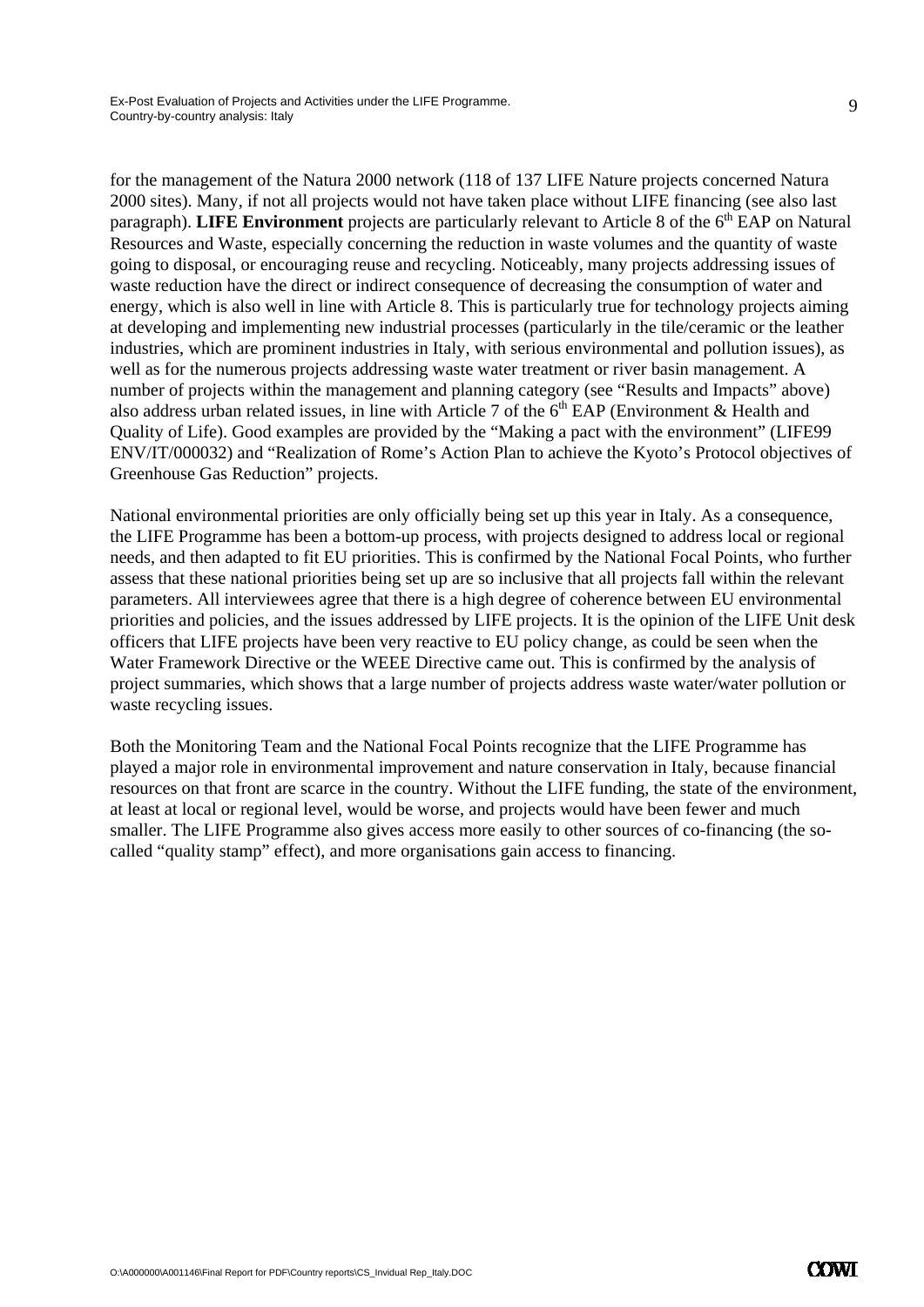## **Appendix 1 Comprehensive overview of LIFE Projects in Italy**

In connection with the ex-post evaluation, data was extracted from the BUTLER database of the LIFE Unit. Table 1 and Table 2 below provide an overview of the information available on each project as well as the LIFE+ theme attached by the evaluation team to the project. The budget figures for LIFE co-financing do not necessarily correspond to the actual payments made.

| Id.                     | <b>Title</b>                                                                                                                                                                                                 | LIFE.<br>generation | <b>Funding</b><br>year | <b>Start</b><br>year | End<br>year | <b>Total</b><br>budget<br>(EUR) | LIFE co-<br>financing<br>budget<br>(EUR) | <b>Beneficiary</b><br>type  | <b>International</b><br>partners<br>(yes/no) | $LIFE+$<br>theme |
|-------------------------|--------------------------------------------------------------------------------------------------------------------------------------------------------------------------------------------------------------|---------------------|------------------------|----------------------|-------------|---------------------------------|------------------------------------------|-----------------------------|----------------------------------------------|------------------|
| LIFE96<br>ENV/IT/000064 | Demonstration plant using semi-<br>permeable membrane for nanofil-<br>tration and reverse osmosis to<br>recover ammonium sulphate from<br>industrial wastes.                                                 | LIFE II             | 1996                   | 1997                 | 2000        | 3,856,846                       | 413,681                                  | International<br>enterprise | <b>No</b>                                    | Water            |
| LIFE96<br>ENV/IT/000065 | Biocatalisis of organic polymers<br>from washing operations of cine-<br>scopes                                                                                                                               | LIFE II             | 1996                   | 1996                 | 2000        | 628,222                         | 173,655                                  | International<br>enterprise | <b>No</b>                                    | Water            |
| LIFE96<br>ENV/IT/000070 | Evaluation of population exposure<br>to benzene in order to establish<br>concernantion limits in the air.                                                                                                    | LIFE II             | 1996                   | 1996                 | 1999        | 1,988,215                       | 783,375                                  | Development<br>agency       | <b>No</b>                                    | Air              |
| LIFE96<br>ENV/IT/000075 | Measures for reducing the use of<br>Methyl Bromide for soil disinfesta-<br>tion and for anticipating its phasing<br>out in order to protect the ozone<br>layer and to reduce water and soil<br>contamination | LIFE II             | 1996                   | 1997                 | 2000        | 464,773                         | 232,386                                  | University                  | <b>No</b>                                    | Air              |

| Table 2 |  | Overview of LIFE Environment Projects in Italy |  |
|---------|--|------------------------------------------------|--|
|         |  |                                                |  |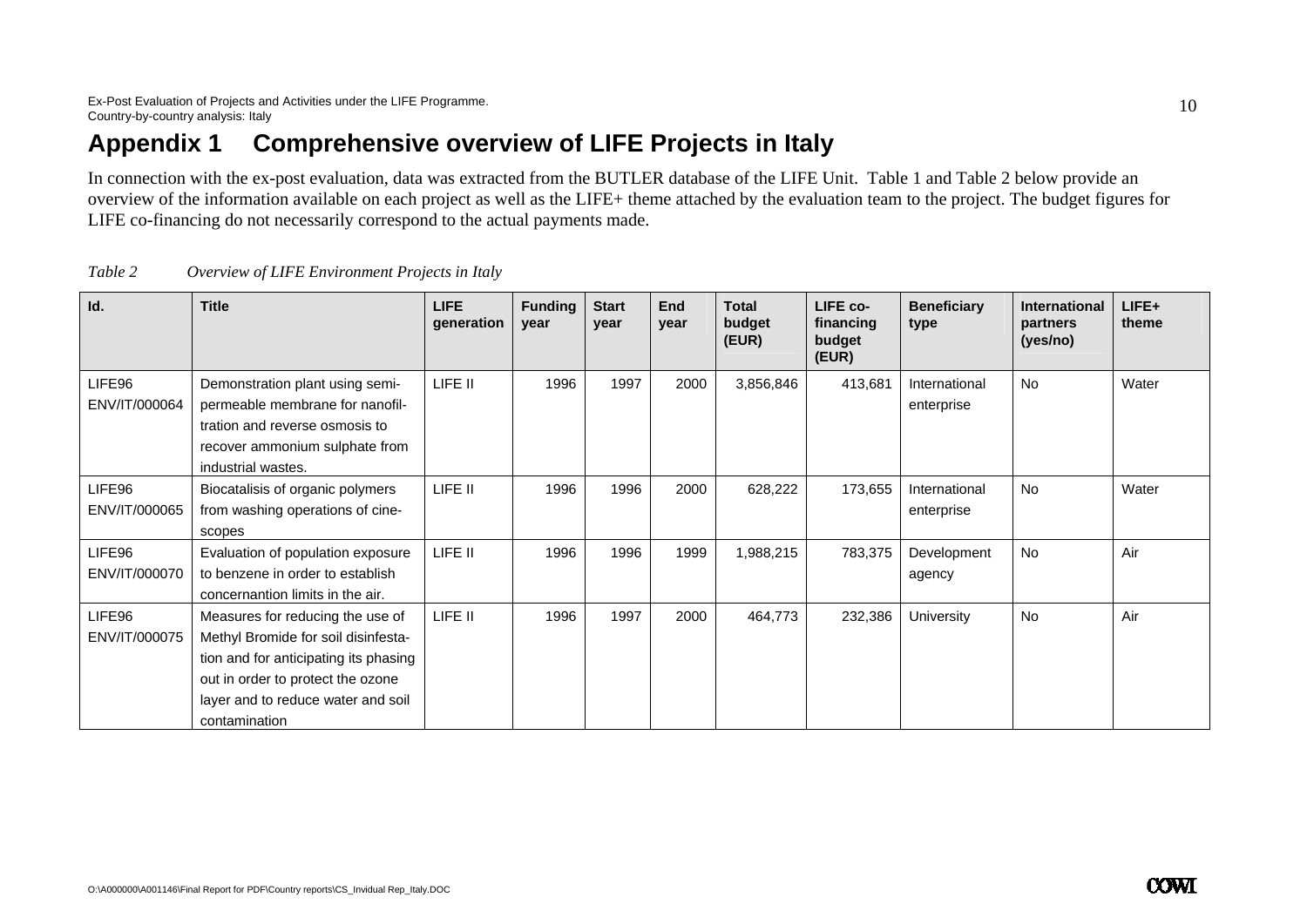| Id.                     | <b>Title</b>                                                                                                                                                                                                                                                     | <b>LIFE</b><br>generation | <b>Funding</b><br>year | <b>Start</b><br>vear | End<br>vear | <b>Total</b><br>budget<br>(EUR) | LIFE co-<br>financing<br>budget<br>(EUR) | <b>Beneficiary</b><br>type | International<br>partners<br>(yes/no) | LIFE+<br>theme                      |
|-------------------------|------------------------------------------------------------------------------------------------------------------------------------------------------------------------------------------------------------------------------------------------------------------|---------------------------|------------------------|----------------------|-------------|---------------------------------|------------------------------------------|----------------------------|---------------------------------------|-------------------------------------|
| LIFE96<br>ENV/IT/000080 | Production of atomized material<br>for use in ceramic industry, by the<br>recycling of toxic-noxious waste<br>products and tecnology able to<br>reduce the environmental impact<br>by decreasing the consumption of<br>raw materials and energetic prod-<br>ucts | LIFE II                   | 1996                   | 1996                 | 1999        | 1,999,556                       | 376,543                                  | <b>SME</b>                 | <b>No</b>                             | Natural re-<br>sources and<br>waste |
| LIFE96<br>ENV/IT/000084 | Environmentally friendly tyre<br>manufacturing process - Ecotyre                                                                                                                                                                                                 | LIFE II                   | 1996                   | 1996                 | 1999        | 1,119,621                       | 334,337                                  |                            | No                                    | Strategic<br>Approaches             |
| LIFE96<br>ENV/IT/000090 | Development and dissemination of<br>a new method of ecological selec-<br>tion of urban solid wastes with the<br>recycling                                                                                                                                        | LIFE II                   | 1996                   | 1996                 | 1999        | 927,996                         | 445,924                                  | <b>SME</b>                 | <b>No</b>                             | Natural re-<br>sources and<br>waste |
| LIFE96<br>ENV/IT/000103 | Water data Acquisition in real<br>Time for coastal Ecosystems                                                                                                                                                                                                    | LIFE II                   | 1996                   | 1996                 | 2000        | 3,218,562                       | 719,332                                  | Development<br>agency      | No                                    | Soil                                |
| LIFE96<br>ENV/IT/000122 | Innovative approach for the appli-<br>cation of the EU legislation aimed<br>to an environmental compatible<br>development in urban and indus-<br>trial areas through application of<br>advanced decision support sys-<br>tems                                    | LIFE II                   | 1996                   | 1997                 | 2000        | 1,464,034                       | 555,345                                  | Local authority            | <b>No</b>                             | Water                               |
| LIFE96<br>ENV/IT/000136 | Pilot action to promote the in-<br>volvement of italians tanneries in<br>the EMAS system                                                                                                                                                                         | LIFE II                   | 1996                   | 1996                 | 2000        | 1,925,864                       | 810,977                                  |                            | <b>No</b>                             | Strategic<br>Approaches             |
| LIFE96<br>ENV/IT/000142 | Therpen recovery from oranges<br>residus                                                                                                                                                                                                                         | LIFE II                   | 1996                   | 1997                 | 1999        | 826,263                         | 247,879                                  | <b>SME</b>                 | <b>No</b>                             | Natural re-<br>sources and<br>waste |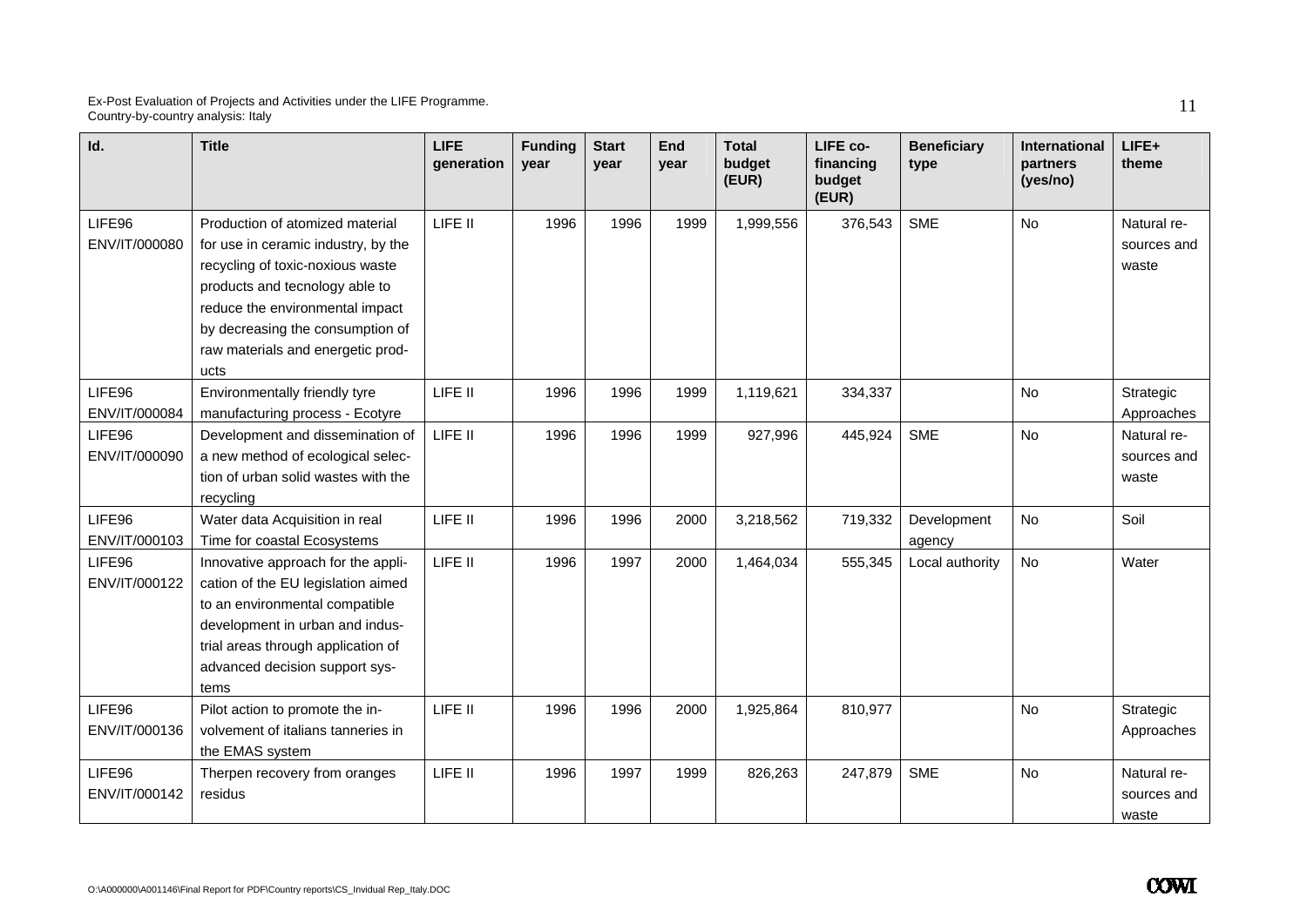| Id.                     | <b>Title</b>                                                                                                                                                                                                                                  | <b>LIFE</b><br>generation | <b>Funding</b><br>year | <b>Start</b><br>vear | End<br>vear | <b>Total</b><br>budget<br>(EUR) | LIFE co-<br>financing<br>budget<br>(EUR) | <b>Beneficiary</b><br>type | International<br>partners<br>(yes/no) | LIFE+<br>theme                      |
|-------------------------|-----------------------------------------------------------------------------------------------------------------------------------------------------------------------------------------------------------------------------------------------|---------------------------|------------------------|----------------------|-------------|---------------------------------|------------------------------------------|----------------------------|---------------------------------------|-------------------------------------|
| LIFE96<br>ENV/IT/000154 | New technologies replacing As-<br>bestos with recycles materal                                                                                                                                                                                | LIFE II                   | 1996                   | 1997                 | 2000        | 5,348,451                       | 861,222                                  | <b>SME</b>                 | <b>No</b>                             | Natural re-<br>sources and<br>waste |
| LIFE97<br>ENV/IT/000018 | Recovery and reutilization of the<br>animal waste coming from the<br>tanneries called 'Carniccio' with an<br>innovative chemical-termal proc-<br>ess.                                                                                         | LIFE II                   | 1997                   | 1997                 | 1999        | 1,290,256                       | 267,238                                  | <b>SME</b>                 | No                                    | Natural re-<br>sources and<br>waste |
| LIFE97<br>ENV/IT/000021 | Hospital waste distillery                                                                                                                                                                                                                     | LIFE II                   | 1997                   | 1997                 | 1998        | 857,680                         | 233,361                                  |                            | No                                    | Natural re-<br>sources and<br>waste |
| LIFE97<br>ENV/IT/000024 | New technology capable of ex-<br>tending current application of bio-<br>remediation to soil contamined<br>with chlorinated compounds, pes-<br>ticides, PCBs and PAHs.                                                                         | LIFE II                   | 1997                   | 1997                 | 1999        | 298,307                         | 87,312                                   |                            | No                                    | Soil                                |
| LIFE97<br>ENV/IT/000033 | Lightweight Aggregates from<br>wastes.                                                                                                                                                                                                        | LIFE II                   | 1997                   | 1997                 | 2001        | 1,635,528                       | 427,611                                  | <b>SME</b>                 | No                                    | Natural re-<br>sources and<br>waste |
| LIFE97<br>ENV/IT/000047 | Process and product innovations<br>for the manufactoring of double-<br>fired ceramis tiles, intended to<br>reduce the environmental impact<br>due to gas emissions and the use<br>of exhaustible natural resources<br>(water&clay) and energy | LIFE II                   | 1997                   | 1996                 | 1999        | 3,163,450                       | 656,622                                  | <b>SME</b>                 | <b>No</b>                             | Air                                 |
| LIFE97<br>ENV/IT/000064 | Social and environmental rehabili-<br>tation in the neighbourhood of<br>Modena-Ciccarello - Local Agenda<br>21 - in the city of Reggio Calabria                                                                                               | LIFE II                   | 1997                   | 1997                 | 2000        | 1,006,400                       | 351,182                                  |                            | No                                    | Urban envi-<br>ronment              |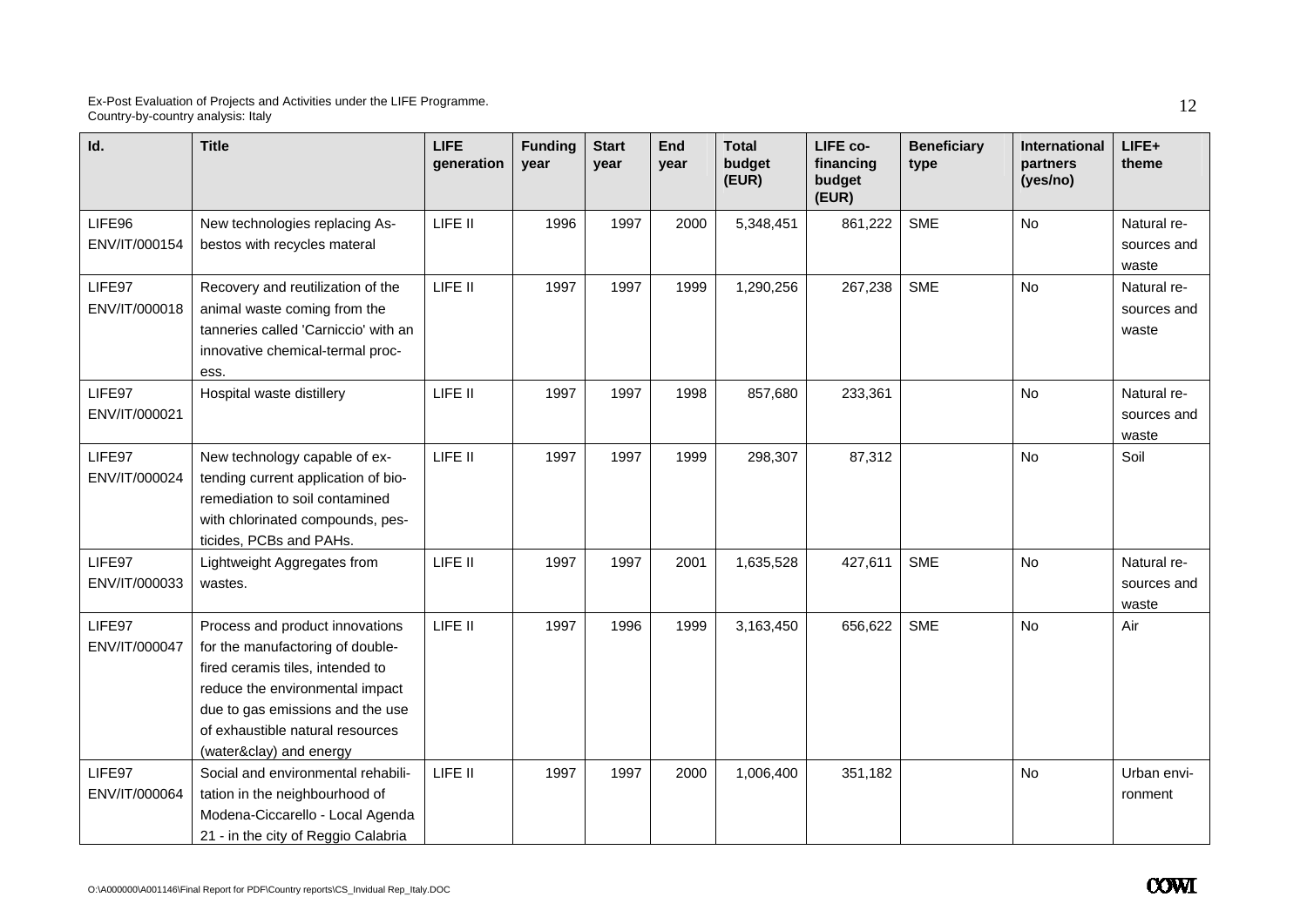| Id.                     | <b>Title</b>                                                                                                                                                                                                                                | <b>LIFE</b><br>generation | <b>Funding</b><br>vear | <b>Start</b><br>vear | End<br>year | <b>Total</b><br>budget<br>(EUR) | LIFE co-<br>financing<br>budget<br>(EUR) | <b>Beneficiary</b><br>type | <b>International</b><br>partners<br>(yes/no) | LIFE+<br>theme                      |
|-------------------------|---------------------------------------------------------------------------------------------------------------------------------------------------------------------------------------------------------------------------------------------|---------------------------|------------------------|----------------------|-------------|---------------------------------|------------------------------------------|----------------------------|----------------------------------------------|-------------------------------------|
| LIFE97<br>ENV/IT/000072 | RICAMA - Rational for integrated<br>coastal area management                                                                                                                                                                                 | LIFE II                   | 1997                   | 1997                 | 2001        | 1,290,256                       | 563,842                                  |                            | <b>No</b>                                    | Soil                                |
| LIFE97<br>ENV/IT/000091 | The Children's City: demonstra-<br>tive actions for sustainable devel-<br>opment for the urban environment<br>with children as catalysers of<br>community participation and as<br>parameters to measure the quality<br>of life for everyone | LIFE II                   | 1997                   | 1998                 | 2001        | 910,809                         | 384,939                                  | NGO-<br>Foundation         | <b>No</b>                                    | Urban envi-<br>ronment              |
| LIFE97<br>ENV/IT/000095 | Sustainable Waste Management<br>in Rural Areas                                                                                                                                                                                              | LIFE II                   | 1997                   | 1997                 | 2000        | 1,518,373                       | 502,839                                  |                            | <b>No</b>                                    | Natural re-<br>sources and<br>waste |
| LIFE97<br>ENV/IT/000096 | Production of ecological leather<br>with innovative chemicals and<br>machineries                                                                                                                                                            | LIFE II                   | 1997                   | 1997                 | 2000        | 1,497,110                       | 365,060                                  | <b>SME</b>                 | <b>No</b>                                    | Natural re-<br>sources and<br>waste |
| LIFE97<br>ENV/IT/000106 | demonstrative implementation on<br>an innovative system of rational<br>use and re-use of water in a resi-<br>dential building in Bologna.                                                                                                   | LIFE II                   | 1997                   | 1997                 | 2002        | 1,285,095                       | 637,386                                  | Public enter-<br>prise     | <b>No</b>                                    | Water                               |
| LIFE97<br>ENV/IT/000109 | Ecomarket - Less waste in your<br>shopping                                                                                                                                                                                                  | LIFE II                   | 1997                   | 1997                 | 1999        | 122,832                         | 61,416                                   | Local authority            | No                                           | Natural re-<br>sources and<br>waste |
| LIFE98<br>ENV/IT/000004 | Mechanorecycling                                                                                                                                                                                                                            | LIFE II                   | 1998                   | 1998                 | 2002        | 1,102,723                       | 330,817                                  |                            | <b>No</b>                                    | Natural re-<br>sources and<br>waste |
| LIFE98<br>ENV/IT/000006 | The hyperbaric sublimation in the<br>treatment of hazardous and non-<br>hazardous wastes                                                                                                                                                    | LIFE II                   | 1998                   | 1998                 | 2000        | 1,094,575                       | 283,542                                  | Mixt enterprise            | No                                           | Natural re-<br>sources and<br>waste |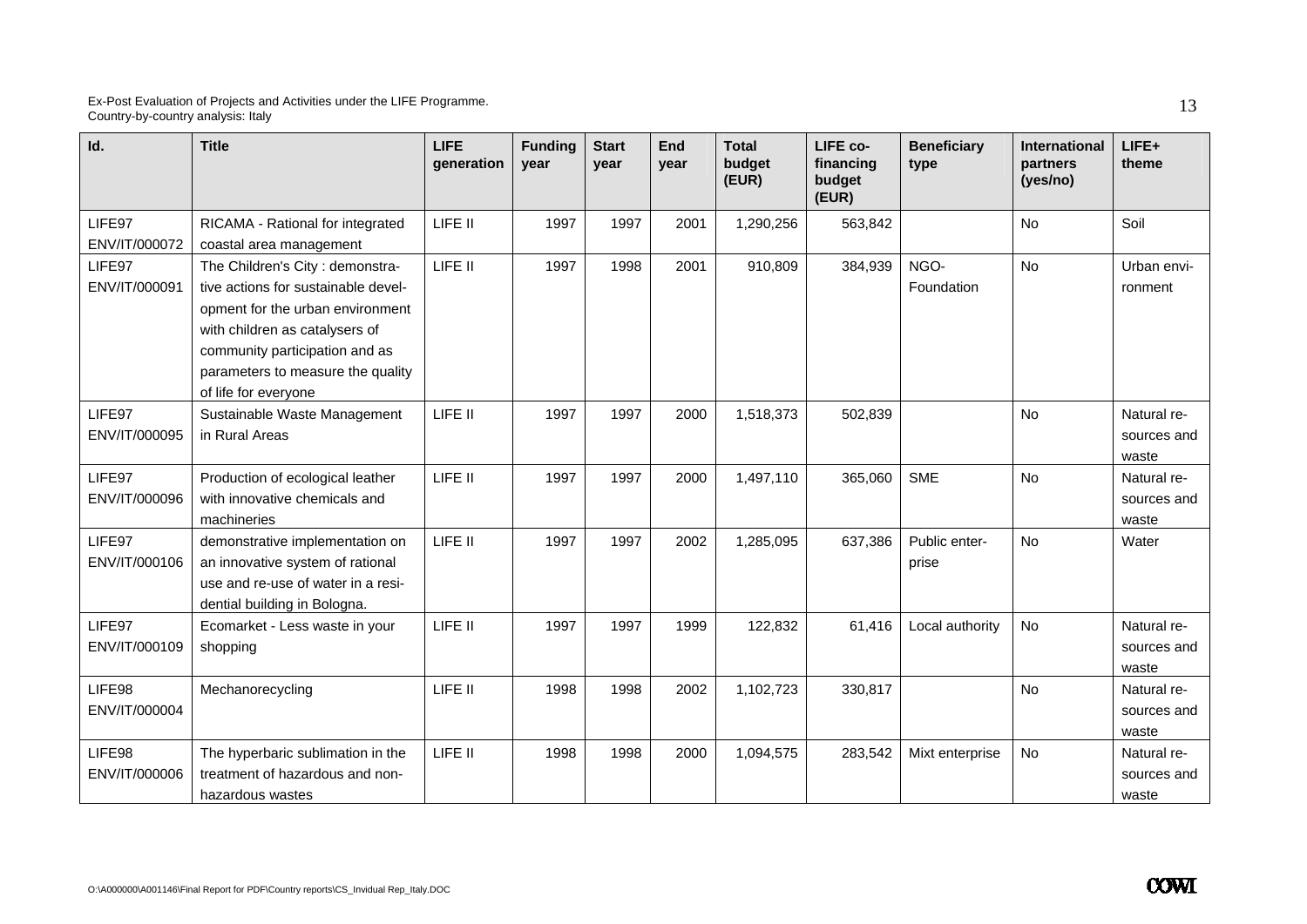| Id.                     | <b>Title</b>                                                                                                              | <b>LIFE</b><br>generation | <b>Funding</b><br>year | <b>Start</b><br>year | End<br>vear | <b>Total</b><br>budget<br>(EUR) | LIFE co-<br>financing<br>budget<br>(EUR) | <b>Beneficiary</b><br>type | <b>International</b><br>partners<br>(yes/no) | LIFE+<br>theme                      |
|-------------------------|---------------------------------------------------------------------------------------------------------------------------|---------------------------|------------------------|----------------------|-------------|---------------------------------|------------------------------------------|----------------------------|----------------------------------------------|-------------------------------------|
| LIFE98<br>ENV/IT/000010 | Supplying local authorities and<br>farmers with an innovative tool to<br>support a sustainable agricultural<br>production | LIFE II                   | 1998                   | 1998                 | 2001        | 948,101                         | 455,036                                  | Regional au-<br>thority    | <b>No</b>                                    | Strategic<br>Approaches             |
| LIFE98<br>ENV/IT/000029 | GALVATEC - 2000                                                                                                           | LIFE II                   | 1998                   | 1998                 | 2000        | 2,499,163                       | 706,155                                  |                            | <b>No</b>                                    | Water                               |
| LIFE98<br>ENV/IT/000033 | VAMP: Valorisation of building<br>demolition materials and products                                                       | LIFE II                   | 1998                   | 1998                 | 2001        | 989,359                         | 494,680                                  |                            | No                                           | Natural re-<br>sources and<br>waste |
| LIFE98<br>ENV/IT/000046 | New glazing and decoration sys-<br>tem for ceramic tiles by clean<br>technology                                           | LIFE II                   | 1998                   | 1997                 | 1998        | 1,046,392                       | 188,547                                  |                            | <b>No</b>                                    | Natural re-<br>sources and<br>waste |
| LIFE98<br>ENV/IT/000068 | Environmental, social and eco-<br>nomical integration actions for a<br>sustainable development                            | LIFE II                   | 1998                   | 1999                 | 2001        | 411,767                         | 196,222                                  |                            | <b>No</b>                                    | Strategic<br>Approaches             |
| LIFE98<br>ENV/IT/000079 | BO.FO.PO.LI Port of Leghorn's<br>seabed reclamation                                                                       | LIFE II                   | 1998                   | 1998                 | 2001        | 1,168,067                       | 584,033                                  | Local authority            | <b>No</b>                                    | Water                               |
| LIFE98<br>ENV/IT/000098 | Information System for the Orien-<br>tation of Local Actions (I.S.O.L.A.)                                                 | LIFE II                   | 1998                   | 1998                 | 2002        | 1,085,719                       | 504,213                                  | Local authority            | <b>No</b>                                    | Urban envi-<br>ronment              |
| LIFE98<br>ENV/IT/000119 | Filiera PET.RINO - PET.RINO<br>Cycle                                                                                      | LIFE II                   | 1998                   | 1998                 | 2000        | 499,266                         | 138,742                                  |                            | <b>No</b>                                    | Strategic<br>Approaches             |
| LIFE98<br>ENV/IT/000132 | <b>Waste Based Reinforcing Materi-</b><br>als.                                                                            | LIFE II                   | 1998                   | 1998                 | 2002        | 1,248,808                       | 374,643                                  | <b>SME</b>                 | No                                           | Natural re-<br>sources and<br>waste |
| LIFE98<br>ENV/IT/000133 | <b>Surface Water Potabilisation</b><br>(SWaP)                                                                             | LIFE II                   | 1998                   | 1998                 | 2001        | 1,353,155                       | 603,148                                  |                            | <b>No</b>                                    | Water                               |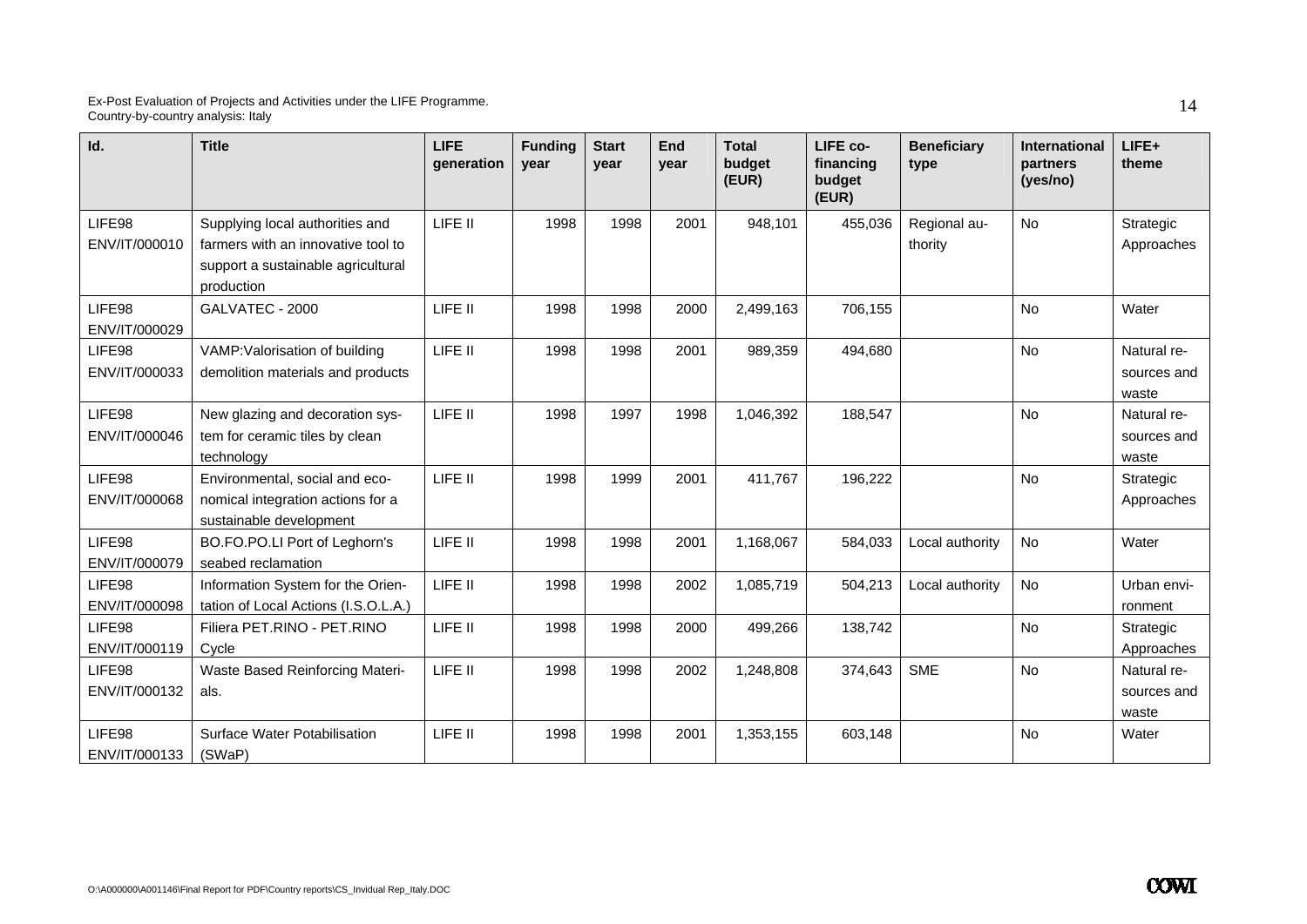| Id.                     | <b>Title</b>                                                                                                                                                                                                    | <b>LIFE</b><br>generation | <b>Funding</b><br>year | <b>Start</b><br>year | <b>End</b><br>vear | <b>Total</b><br>budget<br>(EUR) | LIFE co-<br>financing<br>budget<br>(EUR) | <b>Beneficiary</b><br>type | <b>International</b><br>partners<br>(yes/no) | $LIFE+$<br>theme                    |
|-------------------------|-----------------------------------------------------------------------------------------------------------------------------------------------------------------------------------------------------------------|---------------------------|------------------------|----------------------|--------------------|---------------------------------|------------------------------------------|----------------------------|----------------------------------------------|-------------------------------------|
| LIFE98<br>ENV/IT/000153 | 'UNICUIQUE SUUM' - Concerted<br>scheme for managing garbage<br>spearted collection in the munici-<br>palities of the Comunità Montana<br>della Riviera Spezzina                                                 | LIFE II                   | 1998                   | 1998                 | 2000               | 356,633                         | 131,726                                  |                            | <b>No</b>                                    | Natural re-<br>sources and<br>waste |
| LIFE98<br>ENV/IT/000171 | Innovative action of reforestry by<br>means of environment restoration<br>by using advanced biologic tech-<br>nologies of the areas covered with<br>fire in San Mauro Cilento and Pol-<br>lica (SA) territories | LIFE II                   | 1998                   | 1998                 | 2001               | 838,585                         | 419,293                                  | Park-Reserve<br>authority  | <b>No</b>                                    | Forests                             |
| LIFE99<br>ENV/IT/000002 | Development of a new methodol-<br>ogy for water quality control in<br>land reclamation societies                                                                                                                | LIFE II                   | 1999                   | 1999                 | 2003               | 929,622                         | 454,482                                  | Local authority            | No                                           | Water                               |
| LIFE99<br>ENV/IT/000003 | Sustainable and multifunctional<br>management of Umbria coppices                                                                                                                                                | LIFE II                   | 1999                   | 2000                 | 2003               | 426,697                         | 208,700                                  | Local authority            | No                                           | Forests                             |
| LIFE99<br>ENV/IT/000004 | Chromium sulfate and pickel solu-<br>tions recovering, by means of<br>thermocompression process                                                                                                                 | LIFE II                   | 1999                   | 1999                 | 2003               | 1,438,797                       | 424,744                                  |                            | No                                           | Water                               |
| LIFE99<br>ENV/IT/000011 | Mobile Incineration System with<br>low emissions (SIMBE)                                                                                                                                                        | LIFE II                   | 1999                   | 1999                 | 2001               | 650,281                         | 192,915                                  |                            | <b>No</b>                                    | Natural re-<br>sources and<br>waste |
| LIFE99<br>ENV/IT/000032 | Making a pact with the environ-<br>ment                                                                                                                                                                         | LIFE II                   | 1999                   | 1999                 | 2002               | 663,841                         | 327,401                                  | <b>SME</b>                 | No                                           | Strategic<br>Approaches             |
| LIFE99<br>ENV/IT/000034 | Use and  reuse. The "processing<br>centre" in the logistics of packag-<br>ing of fresh fruit and vegetable<br>products.                                                                                         | LIFE II                   | 1999                   | 1999                 | 2002               | 1,486,363                       | 610,323                                  | <b>SME</b>                 | <b>No</b>                                    | Natural re-<br>sources and<br>waste |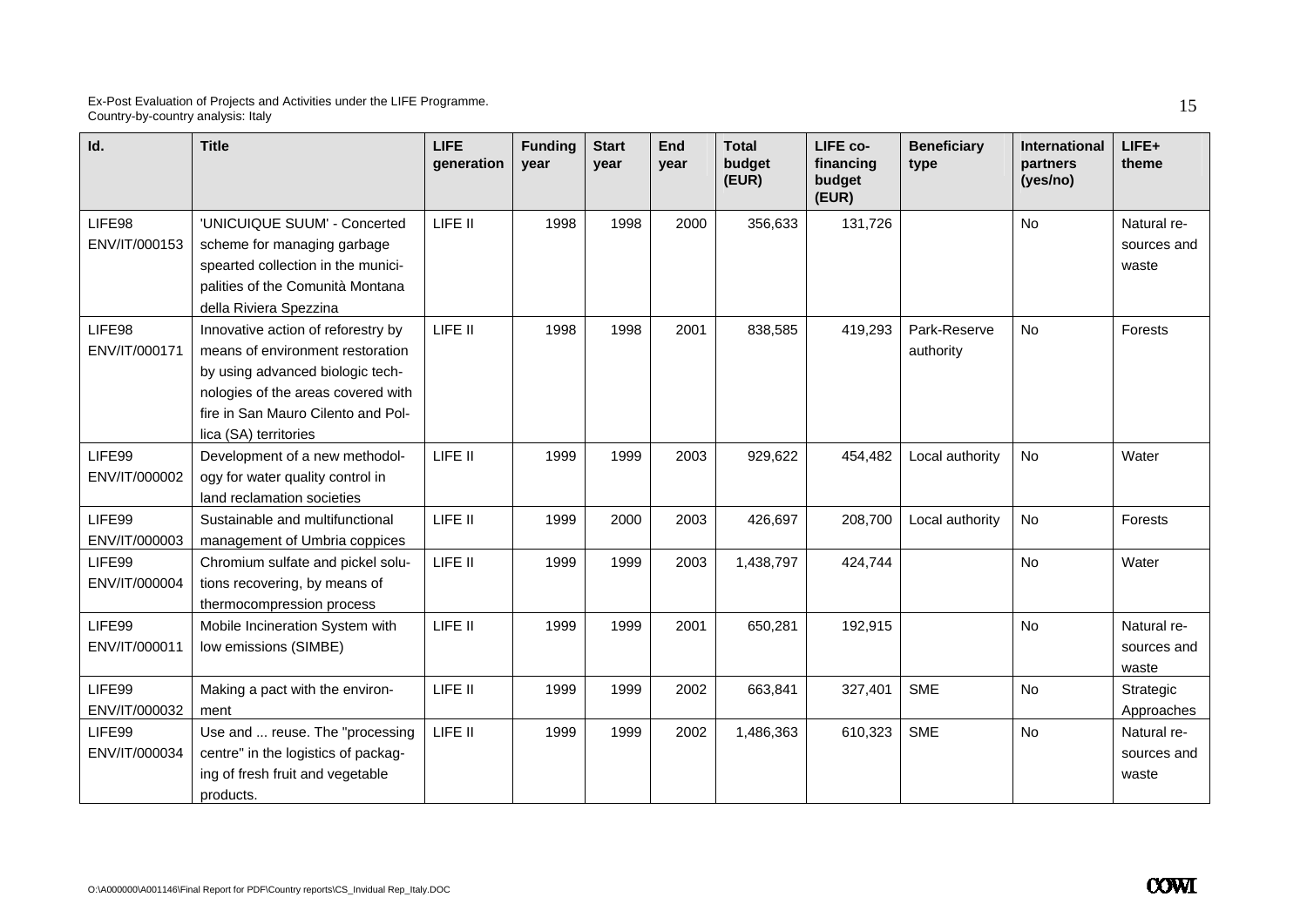| Id.                     | <b>Title</b>                                                                                                                                                                                                                                              | <b>LIFE</b><br>generation | <b>Funding</b><br>vear | <b>Start</b><br>year | End<br>year | <b>Total</b><br>budget<br>(EUR) | LIFE co-<br>financing<br>budget<br>(EUR) | <b>Beneficiary</b><br>type | <b>International</b><br>partners<br>(yes/no) | LIFE+<br>theme                      |
|-------------------------|-----------------------------------------------------------------------------------------------------------------------------------------------------------------------------------------------------------------------------------------------------------|---------------------------|------------------------|----------------------|-------------|---------------------------------|------------------------------------------|----------------------------|----------------------------------------------|-------------------------------------|
| LIFE99<br>ENV/IT/000035 | IN situ SPectroscopy: method for<br>field fast analysis of heavy metals<br>contaminations of soils                                                                                                                                                        | LIFE II                   | 1999                   | 1999                 | 2002        | 708,579                         | 193,873                                  |                            | <b>No</b>                                    | Soil                                |
| LIFE99<br>ENV/IT/000041 | Soil bioremediation 'on-site' - Re-<br>calcitrant organic compounds -<br>New technology - Innovative bio-<br>stimulants.                                                                                                                                  | LIFE II                   | 1999                   | 1999                 | 2001        | 504,217                         | 252,108                                  |                            | <b>No</b>                                    | Soil                                |
| LIFE99<br>ENV/IT/000047 | Sustainability of coastal districts<br>economy in apulia                                                                                                                                                                                                  | LIFE II                   | 1999                   | 1999                 | 2002        | 520,072                         | 254,303                                  |                            | No                                           | Soil                                |
| LIFE99<br>ENV/IT/000048 | Closed Loop System with Ecoln-<br>dustrial District - CLOSED                                                                                                                                                                                              | LIFE II                   | 1999                   | 1999                 | 2002        | 1,054,605                       | 413,166                                  | Development<br>agency      | <b>No</b>                                    | Natural re-<br>sources and<br>waste |
| LIFE99<br>ENV/IT/000050 | ZERO/RUP- elimination of urban<br>hazard waste. The municipal<br>waste enterprises in 15 italian<br>towns carry out the experimenta-<br>tions new separated collection<br>inside the shops, that sale goods<br>destined to produce urban hazard<br>waste. | LIFE II                   | 1999                   | 1999                 | 2002        | 868,422                         | 407,872                                  | NGO-<br>Foundation         | <b>No</b>                                    | Natural re-<br>sources and<br>waste |
| LIFE99<br>ENV/IT/000051 | ALEA (accompanying the midterri-<br>tory of the two Lakes towards Eco-<br>turism actions)                                                                                                                                                                 | LIFE II                   | 1999                   | 1999                 | 2002        | 475,089                         | 236,174                                  | NGO-<br>Foundation         | No                                           | Strategic<br>Approaches             |
| LIFE99<br>ENV/IT/000063 | Pleurotus                                                                                                                                                                                                                                                 | LIFE II                   | 1999                   | 1999                 | 2002        | 809,815                         | 273,082                                  | <b>SME</b>                 | No                                           | Water                               |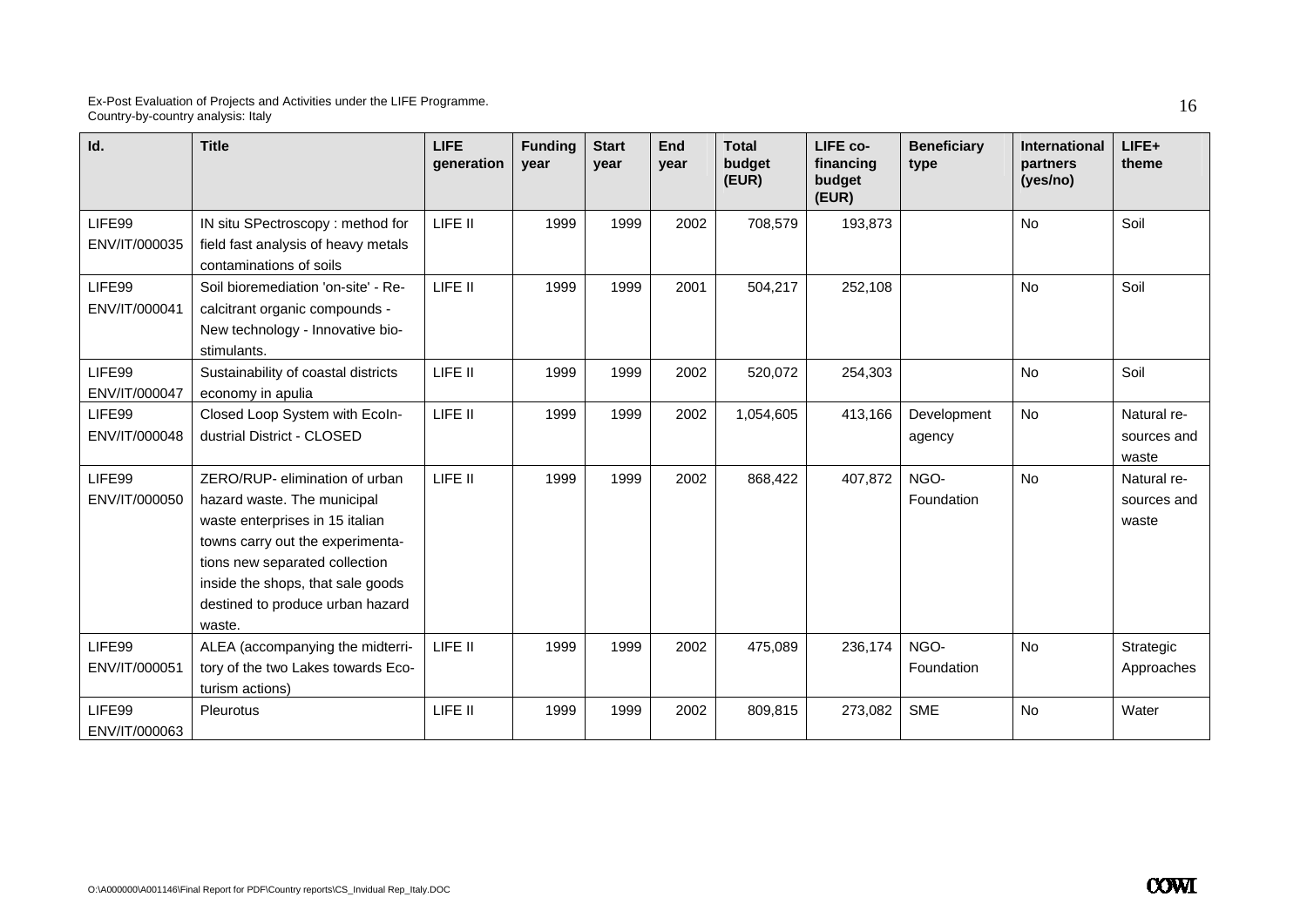| Id.                     | <b>Title</b>                                                                                                                                                                                                                                                              | <b>LIFE</b><br>generation | <b>Funding</b><br>year | <b>Start</b><br>year | End<br>vear | <b>Total</b><br>budget<br>(EUR) | LIFE co-<br>financing<br>budget<br>(EUR) | <b>Beneficiary</b><br>type | <b>International</b><br>partners<br>(yes/no) | LIFE+<br>theme                      |
|-------------------------|---------------------------------------------------------------------------------------------------------------------------------------------------------------------------------------------------------------------------------------------------------------------------|---------------------------|------------------------|----------------------|-------------|---------------------------------|------------------------------------------|----------------------------|----------------------------------------------|-------------------------------------|
| LIFE99<br>ENV/IT/000074 | New technology for the production<br>of thermal-insulation, sound proof-<br>ing and anti-vibrating products to<br>be used in the civil and industrial<br>building industry, obtained from<br>the compacting of rubber granules<br>coming out from used tyres.             | LIFE II                   | 1999                   | 1999                 | 2001        | 697,217                         | 206,841                                  |                            | No                                           | Strategic<br>Approaches             |
| LIFE99<br>ENV/IT/000078 | Pïlot phytoremediation system for<br>the clean up of lead-polluted soils                                                                                                                                                                                                  | LIFE II                   | 1999                   | 1999                 | 2003        | 1,036,240                       | 512,955                                  | Research insti-<br>tutions | <b>No</b>                                    | Soil                                |
| LIFE99<br>ENV/IT/000081 | Development of a high spatial<br>resolution atmospheric monitoring<br>model to verify the actual emission<br>reduction of ozone precursors<br>foreseen by 'Auto-Oil' program<br>(RESOLUTION)                                                                              | LIFE II                   | 1999                   | 1999                 | 2002        | 2,115,147                       | 614,706                                  | Development<br>agency      | Yes                                          | Air                                 |
| LIFE99<br>ENV/IT/000083 | Wooded Buffer Strips in rural ar-<br>eas                                                                                                                                                                                                                                  | LIFE II                   | 1999                   | 1999                 | 2002        | 805,146                         | 350,824                                  | Local authority            | <b>No</b>                                    | Water                               |
| LIFE99<br>ENV/IT/000089 | Train powder coating                                                                                                                                                                                                                                                      | LIFE II                   | 1999                   | 1999                 | 2001        | 1,084,559                       | 216,912                                  |                            | No                                           | Air                                 |
| LIFE99<br>ENV/IT/000097 | Environmental restoration of<br>woods in Veneto region mountain<br>areas                                                                                                                                                                                                  | LIFE II                   | 1999                   | 1999                 | 2003        | 955,445                         | 364,358                                  | Regional au-<br>thority    | No                                           | Forests                             |
| LIFE99<br>ENV/IT/000099 | The experimental project for eco-<br>logical improvements and pollution<br>abatement in the various produc-<br>tion departments and for reutilisa-<br>tion of the organic part of Solid<br>Urban Waste (SUW) from the<br>Faenza area, in the distillery at<br>Faenza (RA) | LIFE II                   | 1999                   | 1999                 | 2002        | 1,537,595                       | 461,279                                  |                            | <b>No</b>                                    | Natural re-<br>sources and<br>waste |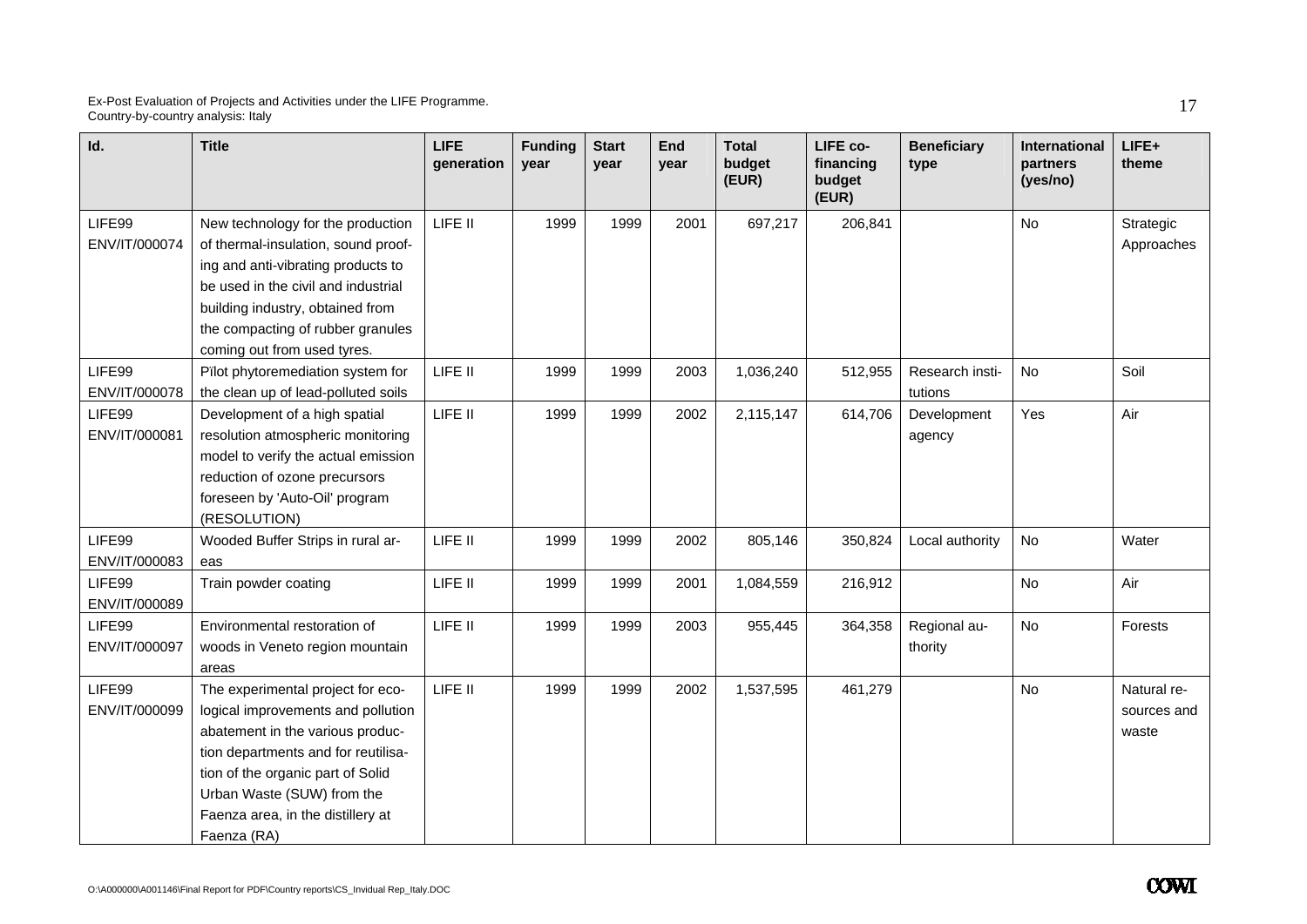| Id.                     | <b>Title</b>                                                                                                                                                                                                                                                | <b>LIFE</b><br>generation | <b>Funding</b><br>vear | <b>Start</b><br>year | End<br>year | <b>Total</b><br>budget<br>(EUR) | LIFE co-<br>financing<br>budget<br>(EUR) | <b>Beneficiary</b><br>type | <b>International</b><br>partners<br>(yes/no) | $LIFE+$<br>theme                    |
|-------------------------|-------------------------------------------------------------------------------------------------------------------------------------------------------------------------------------------------------------------------------------------------------------|---------------------------|------------------------|----------------------|-------------|---------------------------------|------------------------------------------|----------------------------|----------------------------------------------|-------------------------------------|
| LIFE99<br>ENV/IT/000115 | Alter Sicania - Alternative Man-<br>agement of tourist mobility                                                                                                                                                                                             | LIFE II                   | 1999                   | 1999                 | 2002        | 940,468                         | 347,575                                  |                            | <b>No</b>                                    | Urban envi-<br>ronment              |
| LIFE99<br>ENV/IT/000121 | (Ecology of Energy and Environ-<br>mental Renovation). Pilot Activity<br>for the Spreading of Bio-<br>Architecture.                                                                                                                                         | LIFE II                   | 1999                   | 2000                 | 2004        | 746,280                         | 294,703                                  | Local authority            | No                                           | Strategic<br>Approaches             |
| LIFE99<br>ENV/IT/000122 | Technology Transfer of low envi-<br>ronmental impact ink jet printing<br>for the production of textile prod-<br>ucts - TIEPRINT.                                                                                                                            | LIFE II                   | 1999                   | 1999                 | 2002        | 1,415,092                       | 368,130                                  | <b>SME</b>                 | <b>No</b>                                    | Natural re-<br>sources and<br>waste |
| LIFE99<br>ENV/IT/000131 | <b>Environmental Control Observa-</b><br>tory. Exploration of Pollution Lev-<br>els on the Road for Ecological<br><b>Realtime Survey</b>                                                                                                                    | LIFE II                   | 1999                   | 1999                 | 2003        | 1,367,784                       | 394,532                                  | <b>SME</b>                 | <b>No</b>                                    | Strategic<br>Approaches             |
| LIFE99<br>ENV/IT/000153 | Realization of an asbestos hazard<br>map by historical data and moni-<br>toring of industrial sites dedicated<br>to asbestos processing and utiliza-<br>tion.                                                                                               | LIFE II                   | 1999                   | 1999                 | 2003        | 863,516                         | 389,667                                  | Research insti-<br>tutions | <b>No</b>                                    | Natural re-<br>sources and<br>waste |
| LIFE99<br>ENV/IT/000155 | Techniques for the assessment of<br>the operating conditions and the<br>control of the efficiency of Sea<br>Outfalls at the service of coastal<br><b>WWTP - Waste Water Treatment</b><br>Plants using underwater sensors<br>and acoustic telemetry systems. | LIFE II                   | 1999                   | 1999                 | 2002        | 934,787                         | 405,233                                  | Local authority            | <b>No</b>                                    | Water                               |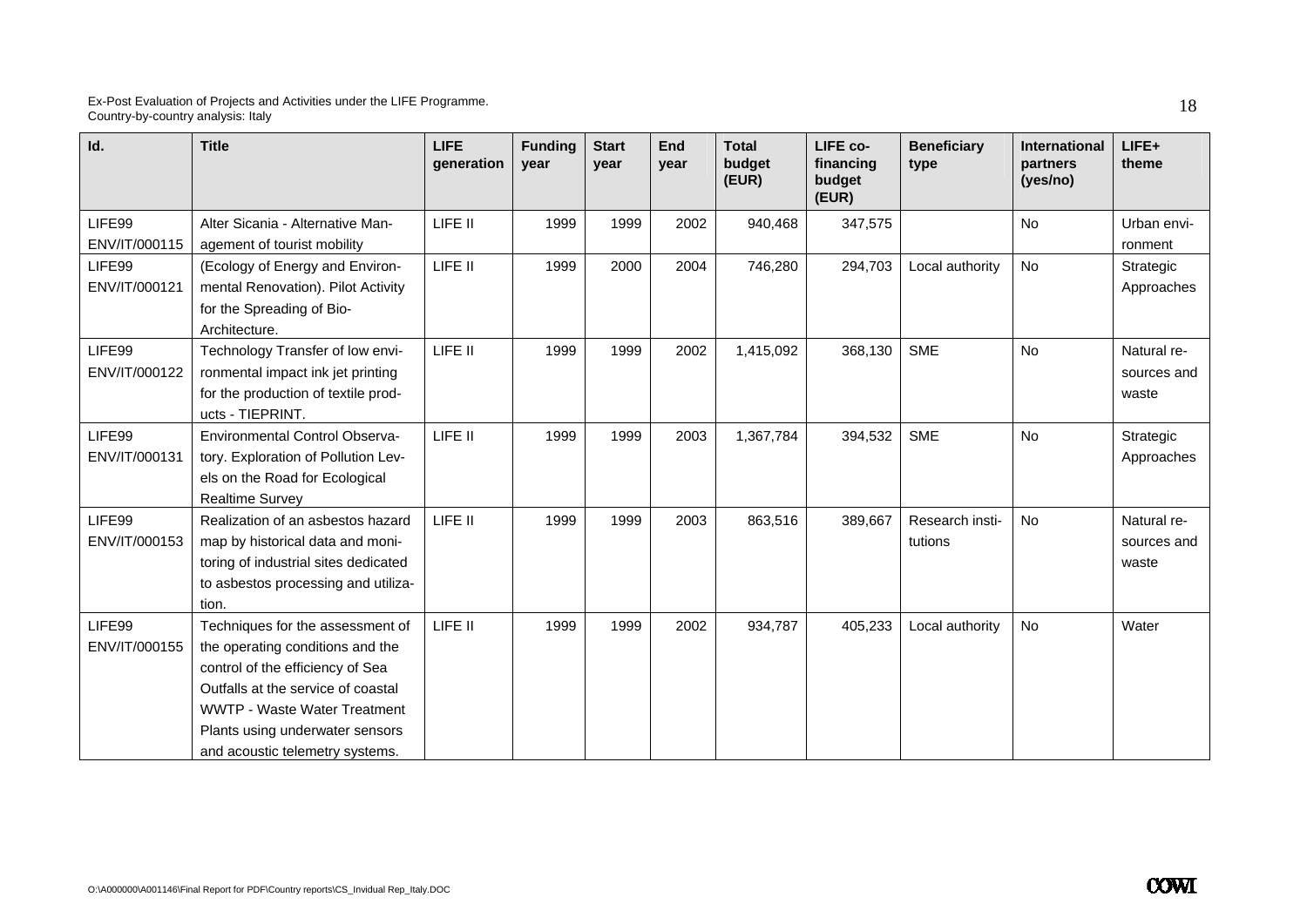| Id.                     | <b>Title</b>                                                                                                                                                                                          | <b>LIFE</b><br>generation | <b>Funding</b><br>year | <b>Start</b><br>year | End<br>vear | <b>Total</b><br>budget<br>(EUR) | LIFE co-<br>financing<br>budget<br>(EUR) | <b>Beneficiary</b><br>type | <b>International</b><br>partners<br>(yes/no) | $LIFE+$<br>theme        |
|-------------------------|-------------------------------------------------------------------------------------------------------------------------------------------------------------------------------------------------------|---------------------------|------------------------|----------------------|-------------|---------------------------------|------------------------------------------|----------------------------|----------------------------------------------|-------------------------|
| LIFE00<br>ENV/IT/000005 | High temporal resolution urban<br>monitoring of benzene, 1,3-<br>butadiene and methylterbutylether<br>and other volatile organic com-<br>pounds: an idea to do it at low cost<br>and high reliability | LIFE II                   | 2000                   | 2001                 | 2004        | 744,922                         | 215,797                                  | Research insti-<br>tutions | <b>No</b>                                    | Air                     |
| LIFE00<br>ENV/IT/000010 | Realisation of a sustainable tour-<br>ism project in the Council of<br>Jesolo with the application of an<br>Integrated Product Policy (IPP)<br>model.                                                 | LIFE II                   | 2000                   | 2001                 | 2004        | 862,590                         | 418,420                                  | Local authority            | <b>No</b>                                    | Strategic<br>Approaches |
| LIFE00<br>ENV/IT/000012 | Absorption and recovery of sul-<br>phur from flue gas of the Fluid<br>Catalytic Cracking (FCC), by a<br>special reusable buffer                                                                       | LIFE II                   | 2000                   | 2001                 | 2005        | 8,767,105                       | 1,229,079                                | Public enter-<br>prise     | <b>No</b>                                    | Air                     |
| LIFE00<br>ENV/IT/000019 | Integrated management systems<br>of the Petrignano area : new mod-<br>els against the nitrates pollution                                                                                              | LIFE II                   | 2000                   | 2001                 | 2006        | 1,127,150                       | 510,792                                  | Development<br>agency      | No                                           | Water                   |
| LIFE00<br>ENV/IT/000034 | <b>Ecofriendly Furniture</b>                                                                                                                                                                          | LIFE II                   | 2000                   | 2000                 | 2003        | 1,526,157                       | 676,988                                  | <b>SME</b>                 | <b>No</b>                                    | Strategic<br>Approaches |
| LIFE00<br>ENV/IT/000054 | GIS-based planning tool for<br>greenhouse gases emission re-<br>duction through biomass exploita-<br>tion                                                                                             | LIFE II                   | 2000                   | 2001                 | 2004        | 442,488                         | 215,390                                  | Research insti-<br>tutions | No                                           | Climate<br>change       |
| LIFE00<br>ENV/IT/000064 | Ecological upgrading and tourist<br>promotion of lake Fimon basin<br>Eco-Fimon                                                                                                                        | LIFE II                   | 2000                   | 2001                 | 2005        | 1,236,384                       | 614,706                                  | Local authority            | <b>No</b>                                    | Water                   |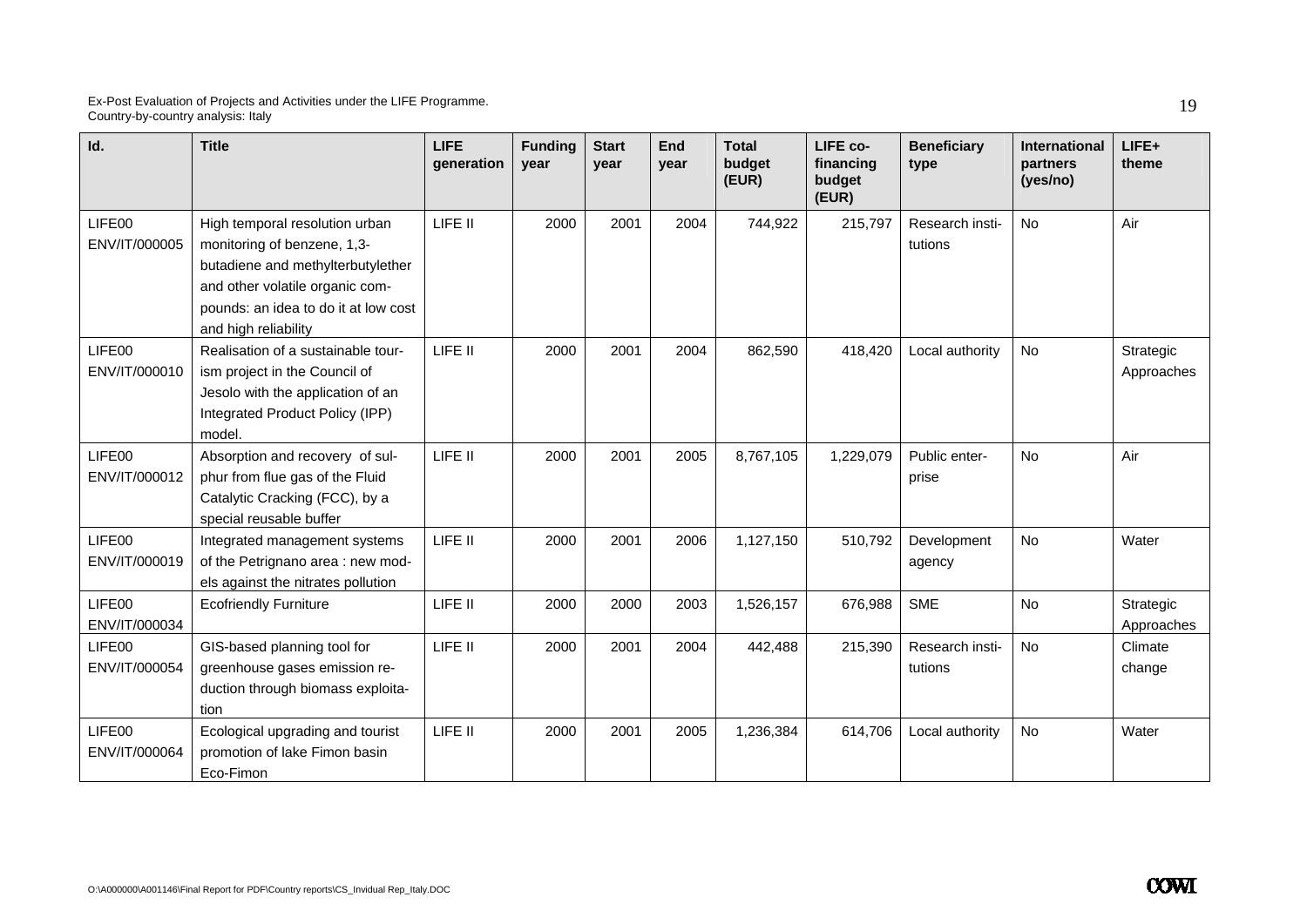| Id.                     | <b>Title</b>                                                                                                          | <b>LIFE</b><br>generation | <b>Funding</b><br>year | <b>Start</b><br>year | End<br>vear | <b>Total</b><br>budget<br>(EUR) | LIFE co-<br>financing<br>budget<br>(EUR) | <b>Beneficiary</b><br>type | International<br>partners<br>(yes/no) | $LIFE+$<br>theme        |
|-------------------------|-----------------------------------------------------------------------------------------------------------------------|---------------------------|------------------------|----------------------|-------------|---------------------------------|------------------------------------------|----------------------------|---------------------------------------|-------------------------|
| LIFE00<br>ENV/IT/000065 | Planning and implementation of<br>integrated methods for restoration<br>of the catchment in Val Sellustra<br>(Italy)  | LIFE II                   | 2000                   | 2001                 | 2004        | 379,337                         | 145,898                                  | Local authority            | <b>No</b>                             | Water                   |
| LIFE00<br>ENV/IT/000080 | Integrated Multi-Objective System<br>for optimal management of urban<br>drainage                                      | LIFE II                   | 2000                   | 2001                 | 2004        | 469,374                         | 469,374                                  | Local authority            | <b>No</b>                             | Water                   |
| LIFE00<br>ENV/IT/000090 | Sea-Land System: concerted Ac-<br>tions for the Coastal Zone Man-<br>agement                                          | LIFE II                   | 2000                   | 2001                 | 2004        | 1,332,828                       | 541,170                                  | Local authority            | <b>Yes</b>                            | Soil                    |
| LIFE00<br>ENV/IT/000132 | Tovel - a concerted model of sus-<br>tainable development of tourism                                                  | LIFE II                   | 2000                   | 2001                 | 2004        | 1,130,879                       | 472,287                                  | Local authority            | <b>No</b>                             | Strategic<br>Approaches |
| LIFE00<br>ENV/IT/000144 | <b>City Environmental Accountability</b><br>and Reporting (CLEAR)                                                     | LIFE II                   | 2000                   | 2001                 | 2004        | 1,928,664                       | 964,315                                  | Local authority            | <b>No</b>                             | Urban envi-<br>ronment  |
| LIFE00<br>ENV/IT/000167 | <b>Strategies and Tools Toward Sus-</b><br>tainable Tourism in Mediterranean<br><b>Coastal Areas</b>                  | LIFE II                   | 2000                   | 2000                 | 2004        | 1,136,400                       | 559,200                                  | Local authority            | Yes                                   | Strategic<br>Approaches |
| LIFE00<br>ENV/IT/000174 | The implementation of the eco-<br>management audit scheme<br>(EMAS) in the management of<br>high-growth tourist areas | LIFE II                   | 2000                   | 2001                 | 2003        | 1,711,775                       | 485,875                                  |                            | Yes                                   | Strategic<br>Approaches |
| LIFE00<br>ENV/IT/000184 | Integrated Environmental Man-<br>agement in the tannery district of<br>Chiampo Valley (Italy)                         | LIFE II                   | 2000                   | 2001                 | 2004        | 730,590                         | 616,814                                  | Local authority            | No                                    | Strategic<br>Approaches |
| LIFE00<br>ENV/IT/000191 | Planning and restoring of Cinque<br>Terre costal traditional agricoltural<br>landscape                                | LIFE II                   | 2000                   | 2001                 | 2004        | 701,752                         | 271,470                                  | Park-Reserve<br>authority  | No                                    | Soil                    |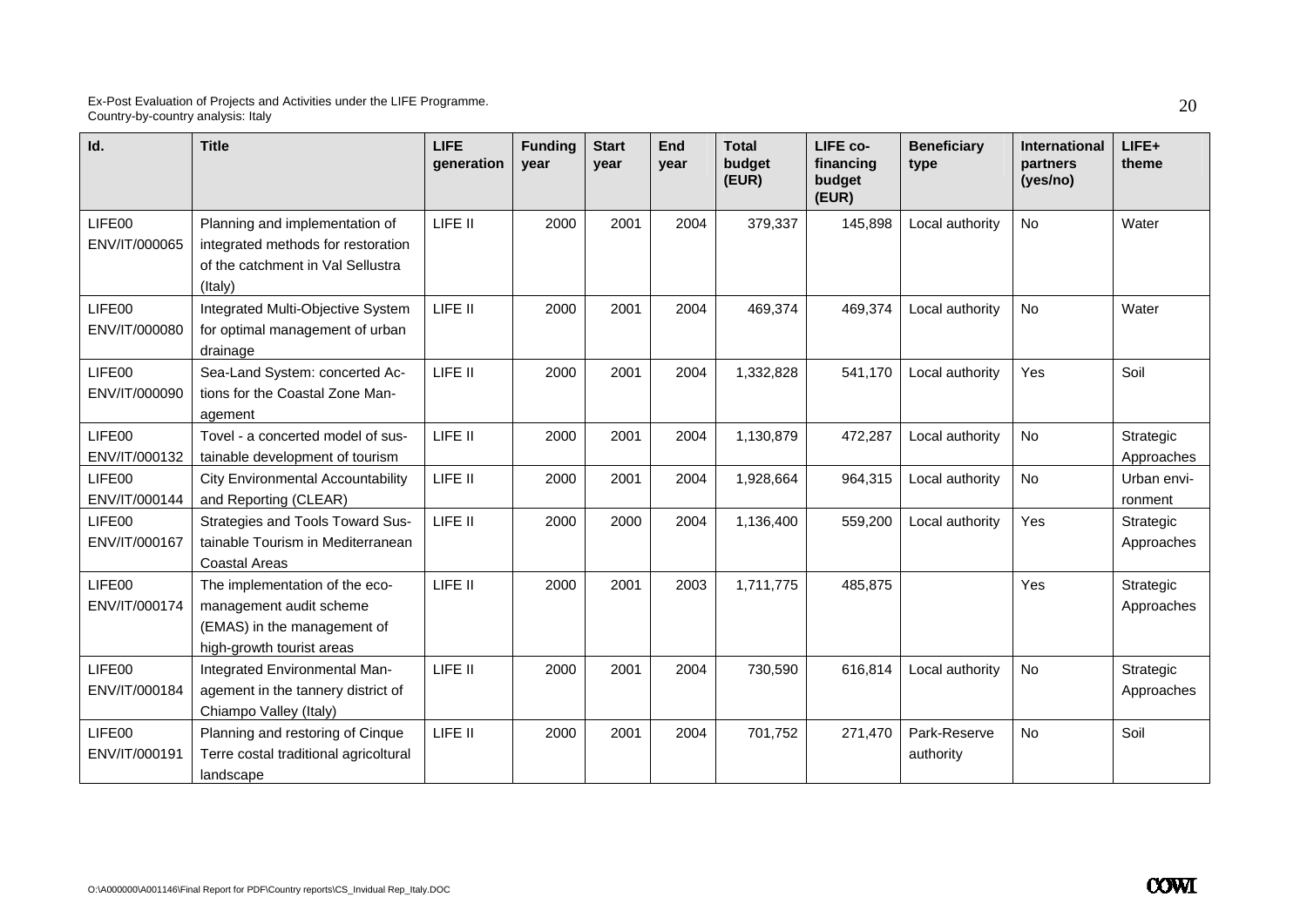| Id.                     | <b>Title</b>                                                                                                                                                                                       | <b>LIFE</b><br>generation | <b>Funding</b><br>year | <b>Start</b><br>year | End<br>year | <b>Total</b><br>budget<br>(EUR) | LIFE co-<br>financing<br>budget<br>(EUR) | <b>Beneficiary</b><br>type | <b>International</b><br>partners<br>(yes/no) | LIFE+<br>theme                      |
|-------------------------|----------------------------------------------------------------------------------------------------------------------------------------------------------------------------------------------------|---------------------------|------------------------|----------------------|-------------|---------------------------------|------------------------------------------|----------------------------|----------------------------------------------|-------------------------------------|
| LIFE00<br>ENV/IT/000192 | Pilot action for promoting EMAS<br>among Local Bodies operating on<br>a large territory (Provinces and<br>main Municipalities) in TANDEM<br>with Local Agenda 21                                   | LIFE II                   | 2000                   | 2001                 | 2004        | 996,361                         | 498,182                                  | Local authority            | No                                           | Strategic<br>Approaches             |
| LIFE00<br>ENV/IT/000213 | Development of a clean coating<br>technology pvd for decorative ap-<br>plications on metal components in<br>place of the traditional (galvanic)<br>coating technologies                            | LIFE II                   | 2000                   | 2001                 | 2004        | 4,604,744                       | 1,004,923                                | <b>SME</b>                 | No                                           | Chemicals                           |
| LIFE00<br>ENV/IT/000215 | T O R R E - Organized tourism<br>recover rural ecology                                                                                                                                             | LIFE II                   | 2000                   | 2001                 | 2005        | 582,752                         | 265,629                                  | Local authority            | No                                           | Strategic<br>Approaches             |
| LIFE00<br>ENV/IT/000223 | New technologies for husks and<br>waste waters recycling                                                                                                                                           | LIFE II                   | 2000                   | 2001                 | 2005        | 1,075,006                       | 298,868                                  | Park-Reserve<br>authority  | No                                           | Natural re-<br>sources and<br>waste |
| LIFE02<br>ENV/IT/000015 | Experimental testing and diffusion<br>of EMS in the Port of Livorno                                                                                                                                | LIFE III                  | 2002                   | 2002                 | 2004        | 293,356                         | 138,928                                  | Public enter-<br>prise     | No                                           | Strategic<br>Approaches             |
| LIFE02<br>ENV/IT/000017 | The Park and The Town: Eco<br><b>Resources Network</b>                                                                                                                                             | LIFE III                  | 2002                   | 2002                 | 2006        | 671,394                         | 335,697                                  | Park-Reserve<br>authority  | No                                           | Soil                                |
| LIFE02<br>ENV/IT/000018 | Health impact assessment as in-<br>tegrated territory planning tool                                                                                                                                | LIFE III                  | 2002                   | 2002                 | 2004        | 269,366                         | 114,163                                  | Regional au-<br>thority    | No                                           | Strategic<br>Approaches             |
| LIFE02<br>ENV/IT/000019 | Setting up of a decision support<br>system and of a set of procedures<br>to integrate environmental issues<br>in municipalities programs and<br>planning : pilot case some Garda<br>municipalities | LIFE III                  | 2002                   | 2002                 | 2005        | 745,560                         | 372,780                                  | <b>SME</b>                 | No                                           | Urban envi-<br>ronment              |
| LIFE02<br>ENV/IT/000023 | <b>GPPnet Green Public Procure-</b><br>ment Network                                                                                                                                                | LIFE III                  | 2002                   | 2002                 | 2005        | 852,330                         | 398,000                                  | Regional au-<br>thority    | No                                           | Strategic<br>Approaches             |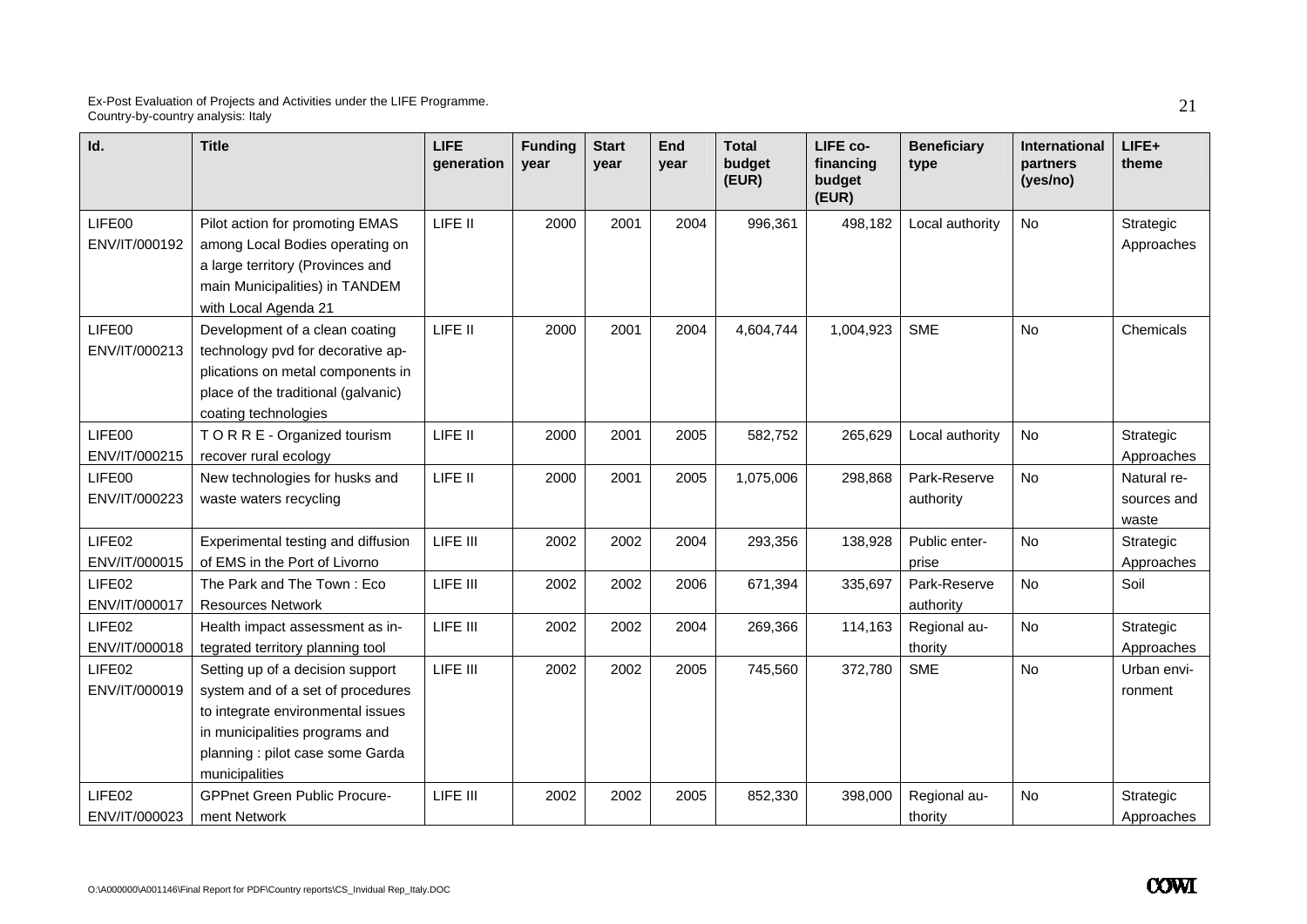| Id.                                 | <b>Title</b>                                                                                                                                                                                                                                                               | <b>LIFE</b><br>generation | <b>Funding</b><br>year | <b>Start</b><br>year | <b>End</b><br>year | <b>Total</b><br>budget<br>(EUR) | LIFE co-<br>financing<br>budget<br>(EUR) | <b>Beneficiary</b><br>type  | <b>International</b><br>partners<br>(yes/no) | LIFE+<br>theme          |
|-------------------------------------|----------------------------------------------------------------------------------------------------------------------------------------------------------------------------------------------------------------------------------------------------------------------------|---------------------------|------------------------|----------------------|--------------------|---------------------------------|------------------------------------------|-----------------------------|----------------------------------------------|-------------------------|
| LIFE02<br>ENV/IT/000034             | Demonstrating the industrial viabil-<br>ity of a medium size biomass co-<br>generation plant to distribute heat<br>and electricity in a mountain rural<br>area                                                                                                             | LIFE III                  | 2002                   | 2002                 | 2006               | 4,280,150                       | 840,796                                  | International<br>enterprise | <b>No</b>                                    | Air                     |
| LIFE02<br>ENV/IT/000049             | Water Management At River Basin<br>Scale                                                                                                                                                                                                                                   | LIFE III                  | 2002                   | 2002                 | 2006               | 1,200,569                       | 530,145                                  | Public enter-<br>prise      | No                                           | Water                   |
| LIFE <sub>02</sub><br>ENV/IT/000052 | A new dry process of microfinish-<br>ing of gres porcelain and natural<br>stone surfaces, which will substi-<br>tute the stage of smooth-<br>ing/polishing, drastically decreas-<br>ing the environmental impact of<br>this stage, to aim for a sustainable<br>development | LIFE III                  | 2002                   | 2002                 | 2006               | 2,670,475                       | 733,704                                  | <b>SME</b>                  | <b>No</b>                                    | Strategic<br>Approaches |
| LIFE02<br>ENV/IT/000064             | The application of innovative<br>photovoltaic technology to the<br>railway trains                                                                                                                                                                                          | LIFE III                  | 2002                   | 2002                 | 2006               | 1,252,972                       | 616,111                                  | Public enter-<br>prise      | No                                           | Air                     |
| LIFE <sub>02</sub><br>ENV/IT/000065 | Development of an environmental<br>management system for the indus-<br>trial area of Udine and the sur-<br>rounding urban-productives areas                                                                                                                                | LIFE III                  | 2002                   | 2002                 | 2005               | 476,730                         | 238,365                                  | Local authority             | <b>No</b>                                    | Strategic<br>Approaches |
| LIFE02<br>ENV/IT/000079             | 0                                                                                                                                                                                                                                                                          | LIFE III                  | 2002                   | 2002                 | 2007               | 1,749,492                       | 548.410                                  | Local authority             | No                                           | Water                   |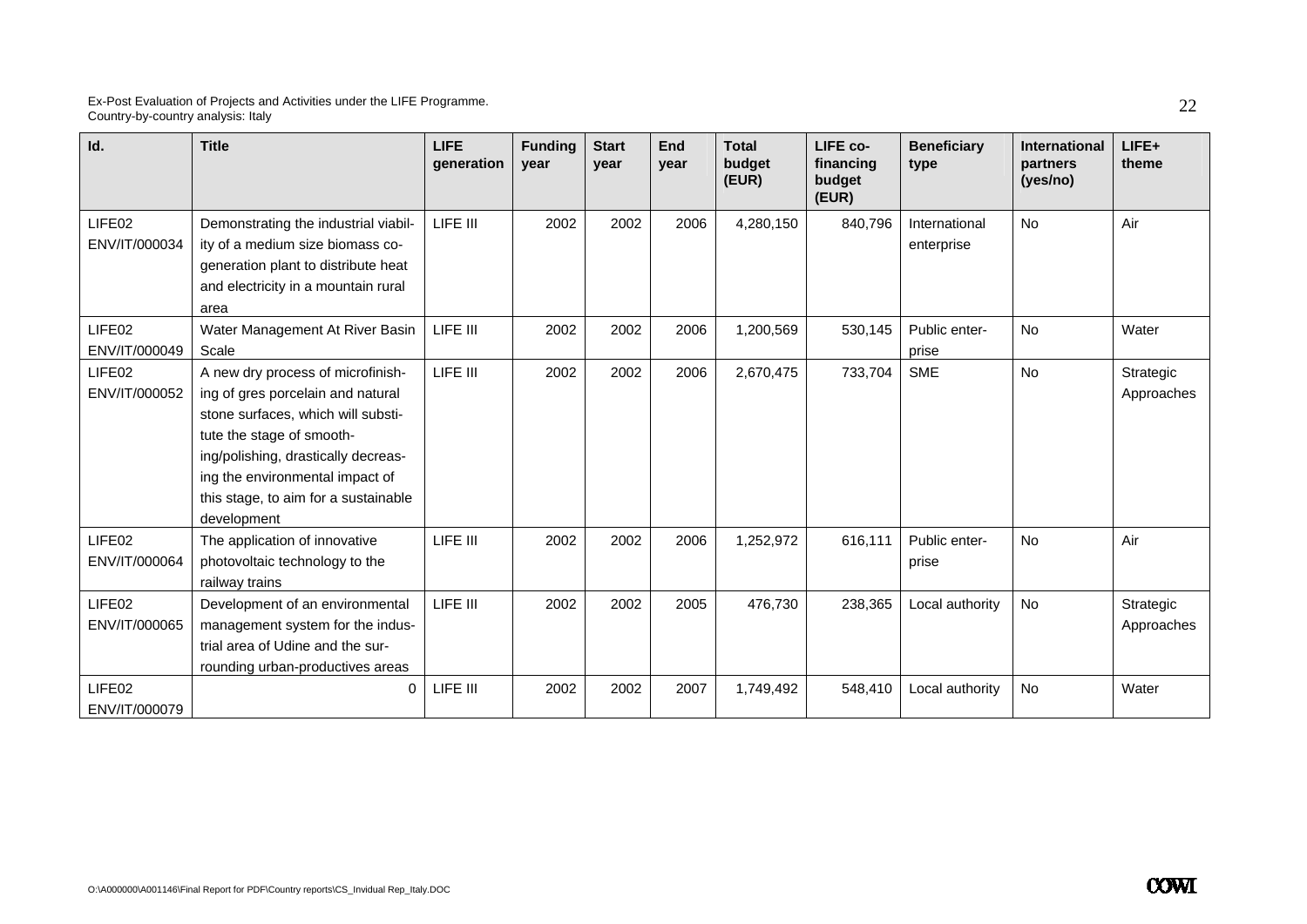| Id.                                 | <b>Title</b>                                                                                                                                                                                                                                        | <b>LIFE</b><br>generation | <b>Funding</b><br>year | <b>Start</b><br>vear | End<br>vear | <b>Total</b><br>budget<br>(EUR) | LIFE co-<br>financing<br>budget<br>(EUR) | <b>Beneficiary</b><br>type | International<br>partners<br>(yes/no) | LIFE+<br>theme                      |
|-------------------------------------|-----------------------------------------------------------------------------------------------------------------------------------------------------------------------------------------------------------------------------------------------------|---------------------------|------------------------|----------------------|-------------|---------------------------------|------------------------------------------|----------------------------|---------------------------------------|-------------------------------------|
| LIFE02<br>ENV/IT/000089             | Sustainable fertilisation of an in-<br>tensive horticultural basin through<br>an innovative management sys-<br>tem of the local vegetal waste bio-<br>mass utilising an existing com-<br>posting plant and supporting a<br>permanent info-structure | LIFE III                  | 2002                   | 2002                 | 2006        | 1,071,454                       | 532,817                                  | Research insti-<br>tutions | <b>No</b>                             | Natural re-<br>sources and<br>waste |
| LIFE02<br>ENV/IT/000092             | <b>EMAS II Certification of the</b><br>Comunita' Montana                                                                                                                                                                                            | LIFE III                  | 2002                   | 2002                 | 2005        | 187,000                         | 93,000                                   | Local authority            | No                                    | Strategic<br>Approaches             |
| LIFE <sub>02</sub><br>ENV/IT/000106 | The Green Ray of Novara                                                                                                                                                                                                                             | LIFE III                  | 2002                   | 2002                 | 2006        | 4,324,532                       | 1,060,000                                | Local authority            | <b>No</b>                             | Air                                 |
| LIFE02<br>ENV/IT/000111             | Pilot testing and demonstration<br>actions to implement EMAS on the<br>territorial scale in the Tuscia Ro-<br>mana District                                                                                                                         | LIFE III                  | 2002                   | 2002                 | 2006        | 919,511                         | 436,953                                  | Regional au-<br>thority    | <b>No</b>                             | Strategic<br>Approaches             |
| LIFE02<br>ENV/IT/000112             | Divided Packaging Management<br>for Tourist Use                                                                                                                                                                                                     | LIFE III                  | 2002                   | 2002                 | 2004        | 233,781                         | 229,636                                  | Mixt enterprise            | <b>No</b>                             | Natural re-<br>sources and<br>waste |
| LIFE03<br>ENV/IT/000319             | Smart and Innovative Demonstra-<br>tion of Demand Handy Respon-<br>sive Transport Application to im-<br>prove the quality of the urban envi-<br>ronment.                                                                                            | LIFE III                  | 2003                   | 2003                 | 2006        | 1,327,388                       | 572,819                                  | <b>SME</b>                 | <b>No</b>                             | Air                                 |
| LIFE03<br>ENV/IT/000321             | Elimination of PCBs from the Food<br>Chain through Bioremediation of<br>agricultural superficies.                                                                                                                                                   | LIFE III                  | 2003                   | 2003                 | 2007        | 600,000                         | 300,000                                  | Regional au-<br>thority    | <b>No</b>                             | Soil                                |
| LIFE03<br>ENV/IT/000323             | Filtering of Asbestos fibres in<br>Leachate from hazardous waste<br>Landfills                                                                                                                                                                       | LIFE III                  | 2003                   | 2003                 | 2007        | 825,642                         | 396,861                                  | University                 | No                                    | Natural re-<br>sources and<br>waste |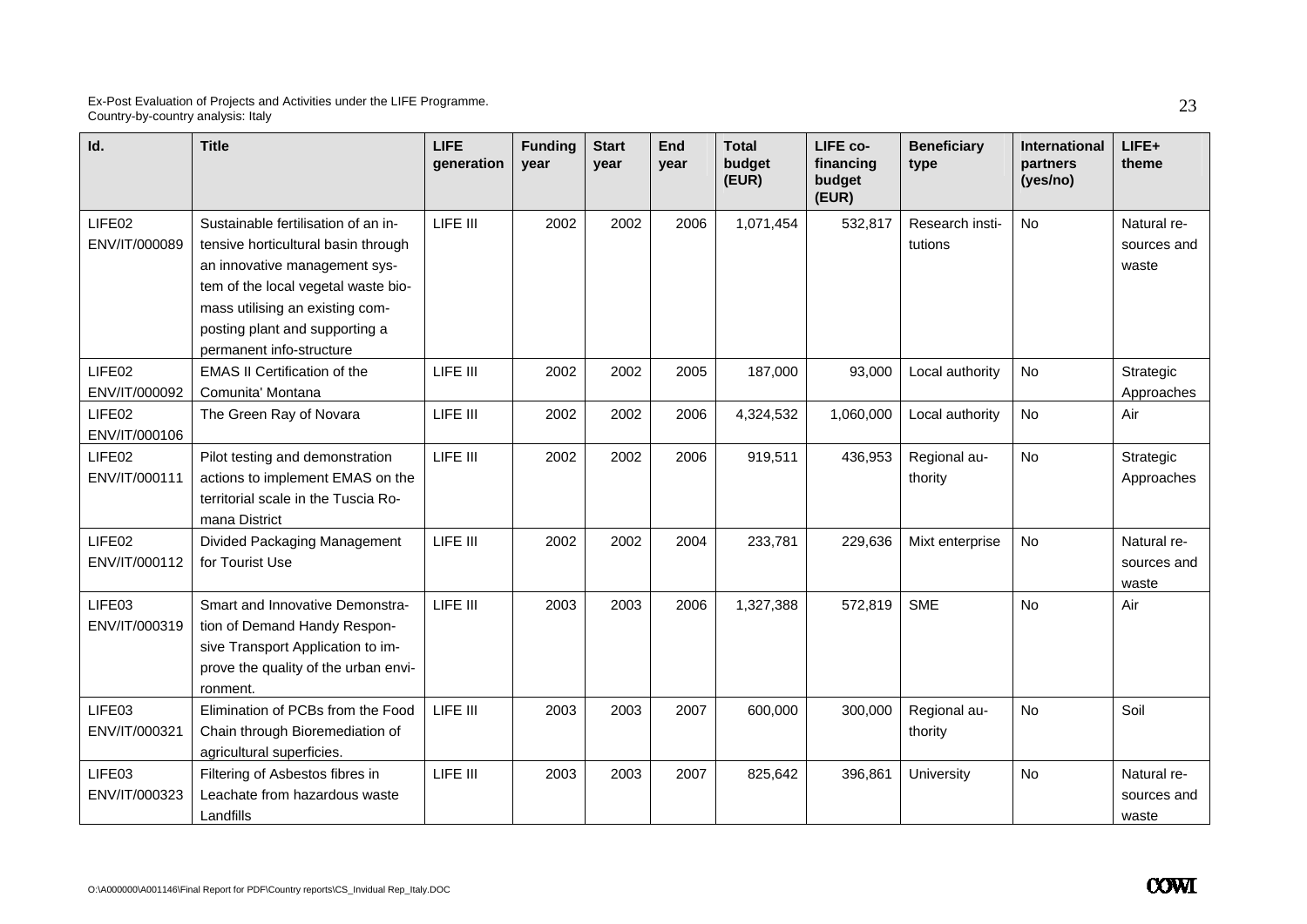| Id.                     | <b>Title</b>                                                                                                                                                          | <b>LIFE</b><br>generation | <b>Funding</b><br>vear | <b>Start</b><br>vear | <b>End</b><br>year | <b>Total</b><br>budget<br>(EUR) | LIFE co-<br>financing<br>budget<br>(EUR) | <b>Beneficiary</b><br>type | <b>International</b><br>partners<br>(yes/no) | LIFE+<br>theme                      |
|-------------------------|-----------------------------------------------------------------------------------------------------------------------------------------------------------------------|---------------------------|------------------------|----------------------|--------------------|---------------------------------|------------------------------------------|----------------------------|----------------------------------------------|-------------------------------------|
| LIFE03<br>ENV/IT/000324 | Definition of an EPD system that<br>can be applied at international<br>level and its implementation in two<br>pilot countries (Sweden and Italy)                      | LIFE III                  | 2003                   | 2003                 | 2005               | 2,799,836                       | 1,380,372                                | <b>SME</b>                 | <b>No</b>                                    | Strategic<br>Approaches             |
| LIFE03<br>ENV/IT/000327 | Production and use of high quality<br>compost in the Ferrara area : op-<br>timisation of the flow of wastes<br>and agricultural/environmental<br>monitoring.          | LIFE III                  | 2003                   | 2003                 | 2008               | 1,510,809                       | 669,529                                  | <b>SME</b>                 | No                                           | Natural re-<br>sources and<br>waste |
| LIFE03<br>ENV/IT/000333 | Environmental certification of wa-<br>ter resource distributed by water-<br>works systems.                                                                            | LIFE III                  | 2003                   | 2003                 | 2007               | 1,129,723                       | 560,791                                  | Regional au-<br>thority    | <b>No</b>                                    | Strategic<br>Approaches             |
| LIFE03<br>ENV/IT/000336 | Advanced and environmental-<br>friendly manufacturing technology<br>for the treatment of cellulose<br>pastes & their consequent conver-<br>sion into paper sheets.    | LIFE III                  | 2003                   | 2003                 | 2007               | 3,639,500                       | 954,975                                  | <b>SME</b>                 | <b>No</b>                                    | Water                               |
| LIFE03<br>ENV/IT/000343 | Designing local market for spe-<br>cific polluting emissions (SO <sup>2</sup> ,<br>NOx, CO <sup>2</sup> ) : a pilot project for air<br>quality control in Lombardia   | LIFE III                  | 2003                   | 2003                 | 2006               | 562,554                         | 251,278                                  | University                 | <b>No</b>                                    | Air                                 |
| LIFE03<br>ENV/IT/000366 | Shallow Landslides Investigation<br>Device : a tool to assess land sus-<br>ceptibility to shallow landslides for<br>agricultural and urban planning in<br>rural areas | LIFE III                  | 2003                   | 2003                 | 2007               | 367,098                         | 116,598                                  | University                 | No                                           | Urban envi-<br>ronment              |
| LIFE03<br>ENV/IT/000377 | Biodegradable coverages for sus-<br>tainable agriculture                                                                                                              | LIFE III                  | 2003                   | 2003                 | 2006               | 1,782,180                       | 805,340                                  | Research insti-<br>tutions | No                                           | Strategic<br>Approaches             |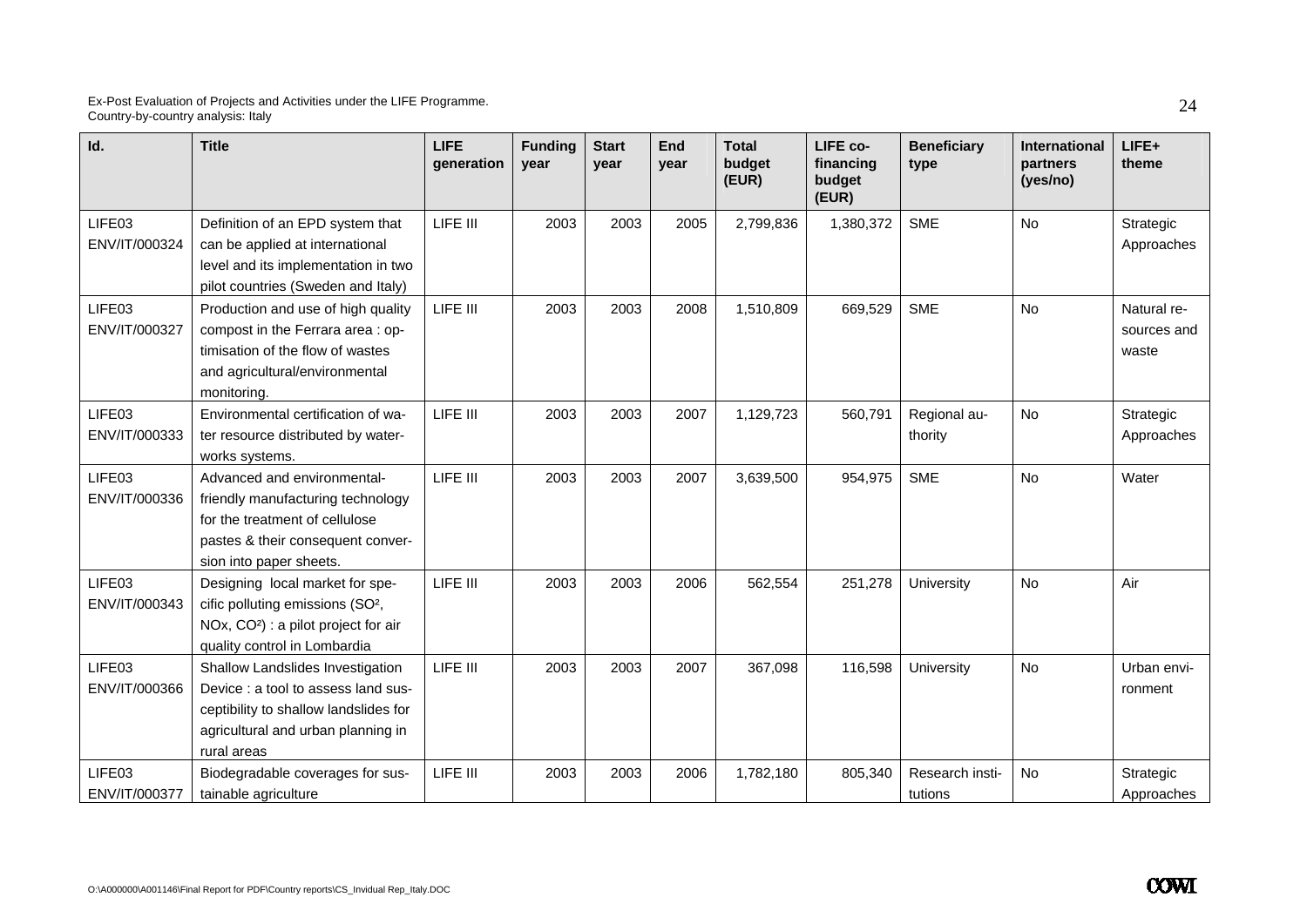| Id.                     | <b>Title</b>                                                                                                                                                                                               | <b>LIFE</b><br>generation | <b>Funding</b><br>vear | <b>Start</b><br>vear | <b>End</b><br>vear | <b>Total</b><br>budget<br>(EUR) | LIFE co-<br>financing<br>budget<br>(EUR) | <b>Beneficiary</b><br>type | International<br>partners<br>(yes/no) | $LIFE+$<br>theme                    |
|-------------------------|------------------------------------------------------------------------------------------------------------------------------------------------------------------------------------------------------------|---------------------------|------------------------|----------------------|--------------------|---------------------------------|------------------------------------------|----------------------------|---------------------------------------|-------------------------------------|
| LIFE03<br>ENV/IT/000379 | Planning and valorization of the<br>territory by introducing, in the Gar-<br>gano national park, an environ-<br>ment management system certi-<br>fied by EMAS and an "Environ-<br>ment sustainable budget" | LIFE III                  | 2003                   | 2003                 | 2006               | 650,000                         | 301,000                                  | Development<br>agency      | <b>No</b>                             | Strategic<br>Approaches             |
| LIFE03<br>ENV/IT/000390 | Rome Recycles                                                                                                                                                                                              | LIFE III                  | 2003                   | 2002                 | 2006               | 548,100                         | 219,240                                  | <b>SME</b>                 | No                                    | Natural re-<br>sources and<br>waste |
| LIFE03<br>ENV/IT/000393 | Shipping with EMAS                                                                                                                                                                                         | LIFE III                  | 2003                   | 2003                 | 2006               | 1,324,173                       | 657,087                                  | <b>SME</b>                 | <b>No</b>                             | Strategic<br>Approaches             |
| LIFE03<br>ENV/IT/000421 | Paper Industry Operating in Net-<br>work: an experiment for Emas<br>Revision                                                                                                                               | LIFE III                  | 2003                   | 2003                 | 2006               | 1,224,382                       | 612,191                                  | Local authority            | <b>No</b>                             | Strategic<br>Approaches             |
| LIFE04<br>ENV/IT/000409 | A new application of phytodepura-<br>tion as a treatment for the olive<br>mill waste water disposal                                                                                                        | LIFE III                  | 2004                   | 2004                 | 2008               | 582,900                         | 288,488                                  | Research insti-<br>tutions | <b>No</b>                             | Water                               |
| LIFE04<br>ENV/IT/000414 | New Eco Spray System                                                                                                                                                                                       | LIFE III                  | 2004                   | 2004                 | 2008               | 3,237,800                       | 846,090                                  | <b>SME</b>                 | <b>No</b>                             | Air                                 |
| LIFE04<br>ENV/IT/000424 | Management of urbanization<br>processes of coastal areas. From<br>the regional urban plan to bottom-<br>up participation                                                                                   | LIFE III                  | 2004                   | 2004                 | 2008               | 2,366,000                       | 1,183,000                                | Regional au-<br>thority    | <b>No</b>                             | Soil                                |
| LIFE04<br>ENV/IT/000437 | Playground harbour and research<br>of sustainability                                                                                                                                                       | LIFE III                  | 2004                   | 2004                 | 2007               | 1,444,986                       | 722,493                                  | Regional au-<br>thority    | No                                    | Strategic<br>Approaches             |
| LIFE04<br>ENV/IT/000442 | <b>LIFE-Environment Interventions</b><br>for Fraschetta Area: innovative<br>measures for the improvement of<br>air quality and the reduction of<br>noise in Fraschetta area                                | LIFE III                  | 2004                   | 2003                 | 2006               | 1,041,396                       | 484,119                                  | Local authority            | No                                    | Air                                 |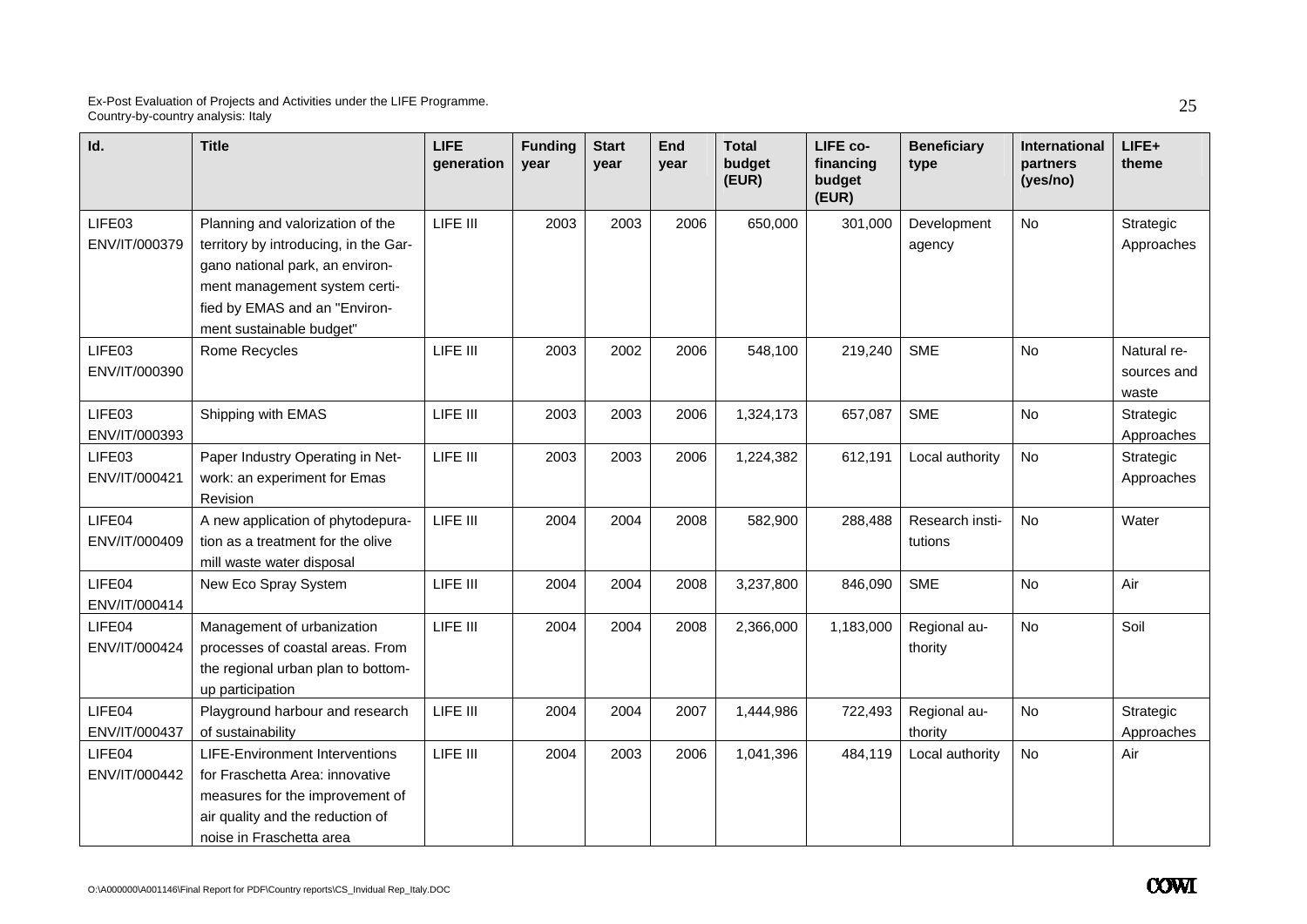| Id.                     | <b>Title</b>                                                                                                                                      | <b>LIFE</b><br>generation | <b>Funding</b><br>year | <b>Start</b><br>vear | End<br>vear | <b>Total</b><br>budget<br>(EUR) | LIFE co-<br>financing<br>budget<br>(EUR) | <b>Beneficiary</b><br>type | <b>International</b><br>partners<br>(yes/no) | LIFE+<br>theme                      |
|-------------------------|---------------------------------------------------------------------------------------------------------------------------------------------------|---------------------------|------------------------|----------------------|-------------|---------------------------------|------------------------------------------|----------------------------|----------------------------------------------|-------------------------------------|
| LIFE04<br>ENV/IT/000446 | A sustainable development plan<br>for Pianalto                                                                                                    | LIFE III                  | 2004                   | 2004                 | 2008        | 599,749                         | 180,175                                  | NGO-<br>Foundation         | <b>No</b>                                    | Urban envi-<br>ronment              |
| LIFE04<br>ENV/IT/000453 | Realization of Rome's Action Plan<br>to achieve the Kyoto's Protocol<br>objective of Green House Gas<br>Reduction                                 | LIFE III                  | 2004                   | 2004                 | 2009        | 2,285,250                       | 1,085,125                                | Local authority            | <b>No</b>                                    | Climate<br>change                   |
| LIFE04<br>ENV/IT/000454 | Optimisation of nitrogen manage-<br>ment for groundwater quality im-<br>provement and conservation                                                | LIFE III                  | 2004                   | 2004                 | 2008        | 754,212                         | 374,354                                  | Mixt enterprise            | No                                           | Water                               |
| LIFE04<br>ENV/IT/000463 | Biodegradable Materials for Sus-<br>tainable agriculture and tourism                                                                              | LIFE III                  | 2004                   | 2004                 | 2008        | 1,529,368                       | 726,147                                  | Public enter-<br>prise     | <b>No</b>                                    | Natural re-<br>sources and<br>waste |
| LIFE04<br>ENV/IT/000478 | <b>Voluntary Environmental Tools for</b><br>the continuous improvement of a<br>district                                                           | LIFE III                  | 2004                   | 2004                 | 2007        | 910,225                         | 452,613                                  | Public enter-<br>prise     | <b>No</b>                                    | Strategic<br>Approaches             |
| LIFE04<br>ENV/IT/000479 | <b>Environmental Management</b><br>through Monitoring and Modelling<br>of Anoxia                                                                  | LIFE III                  | 2004                   | 2004                 | 2008        | 1,858,089                       | 903,709                                  | Research insti-<br>tutions | No                                           | Soil                                |
| LIFE04<br>ENV/IT/000480 | Demonstrative project for the Envi-<br>ronmental Product Declaration:<br>the flowers of Terlizzi and the local<br>eco-label 'Eco-Flower Terlizzi' | LIFE III                  | 2004                   | 2004                 | 2007        | 820,000                         | 370,500                                  | Local authority            | <b>No</b>                                    | Strategic<br>Approaches             |
| LIFE04<br>ENV/IT/000488 | EMAS for tourism in internal and<br>coastal area: integrated manage-<br>ment                                                                      | LIFE III                  | 2004                   | 2004                 | 2007        | 1,381,910                       | 690,955                                  | Regional au-<br>thority    | <b>No</b>                                    | Strategic<br>Approaches             |
| LIFE04<br>ENV/IT/000489 | Self-financing protected areas                                                                                                                    | LIFE III                  | 2004                   | 2004                 | 2008        | 1,455,000                       | 724,000                                  | Public enter-<br>prise     | No                                           | Soil                                |
| LIFE04<br>ENV/IT/000494 | Integration of Agenda 21 and<br>EMAS in a wide area with relevant<br>ecological value                                                             | LIFE III                  | 2004                   | 2004                 | 2007        | 700,505                         | 350,252                                  | Public enter-<br>prise     | <b>No</b>                                    | Strategic<br>Approaches             |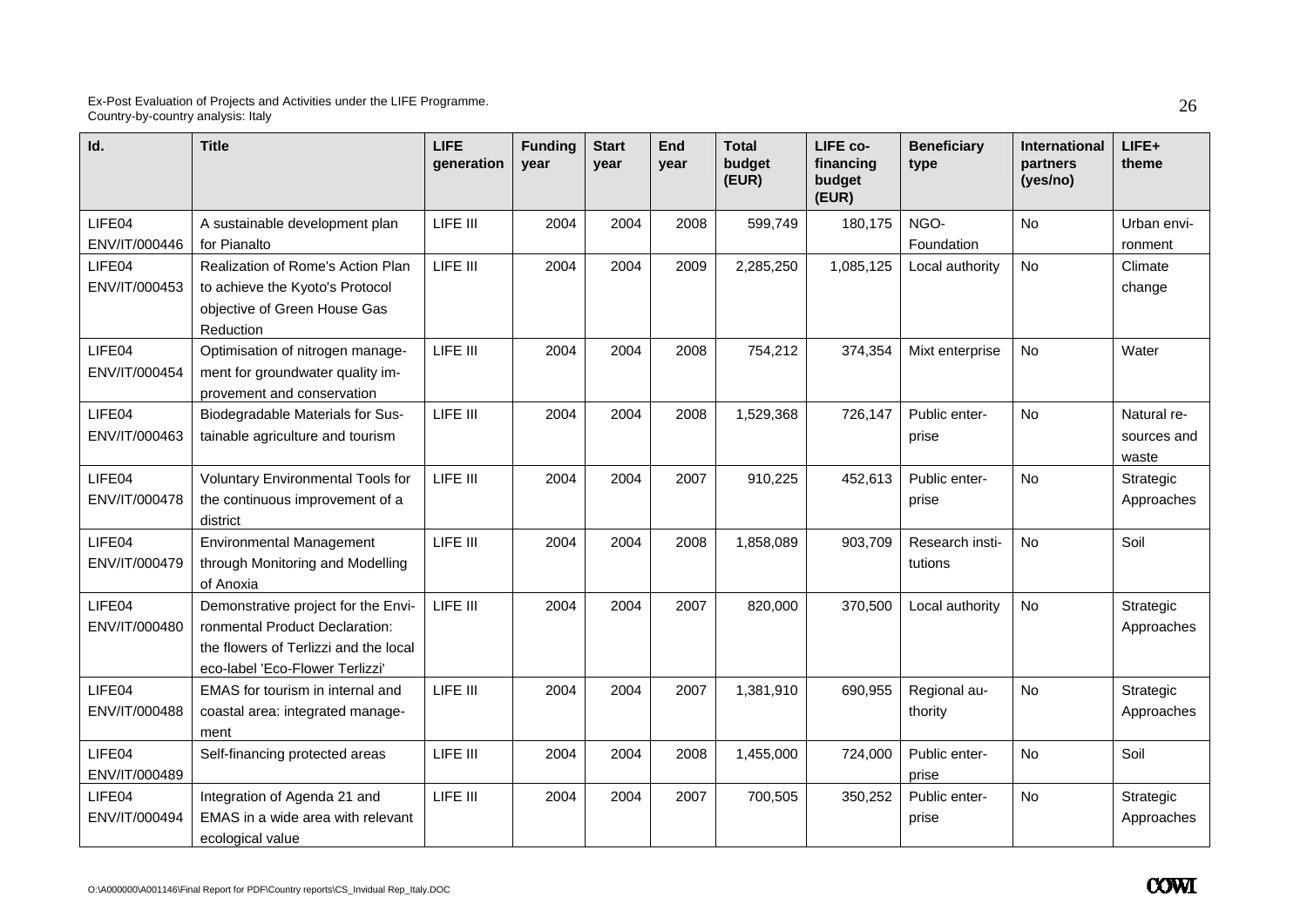| Id.           | <b>Title</b>                        | <b>LIFE</b><br>generation | <b>Funding</b><br>year | <b>Start</b><br>year | <b>End</b><br>year | <b>Total</b><br>budget<br>(EUR) | LIFE co-<br>financing<br>budget<br>(EUR) | <b>Beneficiary</b><br>type | <b>International</b><br>partners<br>(yes/no) | LIFE+<br>theme |
|---------------|-------------------------------------|---------------------------|------------------------|----------------------|--------------------|---------------------------------|------------------------------------------|----------------------------|----------------------------------------------|----------------|
| LIFE04        | Water-bearing characterization      | LIFE III                  | 2004                   | 2004                 | 2007               | 1,172,659                       | 560,869                                  | Research insti-            | No                                           | Water          |
| ENV/IT/000500 | with integrated methodologies       |                           |                        |                      |                    |                                 |                                          | tutions                    |                                              |                |
| LIFE04        | Serchio River alimented well-fields | LIFE III                  | 2004                   | 2004                 | 2007               | 2,419,427                       | 1,125,254                                | Local authority            | No                                           | Water          |
| ENV/IT/000503 | integrated rehabilitation           |                           |                        |                      |                    |                                 |                                          |                            |                                              |                |
| LIFE04        | Sustainable industrial area model   | LIFE III                  | 2004                   | 2004                 | 2008               | 2,494,638                       | 1,233,819                                | Public enter-              | No                                           | Strategic      |
| ENV/IT/000524 |                                     |                           |                        |                      |                    |                                 |                                          | prise                      |                                              | Approaches     |
| LIFE04        | Sustainable EMAS North Milan        | LIFE III                  | 2004                   | 2004                 | 2007               | 1,000,000                       | 500,000                                  | Development                | No                                           | Strategic      |
| ENV/IT/000526 |                                     |                           |                        |                      |                    |                                 |                                          | agency                     |                                              | Approaches     |
| LIFE04        | Integrated pole for recycling and   | LIFE III                  | 2004                   | 2003                 | 2006               | 1,350,000                       | 300,000                                  | <b>SME</b>                 | No                                           | Natural re-    |
| ENV/IT/000538 | valorization of waste.              |                           |                        |                      |                    |                                 |                                          |                            |                                              | sources and    |
|               |                                     |                           |                        |                      |                    |                                 |                                          |                            |                                              | waste          |
| LIFE04        | Demonstrating the reduction of      | LIFE III                  | 2004                   | 2004                 | 2007               | 1,599,348                       | 767,174                                  | Local authority            | No                                           | Climate        |
| ENV/IT/000547 | greenhouse gases and air pollu-     |                           |                        |                      |                    |                                 |                                          |                            |                                              | change         |
|               | tion through a homeostatic mobil-   |                           |                        |                      |                    |                                 |                                          |                            |                                              |                |
|               | ity planning aiming at road traffic |                           |                        |                      |                    |                                 |                                          |                            |                                              |                |
|               | balancing                           |                           |                        |                      |                    |                                 |                                          |                            |                                              |                |
| LIFE04        | Sustainable highway development     | LIFE III                  | 2004                   | 2004                 | 2008               | 1,420,797                       | 702,198                                  | Mixt enterprise            | No                                           | Strategic      |
| ENV/IT/000565 | in rural areas                      |                           |                        |                      |                    |                                 |                                          |                            |                                              | Approaches     |
| LIFE04        | Sustainable water management in     | LIFE III                  | 2004                   | 2004                 | 2007               | 2,194,914                       | 1,059,332                                | Research insti-            | <b>No</b>                                    | Water          |
| ENV/IT/000583 | the textile wet industry through an |                           |                        |                      |                    |                                 |                                          | tutions                    |                                              |                |
|               | innovative treatment process for    |                           |                        |                      |                    |                                 |                                          |                            |                                              |                |
|               | wastewater re-use                   |                           |                        |                      |                    |                                 |                                          |                            |                                              |                |
| LIFE04        | Dissemination of IPP tools in the   | LIFE III                  | 2004                   | 2004                 | 2007               | 1,100,520                       | 545,760                                  | Regional au-               | No                                           | Strategic      |
| ENV/IT/000588 | furniture industry                  |                           |                        |                      |                    |                                 |                                          | thority                    |                                              | Approaches     |
| LIFE04        | New clean technology for the        | LIFE III                  | 2004                   | 2004                 | 2008               | 3,116,450                       | 860,310                                  | <b>SME</b>                 | No                                           | Natural re-    |
| ENV/IT/000589 | decoration of all kinds of ceramic  |                           |                        |                      |                    |                                 |                                          |                            |                                              | sources and    |
|               | surfaces, whether flat or textured, |                           |                        |                      |                    |                                 |                                          |                            |                                              | waste          |
|               | with a minimal use of raw noble     |                           |                        |                      |                    |                                 |                                          |                            |                                              |                |
|               | materials                           |                           |                        |                      |                    |                                 |                                          |                            |                                              |                |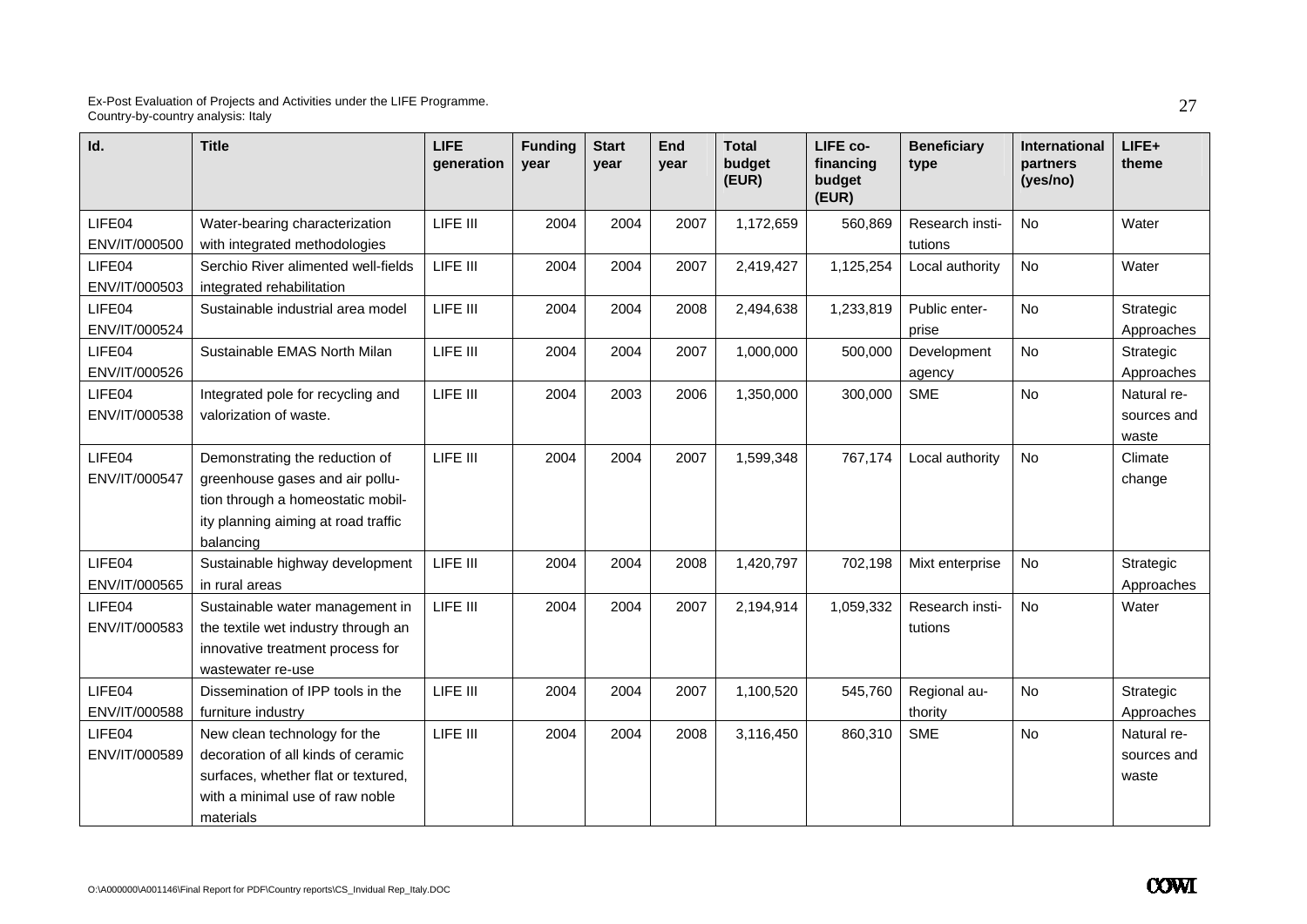| Id.                     | <b>Title</b>                                                                                                                                                                                                                                                              | <b>LIFE</b><br>generation | <b>Funding</b><br>year | <b>Start</b><br>year | <b>End</b><br>year | <b>Total</b><br>budget<br>(EUR) | LIFE co-<br>financing<br>budget<br>(EUR) | <b>Beneficiary</b><br>type  | International<br>partners<br>(yes/no) | LIFE+<br>theme                      |
|-------------------------|---------------------------------------------------------------------------------------------------------------------------------------------------------------------------------------------------------------------------------------------------------------------------|---------------------------|------------------------|----------------------|--------------------|---------------------------------|------------------------------------------|-----------------------------|---------------------------------------|-------------------------------------|
| LIFE04<br>ENV/IT/000594 | Sun and wind                                                                                                                                                                                                                                                              | LIFE III                  | 2004                   | 2004                 | 2009               | 1,799,999                       | 893,250                                  | Local authority             | No                                    | Climate<br>change                   |
| LIFE04<br>ENV/IT/000595 | PNEUMA (Pneumatic Uninterrup-<br>tible Machine) System: Un Unin-<br>terruptible Pneumatic Power Gen-<br>erator                                                                                                                                                            | LIFE III                  | 2004                   | 2004                 | 2006               | 4,134,178                       | 1,226,753                                | Development<br>agency       | No                                    | Natural re-<br>sources and<br>waste |
| LIFE04<br>ENV/IT/000598 | New ESD (eco-sustainable draw-<br>ing) system, environment-friendly<br>to process steel wire rods / by-<br>products, eliminating the current<br>pickling practice and the related<br>chemical fumes possessing a high<br>environmental impact substituting<br>the $\dots$ | LIFE III                  | 2004                   | 2004                 | 2008               | 3,848,250                       | 964,725                                  | <b>SME</b>                  | No                                    | Air                                 |
| LIFE05<br>ENV/IT/000801 | Biocharbased co-generation alter-<br>native                                                                                                                                                                                                                               | LIFE III<br>Extension     | 2005                   | 2005                 | 2008               | 6,680,260                       | 1,373,178                                | International<br>enterprise | No                                    | Climate<br>change                   |
| LIFE05<br>ENV/IT/000808 | Integration and Development of<br>Environmental Managemen Sys-<br>tems                                                                                                                                                                                                    | LIFE III<br>Extension     | 2005                   | 2005                 | 2009               | 815,000                         | 407,500                                  | Local authority             | No                                    | Urban envi-<br>ronment              |
| LIFE05<br>ENV/IT/000812 | Project for recovery and reuse of<br>industrial waters and trivalent<br>chromium generated by tannery<br>waste processing                                                                                                                                                 | LIFE III<br>Extension     | 2005                   | 2005                 | 2009               | 7,475,000                       | 1,500,000                                | <b>SME</b>                  | No                                    | Natural re-<br>sources and<br>waste |
| LIFE05<br>ENV/IT/000839 | Clean-Distribution of goods in<br>Specimen Areas at the last mile of<br>the intermodal Transport Chain                                                                                                                                                                    | LIFE III<br>Extension     | 2005                   | 2005                 | 2008               | 1,435,000                       | 717,500                                  | Regional au-<br>thority     | No                                    | Urban envi-<br>ronment              |
| LIFE05<br>ENV/IT/000845 | New technologies for husks and<br>waste water recycling plus                                                                                                                                                                                                              | LIFE III<br>Extension     | 2005                   | 2005                 | 2010               | 4,886,944                       | 1,061,380                                | Park-Reserve<br>authority   | No                                    | Natural re-<br>sources and<br>waste |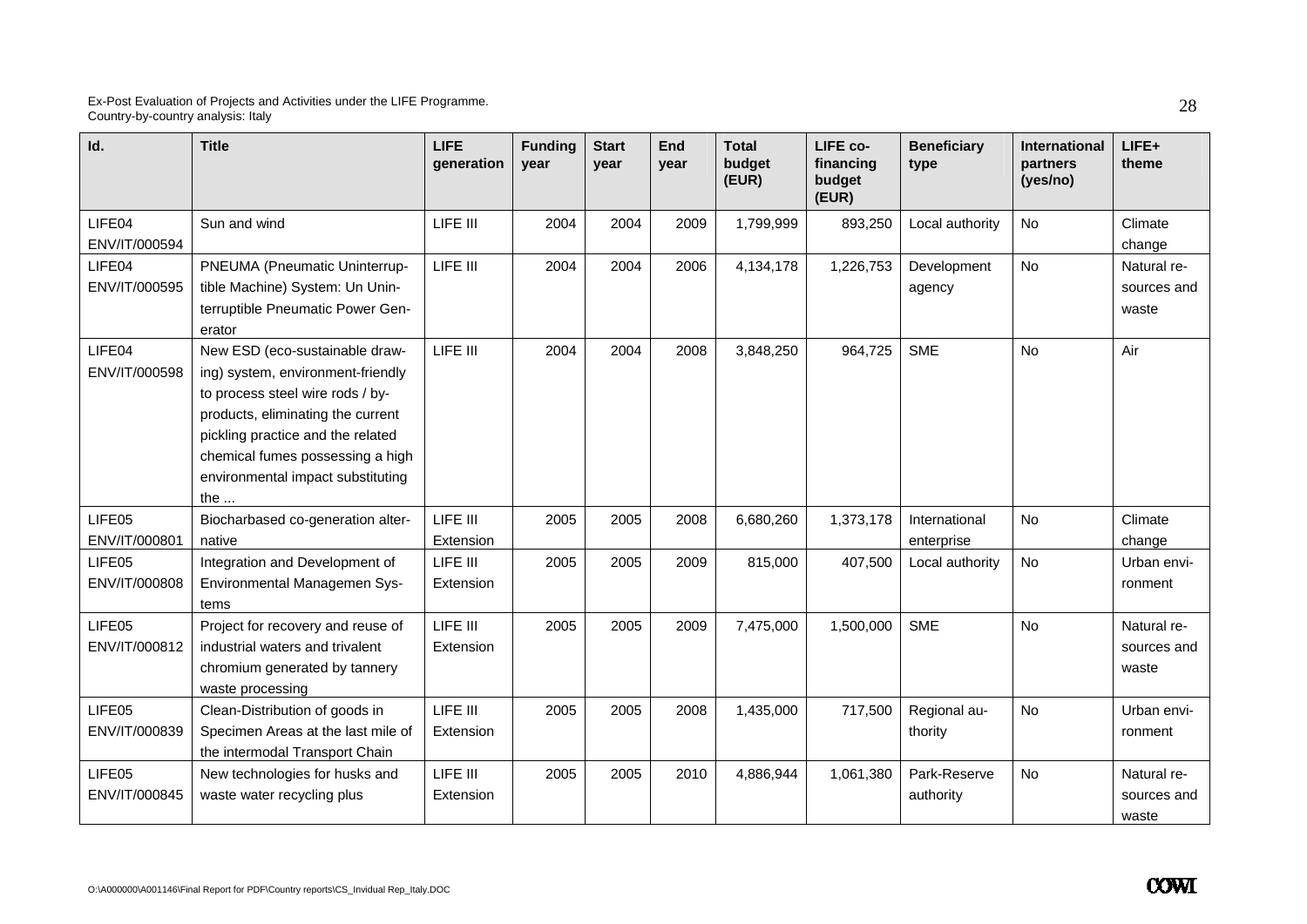| Id.           | <b>Title</b>                                                  | <b>LIFE</b><br>generation | <b>Funding</b><br>year | <b>Start</b><br>year | End<br>vear | <b>Total</b><br>budget<br>(EUR) | LIFE co-<br>financing<br>budget<br>(EUR) | <b>Beneficiary</b><br>type | <b>International</b><br>partners<br>(yes/no) | $LIFE+$<br>theme |
|---------------|---------------------------------------------------------------|---------------------------|------------------------|----------------------|-------------|---------------------------------|------------------------------------------|----------------------------|----------------------------------------------|------------------|
| LIFE05        | Best Available Technique for wa-                              | LIFE III                  | 2005                   | 2005                 | 2009        | 2,055,344                       | 965,902                                  | National au-               | <b>No</b>                                    | Natural re-      |
| ENV/IT/000846 | ter reuse in TextiLE SMEs                                     | Extension                 |                        |                      |             |                                 |                                          | thority                    |                                              | sources and      |
|               |                                                               |                           |                        |                      |             |                                 |                                          |                            |                                              | waste            |
| LIFE05        | A new technology for treating mu-                             | LIFE III                  | 2005                   | 2005                 | 2009        | 624,784                         | 294,714                                  | Research insti-            | <b>No</b>                                    | Water            |
| ENV/IT/000868 | nicipal and/or industrial wastewa-                            | Extension                 |                        |                      |             |                                 |                                          | tutions                    |                                              |                  |
|               | ter with low environmental impact                             |                           |                        |                      |             |                                 |                                          |                            |                                              |                  |
| LIFE05        | Centre for Eco-Friendly City                                  | LIFE III                  | 2005                   | 2005                 | 2008        | 1,423,204                       | 711,602                                  | Local authority            | No                                           | Climate          |
| ENV/IT/000870 | <b>Freight Distribution</b>                                   | Extension                 |                        |                      |             |                                 |                                          |                            |                                              | change           |
| LIFE05        | Greenhouse effect reduction from                              | LIFE III                  | 2005                   | 2005                 | 2008        | 217,497                         | 107,949                                  | University                 | <b>No</b>                                    | Climate          |
| ENV/IT/000874 | landfill gas                                                  | Extension                 |                        |                      |             |                                 |                                          |                            |                                              | change           |
| LIFE05        | Polishing Sludge Valorisation                                 | LIFE III                  | 2005                   | 2005                 | 2009        | 9,436,000                       | 1,832,175                                | International              | No                                           | Natural re-      |
| ENV/IT/000875 |                                                               | Extension                 |                        |                      |             |                                 |                                          | enterprise                 |                                              | sources and      |
| LIFE05        |                                                               | LIFE III                  |                        |                      |             | 1,340,389                       |                                          | <b>SME</b>                 | <b>No</b>                                    | waste            |
| ENV/IT/000876 | Novel Technology to Reduce<br><b>Greenhouse Gas Emissions</b> |                           | 2005                   | 2005                 | 2008        |                                 | 402,117                                  |                            |                                              | Climate          |
| LIFE05        | <b>ENhanced and SUstainable</b>                               | Extension<br>LIFE III     | 2005                   | 2005                 | 2009        | 1,394,339                       | 673,673                                  |                            | <b>No</b>                                    | change<br>Water  |
| ENV/IT/000894 | <b>TReatment for URban Stormwater</b>                         | Extension                 |                        |                      |             |                                 |                                          | Local authority            |                                              |                  |
| LIFE05        | Abrasive-abraded sludge trans-                                | LIFE III                  | 2005                   | 2005                 | 2009        | 756,500                         | 217,125                                  | <b>SME</b>                 | <b>No</b>                                    | Natural re-      |
| ENV/IT/000907 | formation into "abrading paste", to                           | Extension                 |                        |                      |             |                                 |                                          |                            |                                              | sources and      |
|               | be re-inserted in the bull-nose                               |                           |                        |                      |             |                                 |                                          |                            |                                              | waste            |
|               | manufacturing cycle, by means of                              |                           |                        |                      |             |                                 |                                          |                            |                                              |                  |
|               | an innovative, self-feeding and                               |                           |                        |                      |             |                                 |                                          |                            |                                              |                  |
|               | environmental-friendly "polymeric                             |                           |                        |                      |             |                                 |                                          |                            |                                              |                  |
|               | passive wheel" system                                         |                           |                        |                      |             |                                 |                                          |                            |                                              |                  |
| LIFE05        | Volatile Organic Compouns Free                                | LIFE III                  | 2005                   | 2005                 | 2008        | 623,034                         | 46,163                                   | <b>SME</b>                 | No                                           | Chemicals        |
| ENV/IT/000911 | Decals - Eliminating toxic, harmful                           | Extension                 |                        |                      |             |                                 |                                          |                            |                                              |                  |
|               | and/or dangerous chemical sub-                                |                           |                        |                      |             |                                 |                                          |                            |                                              |                  |
|               | stances from the manufacturing of                             |                           |                        |                      |             |                                 |                                          |                            |                                              |                  |
|               | industrial decal transfers.                                   |                           |                        |                      |             |                                 |                                          |                            |                                              |                  |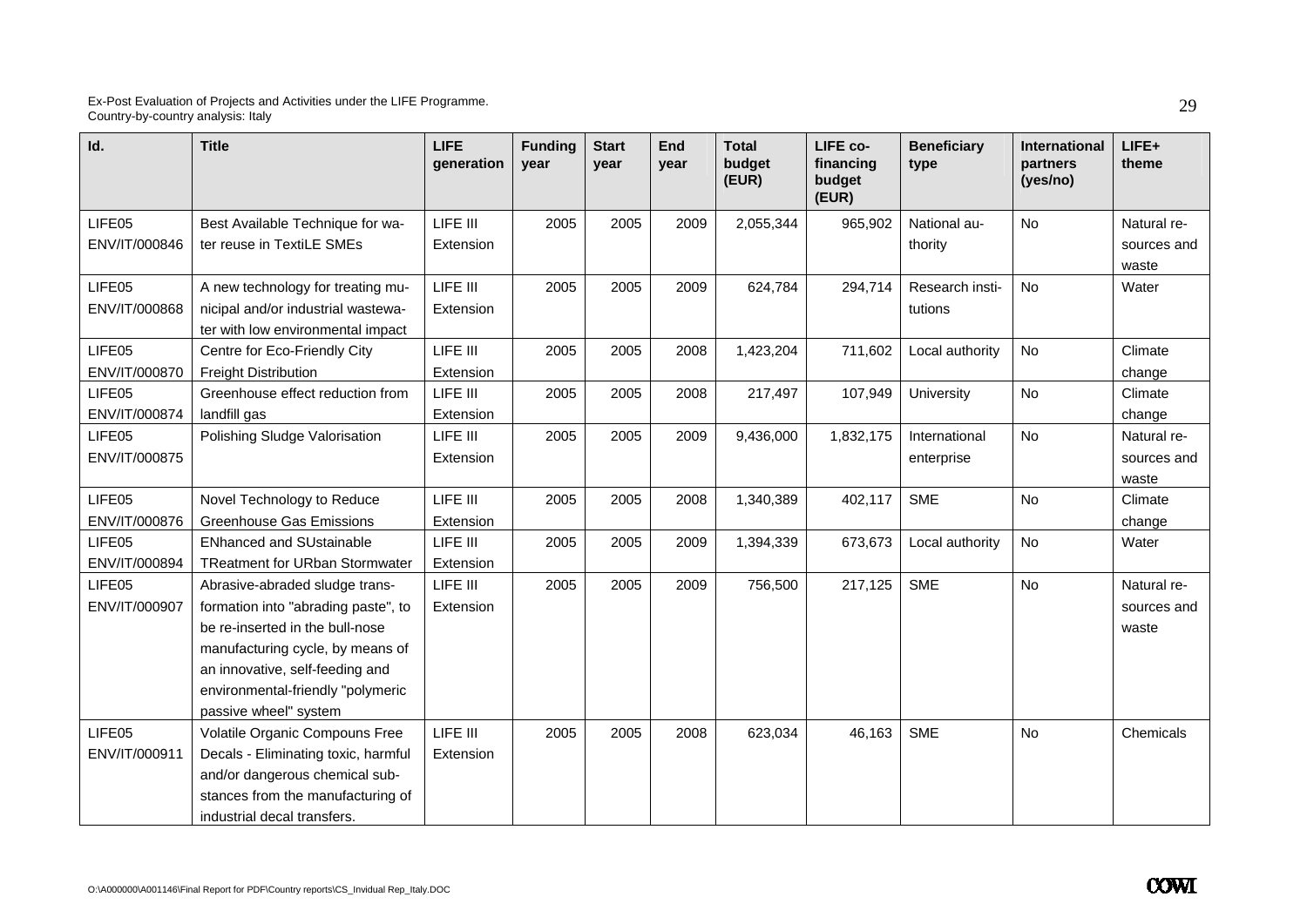| Id.                     | <b>Title</b>                                                                                                                                                                         | <b>LIFE</b><br>generation | <b>Funding</b><br>year | <b>Start</b><br>year | <b>End</b><br>year | <b>Total</b><br>budget<br>(EUR) | LIFE co-<br>financing<br>budget<br>(EUR) | <b>Beneficiary</b><br>type | <b>International</b><br>partners<br>(yes/no) | LIFE+<br>theme                      |
|-------------------------|--------------------------------------------------------------------------------------------------------------------------------------------------------------------------------------|---------------------------|------------------------|----------------------|--------------------|---------------------------------|------------------------------------------|----------------------------|----------------------------------------------|-------------------------------------|
| LIFE05<br>ENV/IT/000937 | Strategy for agricultural products<br>identify defence. Wide area pro-<br>tection of agriculture products<br>identity from Gmo pollution                                             | LIFE III<br>Extension     | 2005                   | 2005                 | 2009               | 811,750                         | 400,000                                  | Public enter-<br>prise     | No                                           | Soil                                |
| LIFE06<br>ENV/IT/000235 | A new automated method for the<br>analysis of Escherichia coli in<br>wastewater effluent                                                                                             | LIFE III<br>Extension     | 2006                   | 2006                 | 2010               | 597,345                         | 298,673                                  | Research insti-<br>tutions | No                                           | Water                               |
| LIFE06<br>ENV/IT/000241 | Forget fibreglass reinforced: proc-<br>ess and product clean innovation<br>in building of big containers                                                                             | LIFE III<br>Extension     | 2006                   | 2006                 | 2010               | 1,999,600                       | 882,925                                  | <b>SME</b>                 | No                                           | Strategic<br>Approaches             |
| LIFE06<br>ENV/IT/000254 | Ultrasound micro-cut ecosustain-<br>able                                                                                                                                             | LIFE III<br>Extension     | 2006                   | 2006                 | 2010               | 3,849,130                       | 1,026,864                                | <b>SME</b>                 | <b>No</b>                                    | Natural re-<br>sources and<br>waste |
| LIFE06<br>ENV/IT/000255 | Actions for systemic aquifer pro-<br>tection: implementation and dem-<br>onstration of a Protocol to scale<br>down groundwater vulnerability to<br>pollution due to overexploitation | LIFE III<br>Extension     | 2006                   | 2006                 | 2010               | 2,445,207                       | 1,095,416                                | Mixt enterprise            | <b>No</b>                                    | Water                               |
| LIFE06<br>ENV/IT/000257 | Vegetable oil initiative for a<br>cleaner environment                                                                                                                                | LIFE III<br>Extension     | 2006                   | 2006                 | 2010               | 3,381,123                       | 1,685,655                                | University                 | <b>No</b>                                    | Air                                 |
| LIFE06<br>ENV/IT/000266 | Integrated systems to enhance<br>sequestration of carbon, producing<br>energy crops by using organic<br>residues                                                                     | LIFE III<br>Extension     | 2006                   | 2006                 | 2010               | 1,917,051                       | 955,989                                  | Research insti-<br>tutions | <b>No</b>                                    | Climate<br>change                   |
| LIFE06<br>ENV/IT/000332 | Minimising the Environmental im-<br>pact of GLASS recycling and glass<br>container production                                                                                        | LIFE III<br>Extension     | 2006                   | 2005                 | 2009               | 6,093,727                       | 1,300,118                                | <b>SME</b>                 | No                                           | Natural re-<br>sources and<br>waste |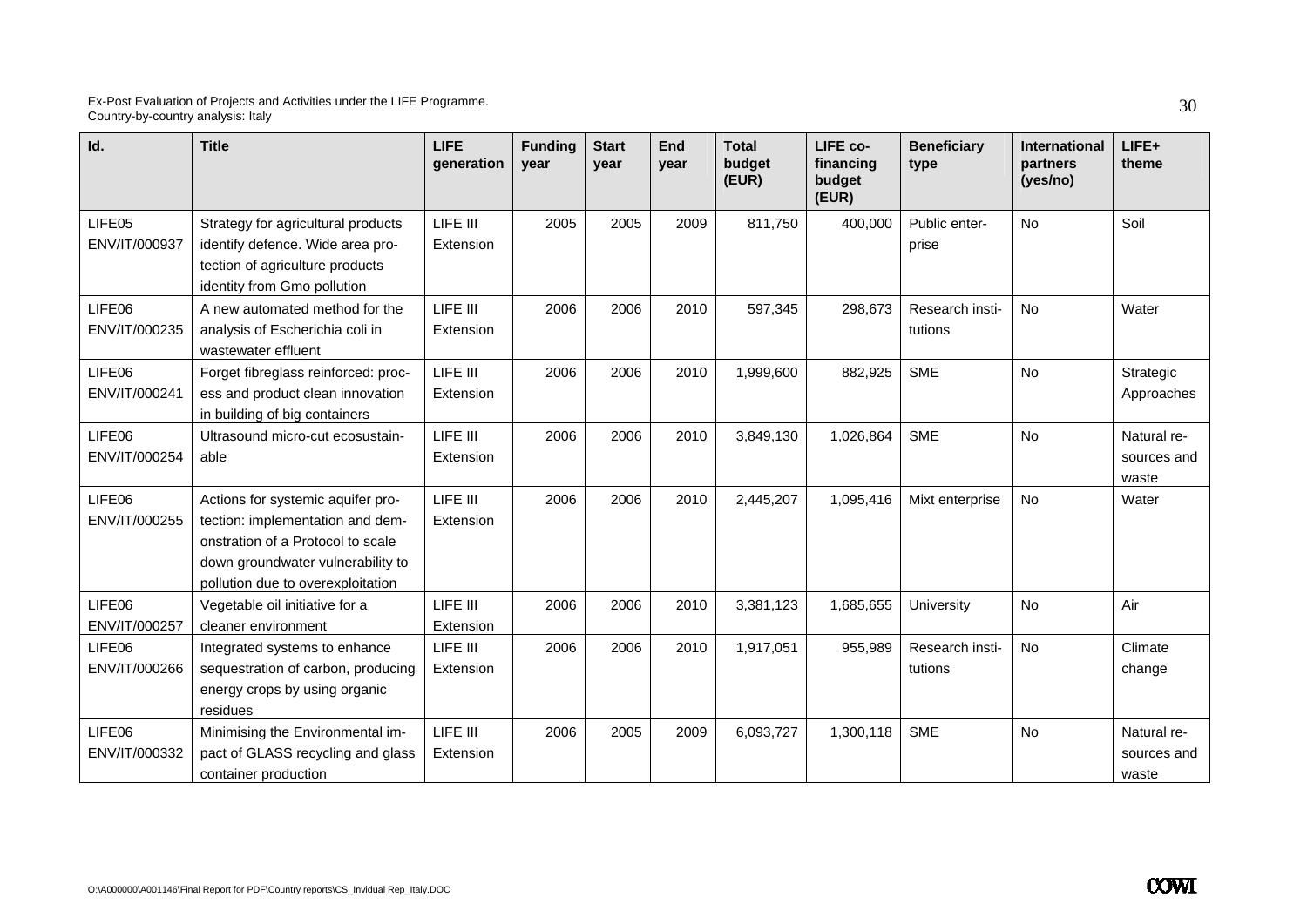### *Table 3 Overview of LIFE Nature Projects in Italy*

| Id.                  | <b>Title</b>                                                                                                                                       | <b>LIFE</b><br>generation | <b>Funding</b><br>year | <b>Start</b><br>year | End<br>year | <b>Total</b><br>budget<br>(EUR) | LIFE co-<br>financing<br>(EUR) | <b>Beneficiary</b><br>type | International<br>partners<br>(yes/no) | <b>Directive</b><br>(Birds,<br>Habitats) or<br>biodiversity |
|----------------------|----------------------------------------------------------------------------------------------------------------------------------------------------|---------------------------|------------------------|----------------------|-------------|---------------------------------|--------------------------------|----------------------------|---------------------------------------|-------------------------------------------------------------|
| LIFE96 NAT/IT/003052 | Protection and fruition of<br>the sites of the Mont Avic<br>Park included in the Na-<br>ture 2000 Program.                                         | LIFE II                   | 1996                   | 1997                 | 2001        | 491,885                         | 245,943                        | Park-Reserve<br>authority  | <b>No</b>                             | Habitats                                                    |
| LIFE96 NAT/IT/003060 | Fontane Bianche sources<br>of Lancenigo Programme.                                                                                                 | LIFE II                   | 1996                   | 1996                 | 2001        | 417,870                         | 208,935                        | Local author-<br>ity       | No                                    | <b>Habitats</b>                                             |
| LIFE96 NAT/IT/003066 | Actions to be taken in the<br>Castellaro Lagusello ori-<br>ented natural reserve.                                                                  | LIFE II                   | 1996                   | 1997                 | 2001        | 307,135                         | 153,567                        | Park-Reserve<br>authority  | <b>No</b>                             | <b>Habitats</b>                                             |
| LIFE96 NAT/IT/003068 | Proposed sites of conser-<br>vation importance (SCIs -<br>Bioitaly) environment res-<br>toration on the Groane<br>Regional Park.                   | LIFE II                   | 1996                   | 1997                 | 2001        | 1,175,964                       | 587,982                        | Park-Reserve<br>authority  | <b>No</b>                             | <b>Habitats</b>                                             |
| LIFE96 NAT/IT/003073 | Active preservation of the<br>natural reserve Valli del<br>Mincio.                                                                                 | LIFE II                   | 1996                   | 1997                 | 2000        | 267,437                         | 133,718                        | Park-Reserve<br>authority  | <b>No</b>                             | <b>Habitats</b>                                             |
| LIFE96 NAT/IT/003074 | The National Park of<br>Stelvio: Urgent measures<br>for nature conservation.                                                                       | LIFE II                   | 1996                   | 1997                 | 2001        | 647,700                         | 323,850                        | Park-Reserve<br>authority  | <b>No</b>                             | <b>Birds</b>                                                |
| LIFE96 NAT/IT/003075 | Caves and bats conserva-<br>tion in woodlands and<br>seminatural dry grasslands<br>and scrublands facies on<br>calcareous substrates<br>managment. | LIFE II                   | 1996                   | 1997                 | 2001        | 712,469                         | 320,611                        | Park-Reserve<br>authority  | No                                    | Habitats                                                    |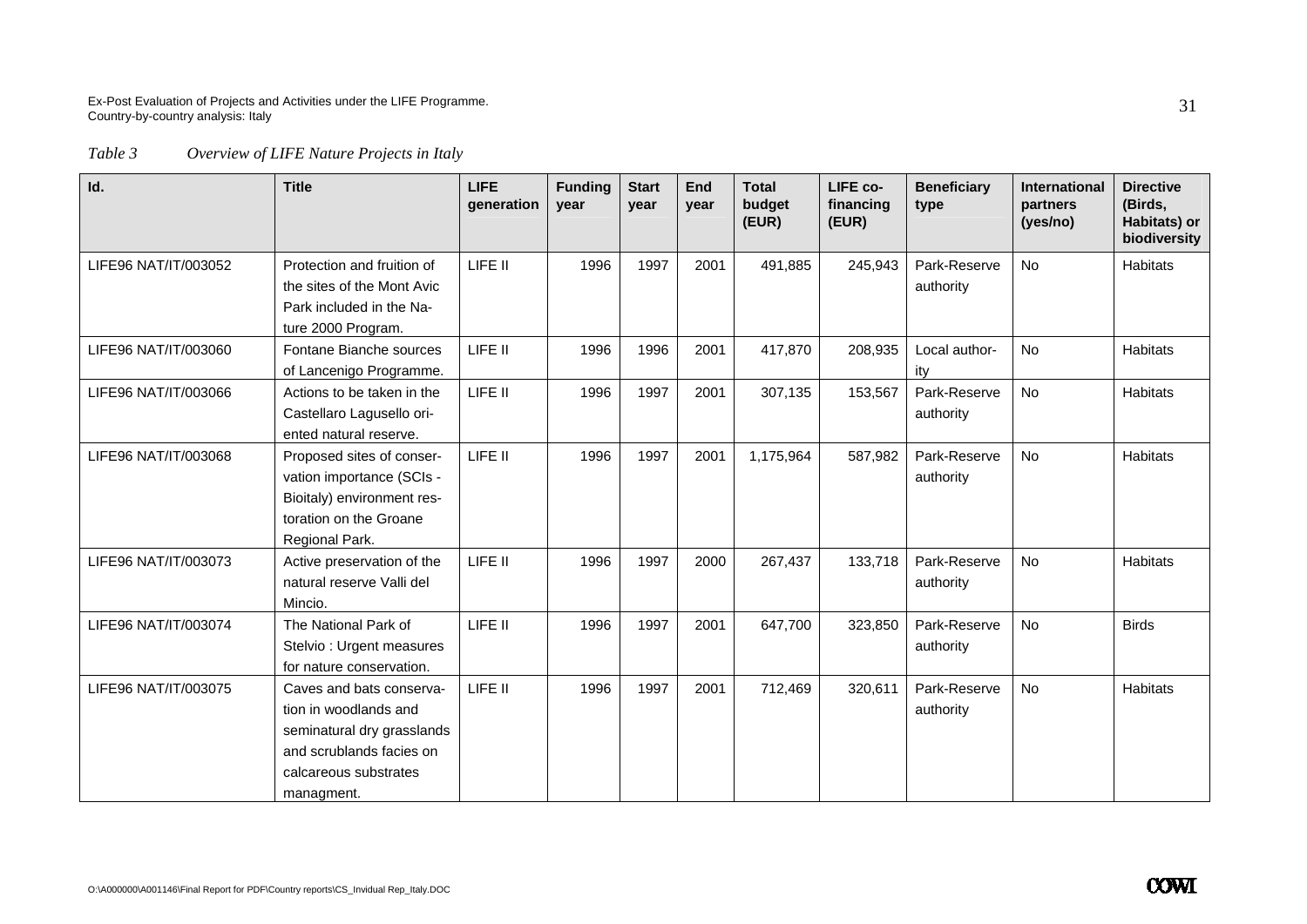| Id.                  | <b>Title</b>                                                                                                                            | <b>LIFE</b><br>qeneration | <b>Funding</b><br>vear | <b>Start</b><br>vear | End<br>vear | <b>Total</b><br>budget<br>(EUR) | LIFE co-<br>financing<br>(EUR) | <b>Beneficiary</b><br>type | International<br>partners<br>(yes/no) | <b>Directive</b><br>(Birds,<br>Habitats) or<br>biodiversity |
|----------------------|-----------------------------------------------------------------------------------------------------------------------------------------|---------------------------|------------------------|----------------------|-------------|---------------------------------|--------------------------------|----------------------------|---------------------------------------|-------------------------------------------------------------|
| LIFE96 NAT/IT/003106 | GILIA (a hagiotoponym<br>originating in the early<br>Middle Ages and used to<br>identify the Cagliari Wet-<br>lands in their entirety). | LIFE II                   | 1996                   | 1997                 | 2002        | 2,662,356                       | 1,331,178                      | Local author-<br>ity       | <b>No</b>                             | <b>Birds</b>                                                |
| LIFE96 NAT/IT/003115 | Preservation and conser-<br>vation of Canis Lupus<br>populations through bio-<br>logical surveys and non-<br>poaching actions.          | LIFE II                   | 1996                   | 1997                 | 1999        | 329,073                         | 148,083                        | Park-Reserve<br>authority  | <b>No</b>                             | <b>Habitats</b>                                             |
| LIFE96 NAT/IT/003152 | <b>URSUS Project: Brenta</b><br>brown bear conservation<br>plan.                                                                        | LIFE II                   | 1996                   | 1996                 | 2001        | 532,965                         | 319,799                        | Park-Reserve<br>authority  | No                                    | <b>Habitats</b>                                             |
| LIFE96 NAT/IT/003165 | Urgent actions for the pro-<br>tection of the Sardinian<br>steppic habitats.                                                            | LIFE II                   | 1996                   | 1997                 | 2001        | 579,638                         | 434,729                        | NGO-<br>Foundation         | <b>No</b>                             | <b>Birds</b>                                                |
| LIFE96 NAT/IT/003169 | Conservation of priority<br>habitats with Abies alba in<br>Natura 2000 Sites in cen-<br>tral and southern Italy.                        | LIFE II                   | 1996                   | 1997                 | 2000        | 539,276                         | 269,638                        | NGO-<br>Foundation         | <b>No</b>                             | Habitats                                                    |
| LIFE96 NAT/IT/003170 | Interventions for the con-<br>servation and manage-<br>ment of Palude Brabbia.                                                          | LIFE II                   | 1996                   | 1997                 | 1999        | 417,870                         | 208,935                        | NGO-<br>Foundation         | <b>No</b>                             | <b>Birds</b>                                                |
| LIFE96 NAT/IT/003171 | Conservation of the Site<br>Natura 2000 Monte Lattias<br>in Sardinia.                                                                   | LIFE II                   | 1996                   | 1997                 | 2001        | 483,977                         | 241,989                        | NGO-<br>Foundation         | <b>No</b>                             | <b>Habitats</b>                                             |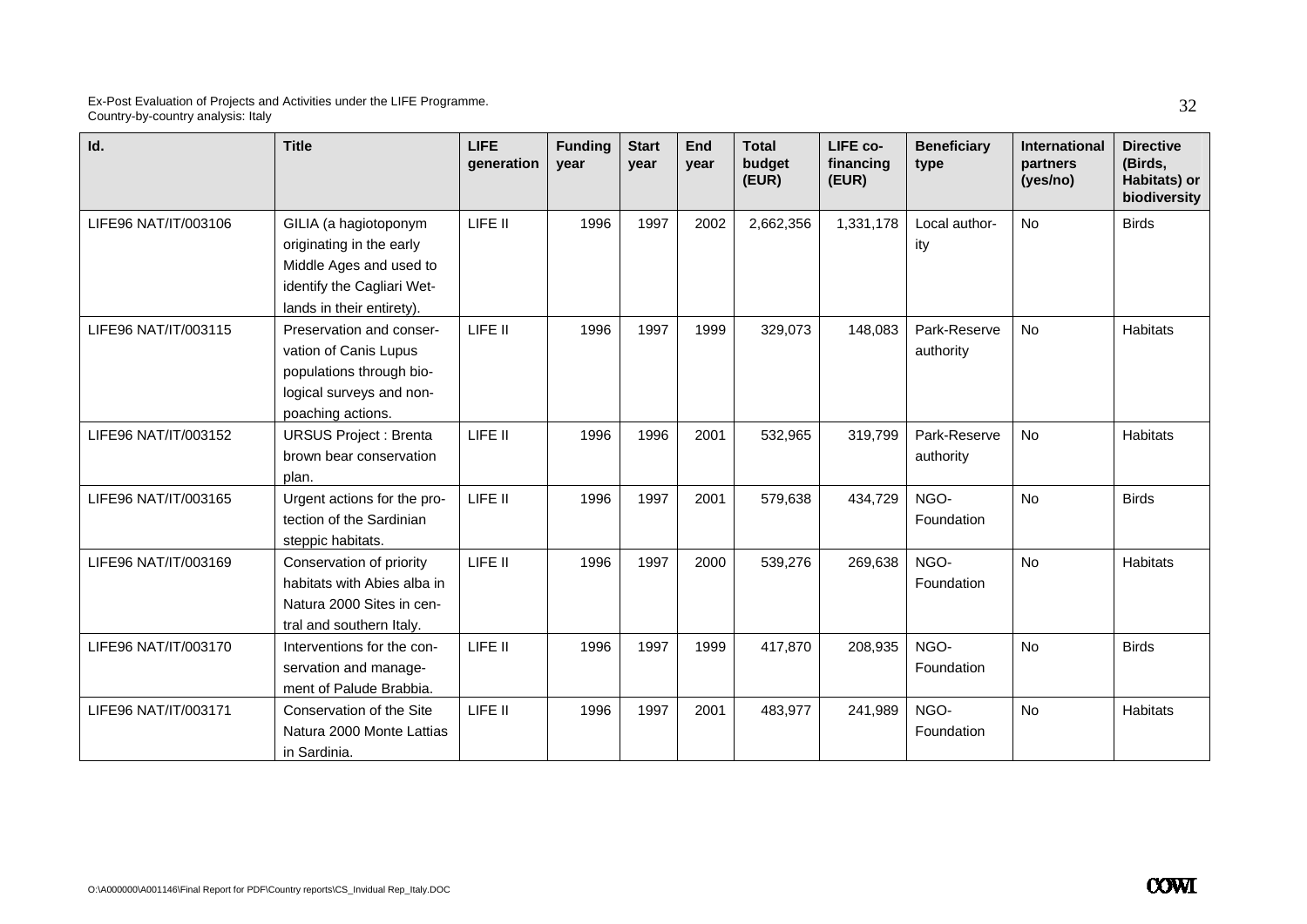| Id.                  | <b>Title</b>                                                                                                                                             | LIFE<br>generation | <b>Funding</b><br>year | <b>Start</b><br>year | End<br>year | <b>Total</b><br>budget<br>(EUR) | LIFE co-<br>financing<br>(EUR) | <b>Beneficiary</b><br>type | <b>International</b><br>partners<br>(yes/no) | <b>Directive</b><br>(Birds,<br>Habitats) or<br>biodiversity |
|----------------------|----------------------------------------------------------------------------------------------------------------------------------------------------------|--------------------|------------------------|----------------------|-------------|---------------------------------|--------------------------------|----------------------------|----------------------------------------------|-------------------------------------------------------------|
| LIFE97 NAT/IT/004089 | N.EC.TO.N Project (New<br>Ecosystems on the Noce<br>River) : urgent action for<br>renaturalisation in the La<br>Rocchetta biotope (Tren-<br>tino, Italy) | LIFE II            | 1997                   | 1997                 | 2001        | 426,763                         | 170,705                        | Local author-<br>ity       | <b>No</b>                                    | Habitats                                                    |
| LIFE97 NAT/IT/004097 | Priority measures for the<br>conservation of large car-<br>nivores in the Alps                                                                           | LIFE II            | 1997                   | 1998                 | 2001        | 806,821                         | 395,342                        | NGO-<br>Foundation         | <b>No</b>                                    | Habitats                                                    |
| LIFE97 NAT/IT/004108 | Biocenosis requalification<br>in Valvestino-Corno della<br>Marogna                                                                                       | LIFE II            | 1997                   | 1998                 | 2001        | 599,981                         | 299,990                        | Regional au-<br>thority    | <b>No</b>                                    | <b>Habitats</b>                                             |
| LIFE97 NAT/IT/004115 | Conservation actions for<br>Apennines beech forest<br>with Taxus and Ilex, and<br>Ursus arctos marsicanus<br>improvement                                 | LIFE II            | 1997                   | 1997                 | 2002        | 439,376                         | 263,626                        | Local author-<br>ity       | <b>No</b>                                    | <b>Habitats</b>                                             |
| LIFE97 NAT/IT/004125 | Ventotene/S. Stefano:<br>example of conservation<br>and development                                                                                      | LIFE II            | 1997                   | 1997                 | 2001        | 235,988                         | 117,994                        | NGO-<br>Foundation         | <b>No</b>                                    | <b>Habitats</b>                                             |
| LIFE97 NAT/IT/004127 | Restoration of Massaciuc-<br>coli as a carrying site for<br>the bittern                                                                                  | LIFE II            | 1997                   | 1997                 | 2001        | 741,353                         | 370,677                        | Park-Reserve<br>authority  | No                                           | <b>Birds</b>                                                |
| LIFE97 NAT/IT/004132 | Restore and safeguard of<br>endangered habitats in<br>Tevere-Farfa Natural Re-<br>serve                                                                  | LIFE II            | 1997                   | 1997                 | 1999        | 316,515                         | 151,927                        | Park-Reserve<br>authority  | <b>No</b>                                    | <b>Birds</b>                                                |
| LIFE97 NAT/IT/004134 | Restoration of alluvial<br>woods and oak woods<br>along the Ticino River                                                                                 | LIFE II            | 1997                   | 1997                 | 2001        | 353                             | 173                            | Park-Reserve<br>authority  | <b>No</b>                                    | Habitats                                                    |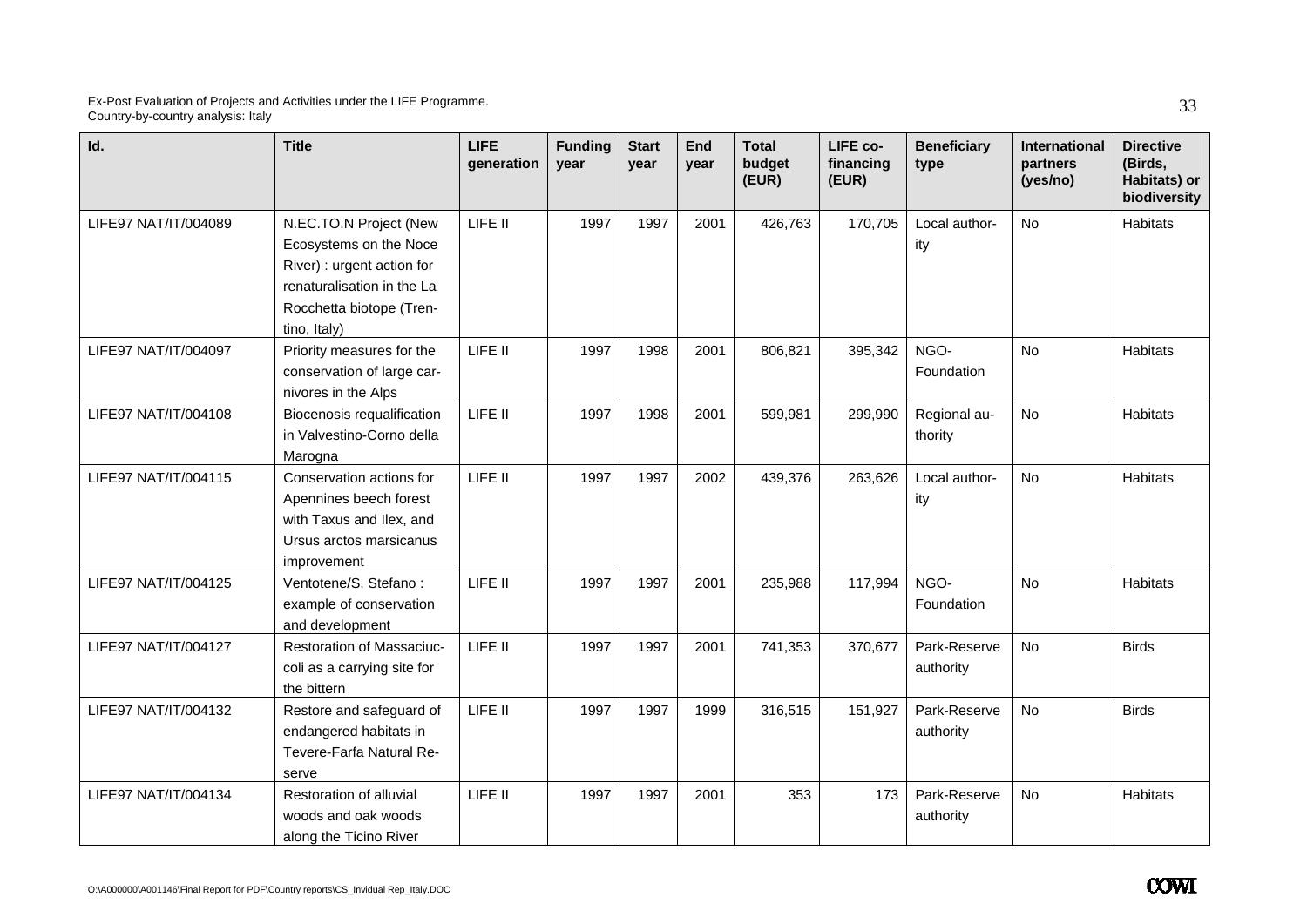| Id.                  | <b>Title</b>                                                                                                                                                         | <b>LIFE</b><br>generation | <b>Funding</b><br>year | <b>Start</b><br>year | End<br>year | <b>Total</b><br>budget<br>(EUR) | LIFE co-<br>financing<br>(EUR) | <b>Beneficiary</b><br>type | <b>International</b><br>partners<br>(yes/no) | <b>Directive</b><br>(Birds,<br>Habitats) or<br>biodiversity |
|----------------------|----------------------------------------------------------------------------------------------------------------------------------------------------------------------|---------------------------|------------------------|----------------------|-------------|---------------------------------|--------------------------------|----------------------------|----------------------------------------------|-------------------------------------------------------------|
| LIFE97 NAT/IT/004140 | Dune di Piscinas-Monte<br>Arcuentu                                                                                                                                   | LIFE II                   | 1997                   | 1997                 | 2002        | 788,030                         | 535,861                        | Local author-<br>ity       | <b>No</b>                                    | Habitats                                                    |
| LIFE97 NAT/IT/004141 | Conservation of wolf and<br>bear in the new parks of<br><b>Central Apennines</b>                                                                                     | LIFE II                   | 1997                   | 1998                 | 2002        | 1,092,389                       | 819,292                        | NGO-<br>Foundation         | <b>No</b>                                    | Habitats                                                    |
| LIFE97 NAT/IT/004143 | Conservation and increase<br>of the Abruzzo chamois -<br>Rupicapra ornata - in<br>"NATURA 2000 Sites" of<br>the Gran Sasso                                           | LIFE II                   | 1997                   | 1998                 | 2001        | 308,876                         | 185,326                        | Park-Reserve<br>authority  | <b>No</b>                                    | Habitats                                                    |
| LIFE97 NAT/IT/004145 | Strategic area of "Pian<br>della Faggeta" : urgent<br>actions of protection of<br>priority habitat and plan-<br>ning of the agricultural and<br>touristic activities | LIFE II                   | 1997                   | 1997                 | 2002        | 411,835                         | 205,918                        | Local author-<br>ity       | <b>No</b>                                    | <b>Habitats</b>                                             |
| LIFE97 NAT/IT/004153 | Capraia and other small<br>islands of the Tuscan Ar-<br>chipelago : biological di-<br>versity conservation                                                           | LIFE II                   | 1997                   | 1998                 | 2001        | 451,668                         | 225,834                        | Regional au-<br>thority    | <b>No</b>                                    | <b>Birds</b>                                                |
| LIFE97 NAT/IT/004159 | Actions on Sites of the<br>NATURA 2000 Network in<br>the Mediterranean region                                                                                        | LIFE II                   | 1997                   | 1997                 | 2000        | 794,366                         | 397,183                        | Public enter-<br>prise     | <b>No</b>                                    | Habitats                                                    |
| LIFE97 NAT/IT/004163 | Conservation acts for Ap-<br>ennine Abies alba and<br>Picea excelsa forests and<br>Apennine beech forests<br>with Abies alba                                         | LIFE II                   | 1997                   | 1998                 | 2002        | 458,166                         | 229,083                        | Regional au-<br>thority    | <b>No</b>                                    | Habitats                                                    |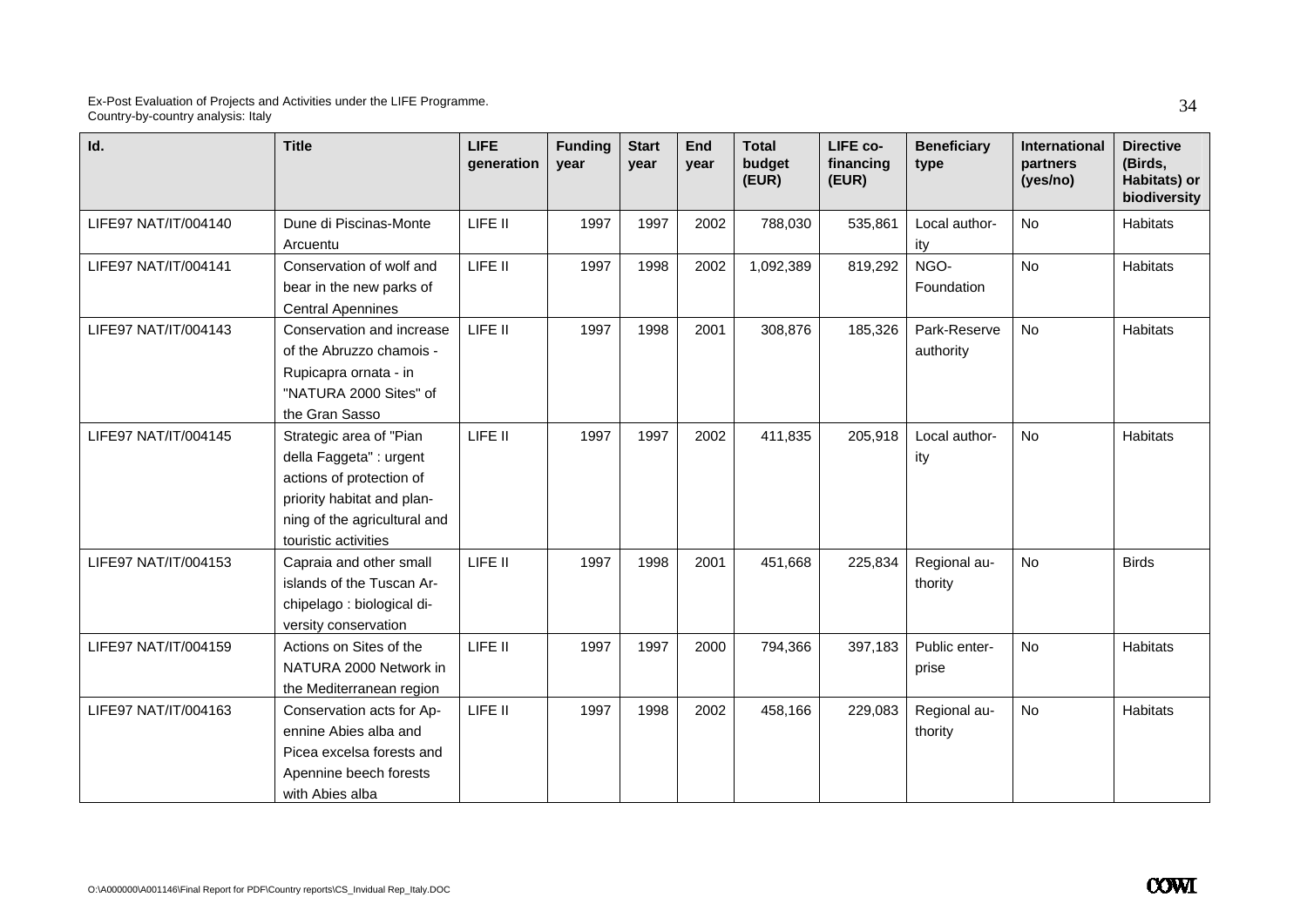| Id.                  | <b>Title</b>                                                                                           | <b>LIFE</b><br>qeneration | <b>Funding</b><br>year | <b>Start</b><br>vear | End<br>vear | <b>Total</b><br>budget<br>(EUR) | LIFE co-<br>financing<br>(EUR) | <b>Beneficiary</b><br>type | International<br>partners<br>(yes/no) | <b>Directive</b><br>(Birds,<br>Habitats) or<br>biodiversity |
|----------------------|--------------------------------------------------------------------------------------------------------|---------------------------|------------------------|----------------------|-------------|---------------------------------|--------------------------------|----------------------------|---------------------------------------|-------------------------------------------------------------|
| LIFE97 NAT/IT/004171 | Monitoring and manage-<br>ment of the wetlands in-<br>cluded in the NATURA<br>2000 program             | LIFE II                   | 1997                   | 1997                 | 2002        | 463,314                         | 231,657                        | Regional au-<br>thority    | <b>No</b>                             | <b>Habitats</b>                                             |
| LIFE97 NAT/IT/004177 | Prooject for S'Ena Arrubia<br>Lagoon Conservation and<br>Integrated management<br>(Oristano, Sardegna) | LIFE II                   | 1997                   | 1997                 | 2001        | 507,070                         | 253,535                        | Local author-<br>ity       | <b>No</b>                             | Biodiversity                                                |
| LIFE98 NAT/IT/005032 | Lake Caldaro - an oasis<br>for migratory birds in the<br>heart of the Alps                             | LIFE II                   | 1998                   | 1999                 | 2001        | 285,992                         | 142,996                        | Local author-<br>ity       | <b>No</b>                             | <b>Habitats</b>                                             |
| LIFE98 NAT/IT/005037 | V. Curone - V. S. Croce:<br>protection priority habitats                                               | LIFE II                   | 1998                   | 1997                 | 2001        | 256,588                         | 127,267                        | Park-Reserve<br>authority  | No                                    | <b>Habitats</b>                                             |
| LIFE98 NAT/IT/005044 | Naturalistic management<br>in the Bitto Valley of Ger-<br>ola                                          | LIFE II                   | 1998                   | 1999                 | 2002        | 644,801                         | 322,401                        | Regional au-<br>thority    | <b>No</b>                             | <b>Habitats</b>                                             |
| LIFE98 NAT/IT/005047 | RI.S.MA. Ambiental Re-<br>vise of Natural Reserve<br>Sasso Malascarpa                                  | LIFE II                   | 1998                   | 1999                 | 2002        | 358,507                         | 179,254                        | Regional au-<br>thority    | <b>No</b>                             | <b>Habitats</b>                                             |
| LIFE98 NAT/IT/005053 | The Aspromonte project :<br>protection and recovery of<br>threatened prioritary habi-<br>tats          | LIFE II                   | 1998                   | 1998                 | 2002        | 439,059                         | 219,529                        | Park-Reserve<br>authority  | <b>No</b>                             | <b>Habitats</b>                                             |
| LIFE98 NAT/IT/005066 | Springs of the river Stella<br>project                                                                 | LIFE II                   | 1998                   | 1998                 | 2003        | 870,661                         | 435,330                        | Regional au-<br>thority    | <b>No</b>                             | Habitats                                                    |
| LIFE98 NAT/IT/005075 | Environmental restoration<br>of the area of the river<br>Arno offsprings                               | LIFE II                   | 1998                   | 1999                 | 2001        | 246,346                         | 123,173                        | Park-Reserve<br>authority  | <b>No</b>                             | <b>Habitats</b>                                             |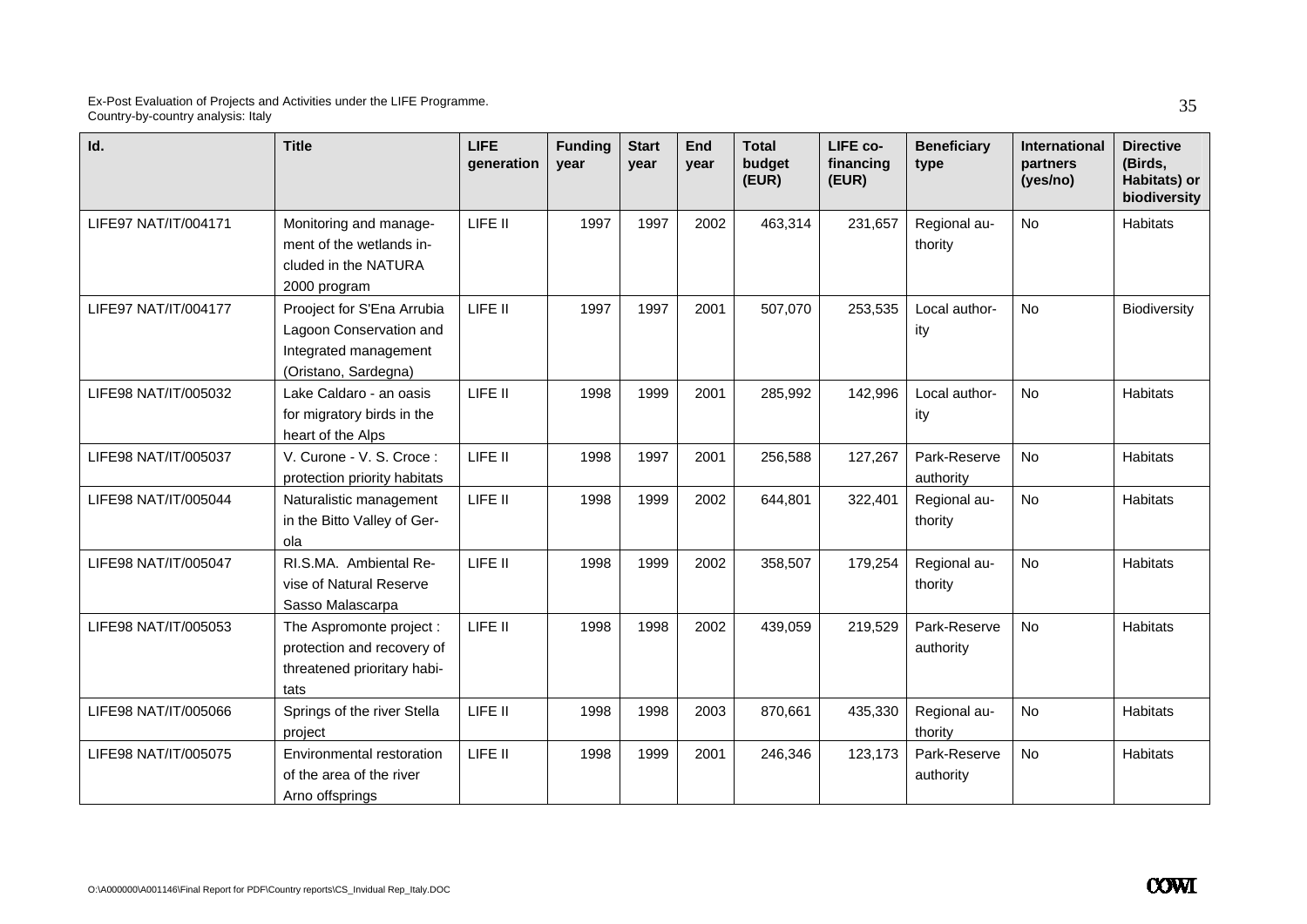| Id.                  | <b>Title</b>                                                                                      | <b>LIFE</b><br>generation | <b>Funding</b><br>year | <b>Start</b><br>year | End<br>year | <b>Total</b><br>budget<br>(EUR) | LIFE co-<br>financing<br>(EUR) | <b>Beneficiary</b><br>type | International<br>partners<br>(yes/no) | <b>Directive</b><br>(Birds,<br>Habitats) or<br>biodiversity |
|----------------------|---------------------------------------------------------------------------------------------------|---------------------------|------------------------|----------------------|-------------|---------------------------------|--------------------------------|----------------------------|---------------------------------------|-------------------------------------------------------------|
| LIFE98 NAT/IT/005089 | Conservation of forests in<br>"Conero Natural Regional<br>Park"                                   | LIFE II                   | 1998                   | 1998                 | 2001        | 639,398                         | 242,971                        | Park-Reserve<br>authority  | <b>No</b>                             | <b>Habitats</b>                                             |
| LIFE98 NAT/IT/005093 | Urgent safeguard actions<br>for the SCI areas within<br>the future Gennargentu N.<br>Ρ.           | LIFE II                   | 1998                   | 1999                 | 2002        | 715,990                         | 451,074                        | Local author-<br>ity       | No                                    | Habitats                                                    |
| LIFE98 NAT/IT/005094 | Protection of the priority<br>habitats and species within<br>the SCI areas in Southern<br>Italy   | LIFE II                   | 1998                   | 1999                 | 2001        | 302,683                         | 151,341                        | NGO-<br>Foundation         | <b>No</b>                             | Habitats                                                    |
| LIFE98 NAT/IT/005095 | Urgent actions for the con-<br>servation of Common<br>Spade-foot Pelobates fus-<br>cus insubricus | LIFE II                   | 1998                   | 1998                 | 2002        | 353,386                         | 176,693                        | NGO-<br>Foundation         | <b>No</b>                             | Habitats                                                    |
| LIFE98 NAT/IT/005112 | Integrated plan of action to<br>protect two NATURA 2000<br>sites                                  | LIFE II                   | 1998                   | 1999                 | 2002        | 665,799                         | 332,900                        | University                 | No                                    | Habitats                                                    |
| LIFE98 NAT/IT/005114 | Urgent actions for Bear in<br>the SIC of the Sirente-<br>Velino Regional Park                     | LIFE II                   | 1998                   | 1998                 | 2002        | 640,650                         | 352,358                        | Park-Reserve<br>authority  | <b>No</b>                             | <b>Habitats</b>                                             |
| LIFE98 NAT/IT/005117 | Maremma Park: man-<br>agement of wetlands and<br>sand dunes                                       | LIFE II                   | 1998                   | 1998                 | 2002        | 512,153                         | 230,469                        | Park-Reserve<br>authority  | <b>No</b>                             | Habitats                                                    |
| LIFE98 NAT/IT/005121 | Urgent actions for the<br>NATURA 2000 sites pro-<br>tection in the Gargano N.<br>Ρ.               | LIFE II                   | 1998                   | 1999                 | 2002        | 739,550                         | 369,775                        | Park-Reserve<br>authority  | <b>No</b>                             | <b>Birds</b>                                                |
| LIFE98 NAT/IT/005125 | Protection of biodiversity in<br>Tuscan Valtiberina                                               | LIFE II                   | 1998                   | 1999                 | 2002        | 435,330                         | 217.665                        | Local author-<br>ity       | <b>No</b>                             | Habitats                                                    |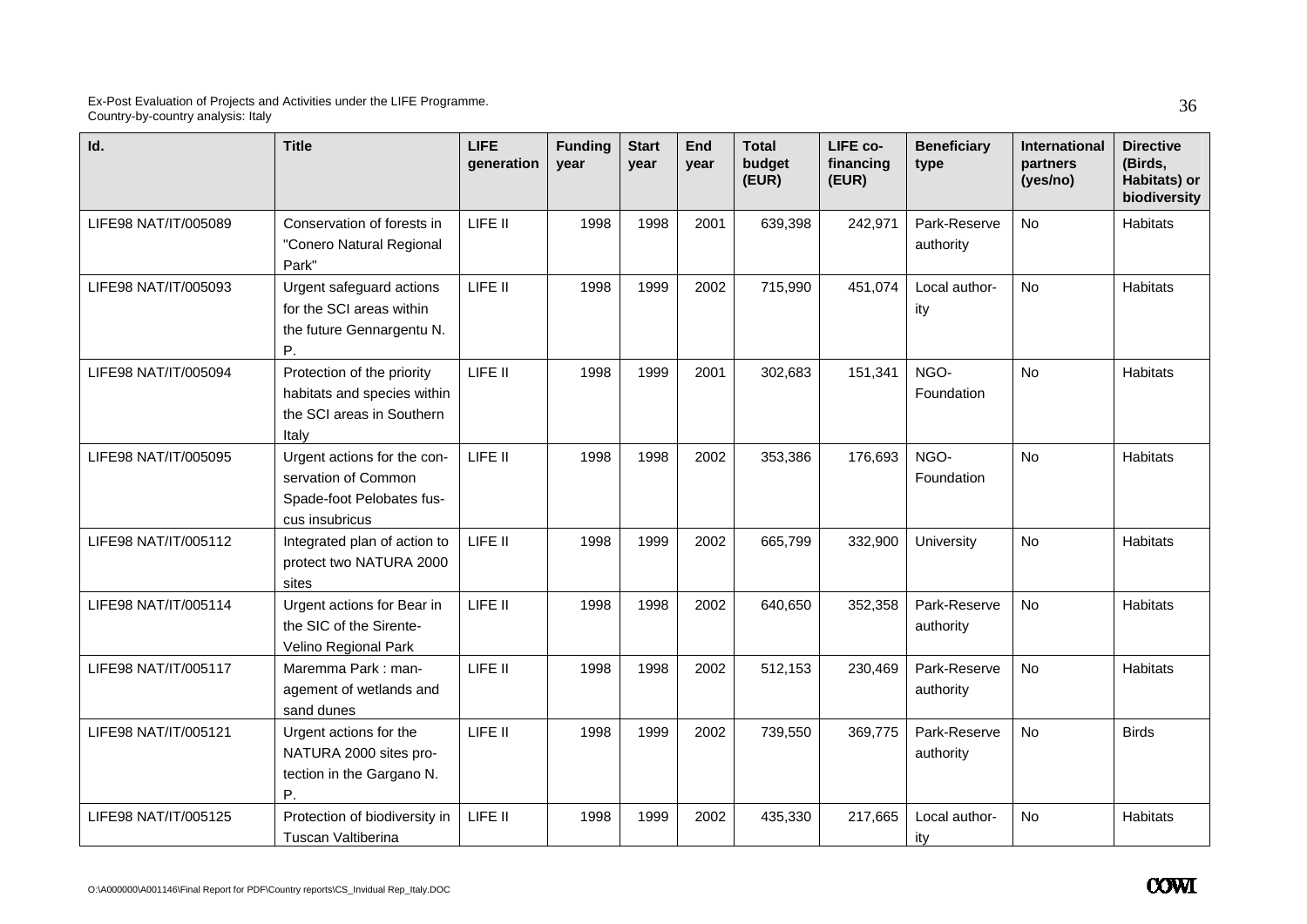| Id.                  | <b>Title</b>                                                                      | <b>LIFE</b><br>generation | <b>Funding</b><br>year | <b>Start</b><br>year | End<br>year | <b>Total</b><br>budget<br>(EUR) | LIFE co-<br>financing<br>(EUR) | <b>Beneficiary</b><br>type | International<br>partners<br>(yes/no) | <b>Directive</b><br>(Birds,<br>Habitats) or<br>biodiversity |
|----------------------|-----------------------------------------------------------------------------------|---------------------------|------------------------|----------------------|-------------|---------------------------------|--------------------------------|----------------------------|---------------------------------------|-------------------------------------------------------------|
| LIFE98 NAT/IT/005130 | Safeguard of the habitat<br>and nesting places in<br>Delta of the Po              | LIFE II                   | 1998                   | 1998                 | 2002        | 336,331                         | 168,166                        | Local author-<br>ity       | <b>No</b>                             | Habitats                                                    |
| LIFE98 NAT/IT/005133 | Peregrine                                                                         | LIFE II                   | 1998                   | 1998                 | 2003        | 1,331,599                       | 665,799                        | Local author-<br>ity       | No                                    | <b>Habitats</b>                                             |
| LIFE98 NAT/IT/005136 | Beigua : urgent interven-<br>tions for priority grasslands                        | LIFE II                   | 1998                   | 1999                 | 2001        | 512,153                         | 256,077                        | NGO-<br>Foundation         | No                                    | Habitats                                                    |
| LIFE98 NAT/IT/005138 | Requalification of Taro<br>fluvial habitats vital to avi-<br>fauna                | LIFE II                   | 1998                   | 1999                 | 2002        | 397,943                         | 179,074                        | Regional au-<br>thority    | <b>No</b>                             | Habitats                                                    |
| LIFE99 NAT/IT/006189 | "JUNIPER DUNES": Re-<br>arrangement and conser-<br>vation SCI Monte Russu         | LIFE II                   | 1999                   | 1999                 | 2004        | 1,491,961                       | 745,981                        | Development<br>agency      | <b>No</b>                             | <b>Habitats</b>                                             |
| LIFE99 NAT/IT/006209 | Project for the conserva-<br>tion of the wolf in the Pol-<br>lino National Park   | LIFE II                   | 1999                   | 2000                 | 2003        | 377,014                         | 188,507                        | Park-Reserve<br>authority  | <b>No</b>                             | Habitats                                                    |
| LIFE99 NAT/IT/006212 | Biodiversity of Iseo peat-<br>moss: conservation and<br>management                | LIFE II                   | 1999                   | 1999                 | 2004        | 771,070                         | 362,403                        | Park-Reserve<br>authority  | No                                    | <b>Habitats</b>                                             |
| LIFE99 NAT/IT/006217 | EOLIFE99 - Conservation<br>of priority plant species in<br>Aeolian Islands        | LIFE II                   | 1999                   | 1999                 | 2004        | 251,928                         | 188,946                        | Local author-<br>ity       | <b>No</b>                             | Habitats                                                    |
| LIFE99 NAT/IT/006229 | Monte Labbro and Upper<br>Albegna Valley, conserva-<br>tion and management        | LIFE II                   | 1999                   | 1999                 | 2004        | 890,372                         | 445,186                        | Local author-<br>ity       | <b>No</b>                             | Habitats                                                    |
| LIFE99 NAT/IT/006235 | Actions of environmental<br>restoration of Alserio Lake                           | LIFE II                   | 1999                   | 1999                 | 2003        | 1,514,742                       | 727,076                        | Park-Reserve<br>authority  | No                                    | Habitats                                                    |
| LIFE99 NAT/IT/006237 | Restoration of grassland<br>habitats in the Monte Ge-<br>melli, Monte Guffone SIC | LIFE II                   | 1999                   | 1999                 | 2002        | 299,029                         | 149,514                        | Park-Reserve<br>authority  | <b>No</b>                             | Habitats                                                    |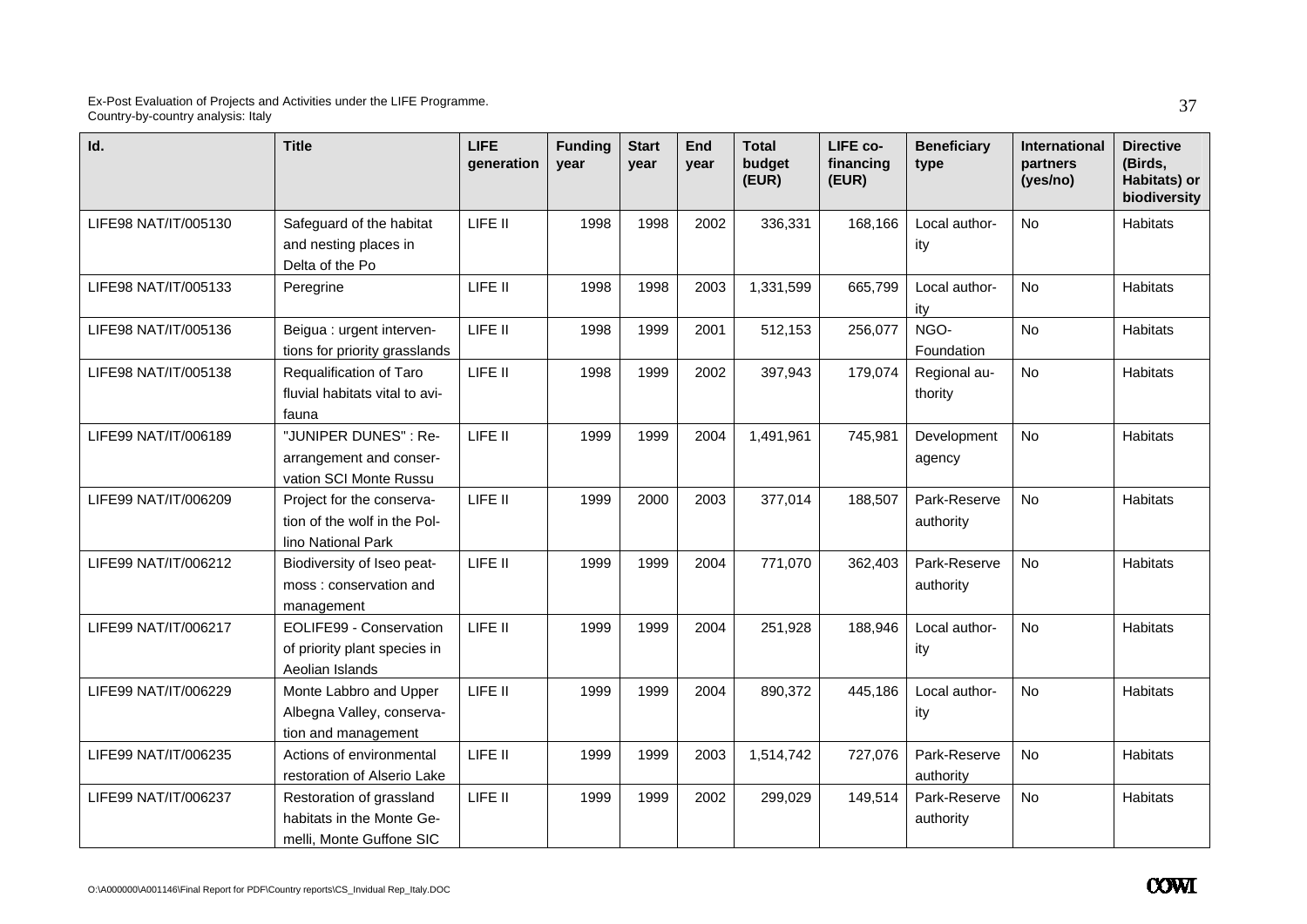| Id.                  | <b>Title</b>                                                                                                               | <b>LIFE</b><br>generation | <b>Funding</b><br>year | <b>Start</b><br>vear | End<br>vear | <b>Total</b><br>budget<br>(EUR) | LIFE co-<br>financing<br>(EUR) | <b>Beneficiary</b><br>type | <b>International</b><br>partners<br>(yes/no) | <b>Directive</b><br>(Birds,<br>Habitats) or<br>biodiversity |
|----------------------|----------------------------------------------------------------------------------------------------------------------------|---------------------------|------------------------|----------------------|-------------|---------------------------------|--------------------------------|----------------------------|----------------------------------------------|-------------------------------------------------------------|
| LIFE99 NAT/IT/006244 | Brown bear (Ursus arctos)<br>conservation in Central<br>Apennines                                                          | LIFE II                   | 1999                   | 1999                 | 2004        | 877,977                         | 526,786                        | National au-<br>thority    | <b>No</b>                                    | <b>Habitats</b>                                             |
| LIFE99 NAT/IT/006245 | Bosco Fontana : urgent<br>conservation's actions on<br>relict habitat                                                      | LIFE II                   | 1999                   | 1999                 | 2003        | 681,723                         | 340,862                        | National au-<br>thority    | <b>No</b>                                    | <b>Habitats</b>                                             |
| LIFE99 NAT/IT/006246 | Salt Marshes - protection<br>and restoration using bio-<br>engineering techniques                                          | LIFE II                   | 1999                   | 1999                 | 2002        | 1,135,172                       | 567,586                        | National au-<br>thority    | <b>No</b>                                    | Habitats                                                    |
| LIFE99 NAT/IT/006248 | Urgent actions for the con-<br>servation of some SCI in<br>Foligno area                                                    | LIFE II                   | 1999                   | 1999                 | 2003        | 232,406                         | 116,203                        | NGO-<br>Foundation         | <b>No</b>                                    | Habitats                                                    |
| LIFE99 NAT/IT/006252 | Restore the alluvial forests<br>- Regional Natural Re-<br>serve Naviglio di Melotta                                        | LIFE II                   | 1999                   | 1999                 | 2002        | 258,228                         | 129,114                        | Local author-<br>ity       | <b>No</b>                                    | Habitats                                                    |
| LIFE99 NAT/IT/006253 | Palata Menasciutto: man-<br>agement and conservation<br>of wet woodlands                                                   | LIFE II                   | 1999                   | 2000                 | 2003        | 573,267                         | 285,601                        | Park-Reserve<br>authority  | <b>No</b>                                    | <b>Habitats</b>                                             |
| LIFE99 NAT/IT/006254 | SWATCH - Sile's Wet Ar-<br>eas Together Conserve<br>How                                                                    | LIFE II                   | 1999                   | 1999                 | 2003        | 707,546                         | 353,773                        | Park-Reserve<br>authority  | <b>No</b>                                    | Habitats                                                    |
| LIFE99 NAT/IT/006260 | Protection of habitats fea-<br>turing the Silver Fir in the<br>SCIs of the central and<br>southern Apennines<br>(phase II) | LIFE II                   | 1999                   | 2000                 | 2002        | 387,343                         | 232,406                        | NGO-<br>Foundation         | <b>No</b>                                    | Habitats                                                    |
| LIFE99 NAT/IT/006270 | Reclamation and environ-<br>mental remediation of the<br>Capo Feto biotope                                                 | LIFE II                   | 1999                   | 1999                 | 2004        | 1,556,601                       | 778,301                        | Local author-<br>ity       | No                                           | Habitats                                                    |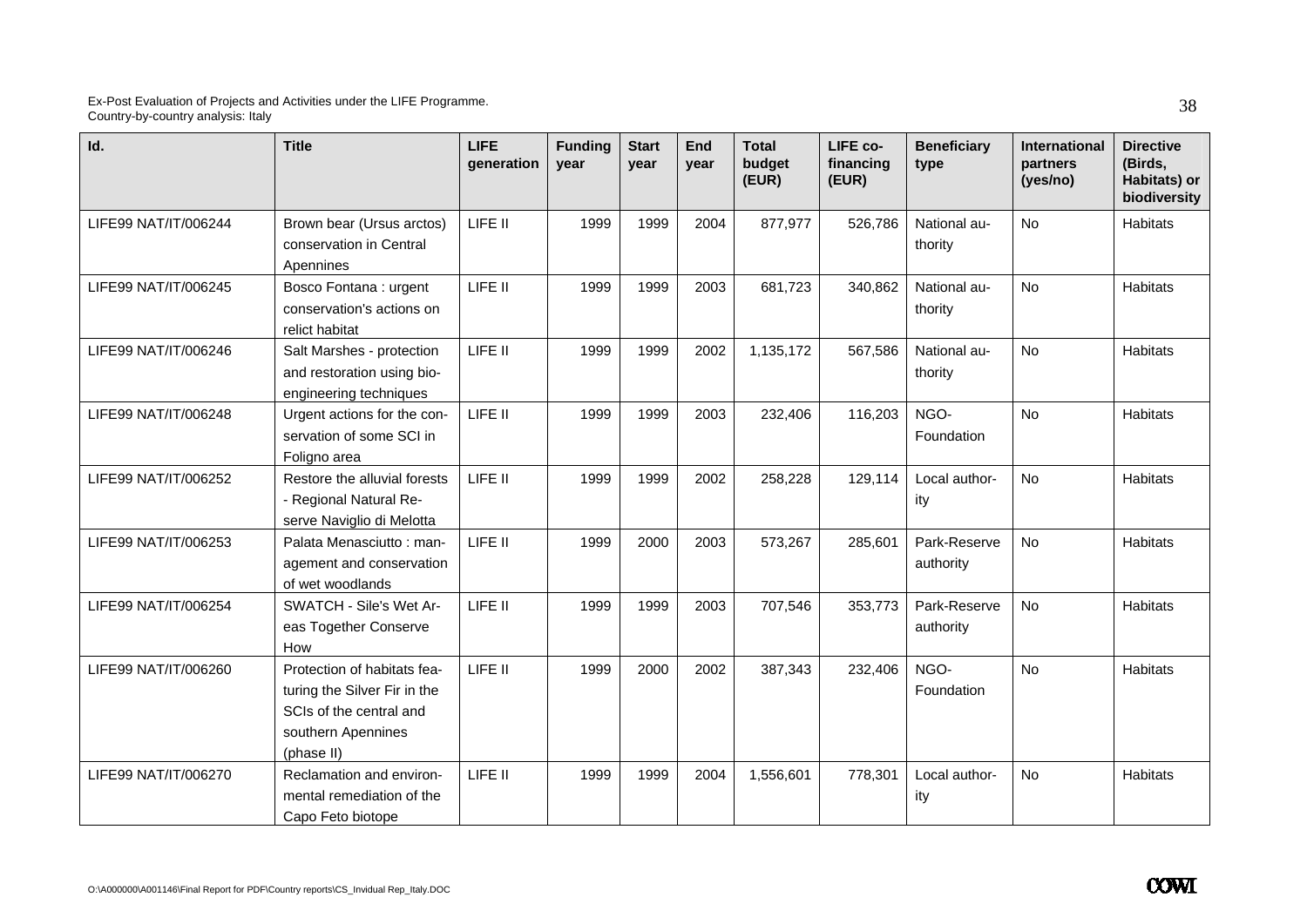| Id.                  | <b>Title</b>                                                                                                                                                                     | <b>LIFE</b><br>generation | <b>Funding</b><br>year | <b>Start</b><br>vear | End<br>vear | <b>Total</b><br>budget<br>(EUR) | LIFE co-<br>financing<br>(EUR) | <b>Beneficiary</b><br>type | <b>International</b><br>partners<br>(yes/no) | <b>Directive</b><br>(Birds,<br>Habitats) or<br>biodiversity |
|----------------------|----------------------------------------------------------------------------------------------------------------------------------------------------------------------------------|---------------------------|------------------------|----------------------|-------------|---------------------------------|--------------------------------|----------------------------|----------------------------------------------|-------------------------------------------------------------|
| LIFE99 NAT/IT/006271 | Urgent conservation<br>measures of Caretta<br>caretta in the Pelagian<br>Islands                                                                                                 | LIFE II                   | 1999                   | 1999                 | 2003        | 830,762                         | 548,303                        | Local author-<br>ity       | <b>No</b>                                    | Habitats                                                    |
| LIFE99 NAT/IT/006275 | Protection of sea and<br>coastline habitats in SCIs<br>along the Southern Tyr-<br>rhenian Sea in Italy                                                                           | LIFE II                   | 1999                   | 2000                 | 2003        | 664,060                         | 398,436                        | NGO-<br>Foundation         | <b>No</b>                                    | Habitats                                                    |
| LIFE99 NAT/IT/006279 | NATURA 2000 network in<br>Italy: management mod-<br>els                                                                                                                          | LIFE II                   | 1999                   | 2000                 | 2004        | 1,642,333                       | 821,166                        |                            | <b>No</b>                                    | Habitats                                                    |
| LIFE00 NAT/IT/007131 | Project URSUS - protec-<br>tion of the brown bear<br>population of Brenta                                                                                                        | LIFE II                   | 2000                   | 2001                 | 2005        | 1,032,914                       | 506,128                        |                            | <b>No</b>                                    | <b>Habitats</b>                                             |
| LIFE00 NAT/IT/007139 | Bats, calcareous habitats<br>and petrifying sources in<br>the Park of Campo dei<br>Fiori                                                                                         | LIFE II                   | 2000                   | 2001                 | 2004        | 721,957                         | 311,373                        |                            | <b>No</b>                                    | Habitats                                                    |
| LIFE00 NAT/IT/007142 | Improvement of the habi-<br>tats of CIS through resto-<br>ration and/or transforma-<br>tion of electrical plants<br>existing and under con-<br>struction in the Po Delta<br>Park | LIFE II                   | 2000                   | 2001                 | 2007        | 5,637,965                       | 2,198,806                      |                            | <b>No</b>                                    | <b>Birds</b>                                                |
| LIFE00 NAT/IT/007147 | Conservation of habitats<br>and species of the SIC<br>Bosco della Mesola                                                                                                         | LIFE II                   | 2000                   | 2001                 | 2005        | 410,000                         | 205,000                        |                            | <b>No</b>                                    | Habitats                                                    |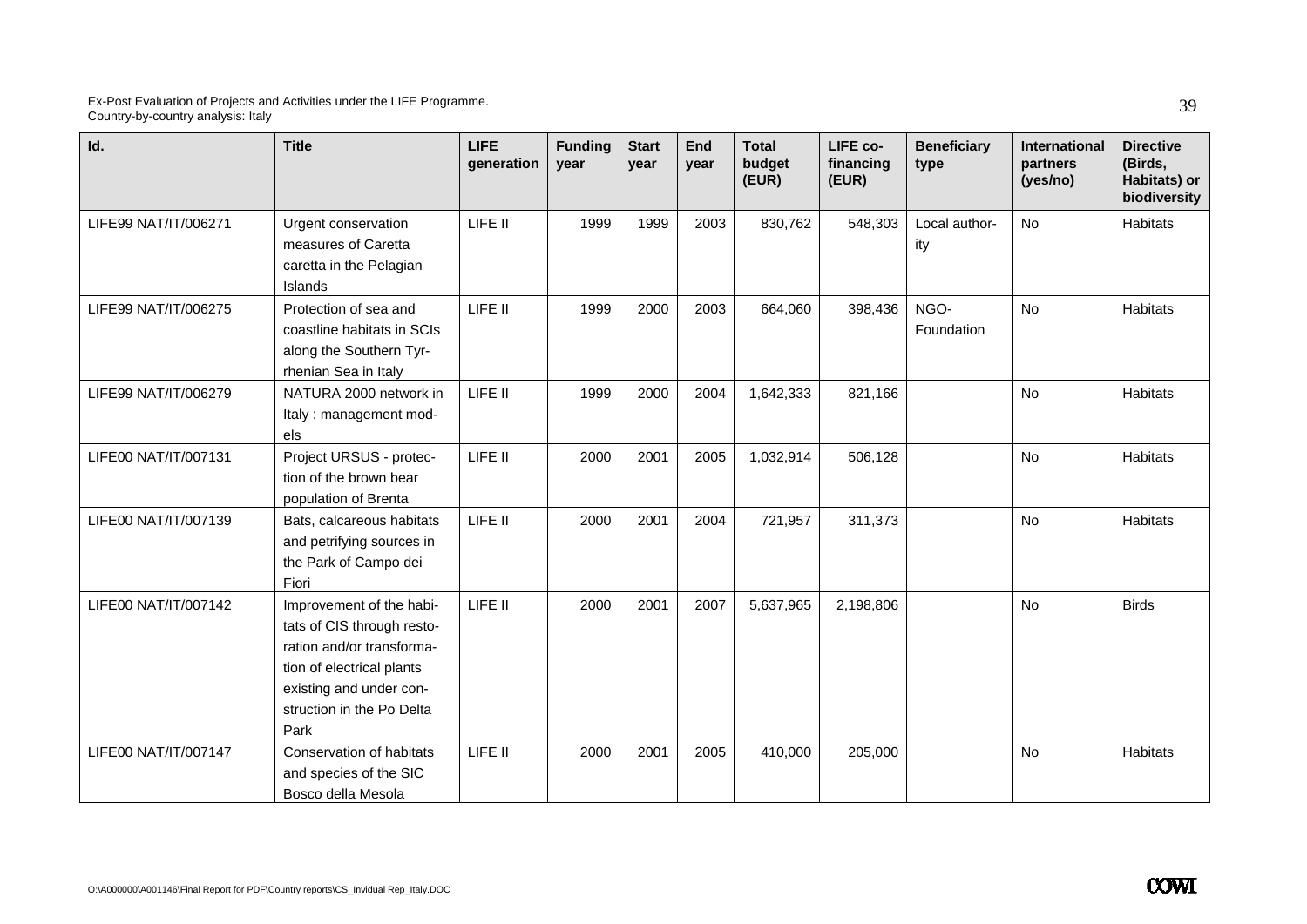| Id.                  | <b>Title</b>                                                                                                       | <b>LIFE</b><br>qeneration | <b>Funding</b><br>year | <b>Start</b><br>vear | End<br>year | <b>Total</b><br>budget<br>(EUR) | LIFE co-<br>financing<br>(EUR) | <b>Beneficiary</b><br>type | International<br>partners<br>(yes/no) | <b>Directive</b><br>(Birds,<br>Habitats) or<br>biodiversity |
|----------------------|--------------------------------------------------------------------------------------------------------------------|---------------------------|------------------------|----------------------|-------------|---------------------------------|--------------------------------|----------------------------|---------------------------------------|-------------------------------------------------------------|
| LIFE00 NAT/IT/007159 | Conservation of Austropo-<br>tamobius pallipes in two<br>SIC sites of Lombardy                                     | LIFE II                   | 2000                   | 2001                 | 2005        | 505,464                         | 224,729                        | Development<br>agency      | <b>No</b>                             | Habitats                                                    |
| LIFE00 NAT/IT/007161 | Paludi di Ostiglia: interven-<br>tion for the protection of<br>priority birds                                      | LIFE II                   | 2000                   | 2002                 | 2006        | 611,500                         | 258,500                        |                            | <b>No</b>                             | <b>Birds</b>                                                |
| LIFE00 NAT/IT/007166 | 'Trebbia' Integrated project                                                                                       | LIFE II                   | 2000                   | 2001                 | 2004        | 1,244,850                       | 558,938                        | Local author-<br>ity       | No                                    | Habitats                                                    |
| LIFE00 NAT/IT/007170 | HABIO: Biodiversity pro-<br>tection in Calvana-<br>Monferrato areas                                                | LIFE II                   | 2000                   | 2001                 | 2004        | 516,458                         | 258,229                        | Development<br>agency      | No                                    | Habitats                                                    |
| LIFE00 NAT/IT/007208 | Urgent actions for conser-<br>vation of pSCI Orbetello<br>Lagoon                                                   | LIFE II                   | 2000                   | 2000                 | 2004        | 1,478,050                       | 665,123                        | NGO-<br>Foundation         | <b>No</b>                             | Habitats                                                    |
| LIFE00 NAT/IT/007209 | Conservation and man-<br>agement of the biotope 'S.<br>Genuario Wetland'                                           | LIFE II                   | 2000                   | 2001                 | 2005        | 853,320                         | 426,660                        |                            | <b>No</b>                             | Habitats                                                    |
| LIFE00 NAT/IT/007214 | Actions to protect the wolf<br>in 10 SIC zones in three<br>parks of the region Emilia-<br>Romagna                  | LIFE II                   | 2000                   | 2001                 | 2004        | 933,321                         | 419,994                        | Regional au-<br>thority    | No                                    | Habitats                                                    |
| LIFE00 NAT/IT/007215 | Environmental restoration<br>and conservation of the<br>habitat of the Salt-pan of<br>the SCI Comacchio<br>Marshes | LIFE II                   | 2000                   | 2001                 | 2007        | 1,597,143                       | 638,857                        |                            | <b>No</b>                             | Habitats                                                    |
| LIFE00 NAT/IT/007216 | Bats and their foraging<br>habitats conservation at<br>R.N.O. of Onferno and<br>homonymous SIC                     | LIFE II                   | 2000                   | 2001                 | 2004        | 582,500                         | 262,125                        | Regional au-<br>thority    | No                                    | Habitats                                                    |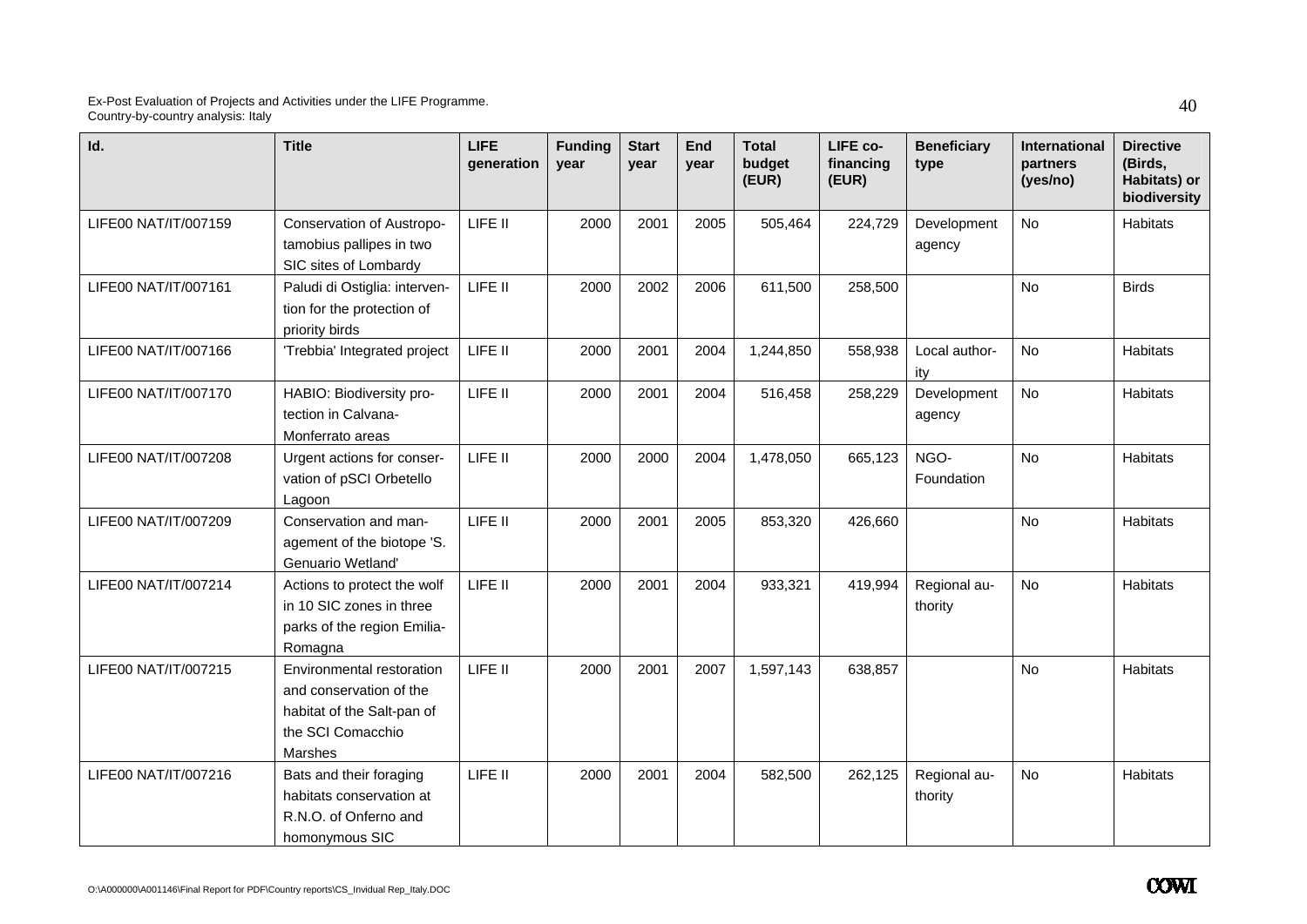| Id.                  | <b>Title</b>                                                                                            | <b>LIFE</b><br>generation | <b>Funding</b><br>year | <b>Start</b><br>year | End<br>year | <b>Total</b><br>budget<br>(EUR) | LIFE co-<br>financing<br>(EUR) | <b>Beneficiary</b><br>type | International<br>partners<br>(yes/no) | <b>Directive</b><br>(Birds,<br>Habitats) or<br>biodiversity |
|----------------------|---------------------------------------------------------------------------------------------------------|---------------------------|------------------------|----------------------|-------------|---------------------------------|--------------------------------|----------------------------|---------------------------------------|-------------------------------------------------------------|
| LIFE00 NAT/IT/007228 | <b>Conservation of Abies</b><br>nebrodensis (Lojac) Mattei<br>in situ and ex situ                       | LIFE II                   | 2000                   | 2001                 | 2005        | 1,161,535                       | 871,151                        |                            | <b>No</b>                             | Habitats                                                    |
| LIFE00 NAT/IT/007233 | Pelobates project in the<br><b>Ticino Valley Natural Park</b><br>of Piedmont                            | LIFE II                   | 2000                   | 2001                 | 2004        | 197,063                         | 136,944                        | Park-Reserve<br>authority  | No                                    | Habitats                                                    |
| LIFE00 NAT/IT/007239 | Conservation of Tuscan<br>Appennines mountain<br>grasslands                                             | LIFE II                   | 2000                   | 2001                 | 2005        | 1,122,031                       | 561,015                        | Regional au-<br>thority    | <b>No</b>                             | Habitats                                                    |
| LIFE00 NAT/IT/007246 | Restoration of the Sol-<br>tarico oxbow Lake                                                            | LIFE II                   | 2000                   | 2001                 | 2004        | 295,552                         | 118,221                        | Park-Reserve<br>authority  | <b>No</b>                             | Habitats                                                    |
| LIFE00 NAT/IT/007258 | Integrated management of<br>insubric-prealpine habitats                                                 | LIFE II                   | 2000                   | 2001                 | 2005        | 355,012                         | 350,283                        | Park-Reserve<br>authority  | <b>No</b>                             | Habitats                                                    |
| LIFE00 NAT/IT/007266 | Petrifying springs and<br>seminatural dry grasslands<br>in Valle S. Croce e Valle<br>del Curone         | LIFE II                   | 2000                   | 2001                 | 2005        | 378,000                         | 151,200                        |                            | No                                    | Habitats                                                    |
| LIFE00 NAT/IT/007268 | Conservation of Salmo<br>marmoratus and Rutilus<br>pigus in the River Ticino                            | LIFE II                   | 2000                   | 2001                 | 2005        | 534,000                         | 240,300                        | Park-Reserve<br>authority  | <b>No</b>                             | Habitats                                                    |
| LIFE00 NAT/IT/007281 | NEMOS project - im-<br>provement of ALpine wet-<br>land areas                                           | LIFE II                   | 2000                   | 2002                 | 2005        | 1,626,422                       | 796,947                        | Local author-<br>ity       | <b>No</b>                             | Habitats                                                    |
| LIFE02 NAT/IT/008523 | Environmental rehabilita-<br>tion of the Natural Reserve<br>of Tarquinia Salt-works                     | LIFE III                  | 2002                   | 2003                 | 2006        | 1,056,549                       | 633,926                        |                            | <b>No</b>                             | Habitats                                                    |
| LIFE02 NAT/IT/008526 | Restoration of ecological<br>balance for conserving the<br>habitats of species of<br>Community interest | LIFE III                  | 2002                   | 2002                 | 2006        | 1,434,821                       | 573,928                        | Regional au-<br>thority    | No                                    | Habitats                                                    |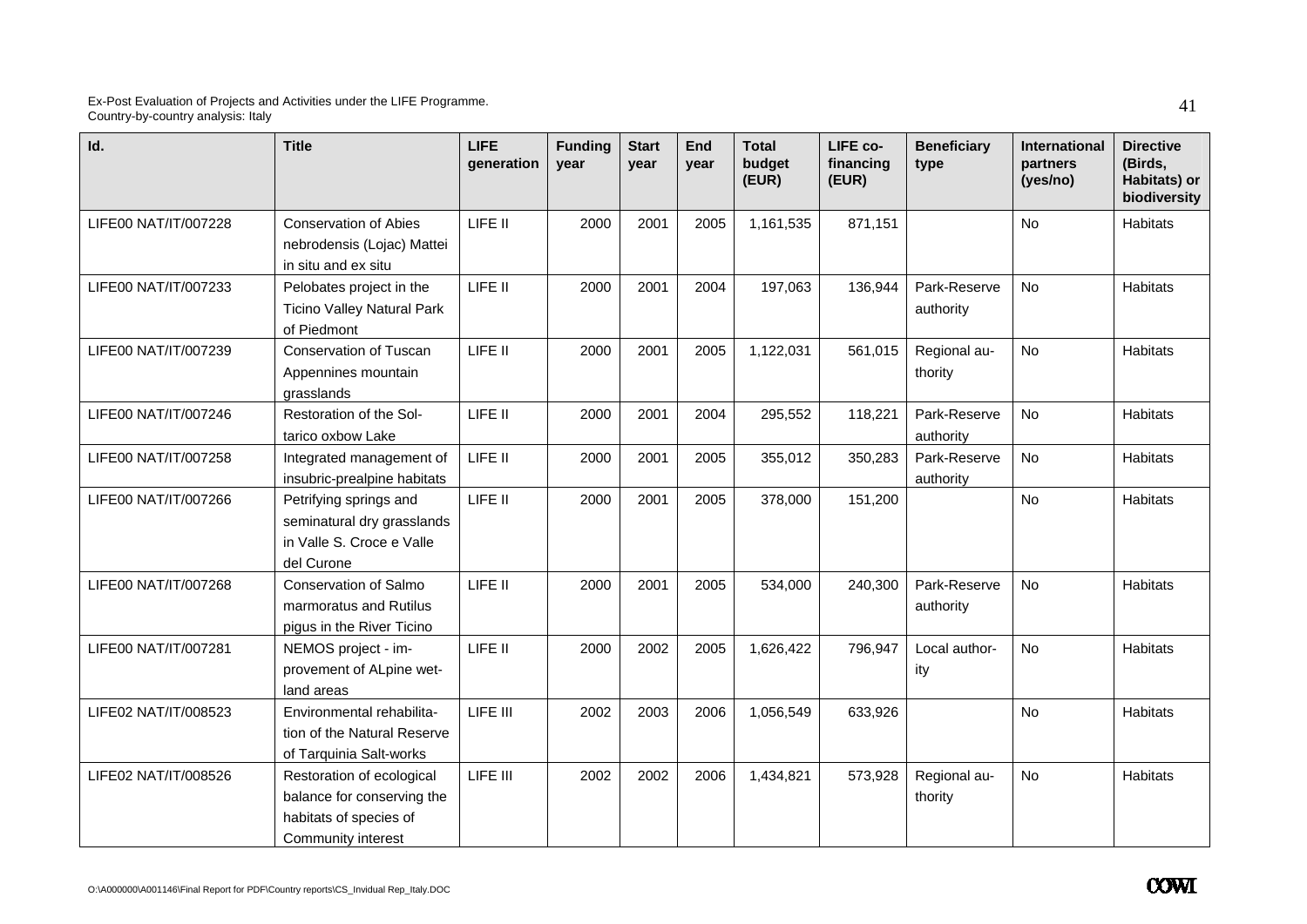| Id.                      | <b>Title</b>                                                                                           | <b>LIFE</b><br>qeneration | <b>Funding</b><br>year | <b>Start</b><br>vear | End<br>year | <b>Total</b><br>budget<br>(EUR) | LIFE co-<br>financing<br>(EUR) | <b>Beneficiary</b><br>type | International<br>partners<br>(yes/no) | <b>Directive</b><br>(Birds.<br>Habitats) or<br>biodiversity |
|--------------------------|--------------------------------------------------------------------------------------------------------|---------------------------|------------------------|----------------------|-------------|---------------------------------|--------------------------------|----------------------------|---------------------------------------|-------------------------------------------------------------|
| LIFE02 NAT/IT/008533     | Conservation and im-<br>provement of habitats in-<br>the SPA of Vendicari                              | LIFE III                  | 2002                   | 2002                 | 2005        | 831,180                         | 415,590                        | Development<br>agency      | <b>No</b>                             | Habitats                                                    |
| LIFE02 NAT/IT/008538     | Conservation of Rupicapra<br>pyrenaica ornata in the<br><b>Central Apennines</b>                       | LIFE III                  | 2002                   | 2002                 | 2005        | 1,203,750                       | 601,875                        | Park-Reserve<br>authority  | <b>No</b>                             | Habitats                                                    |
| LIFE02 NAT/IT/008556     | Habitat restoration and<br>conservation of Ardeidae<br>on Lake Trasimeno                               | LIFE III                  | 2002                   | 2002                 | 2006        | 639,550                         | 319,775                        | Development<br>agency      | <b>No</b>                             | Habitats                                                    |
| LIFE02 NAT/IT/008572     | Toce River: conservation<br>of riparian habitats in fa-<br>vour of breeding and mi-<br>gratory birds   | LIFE III                  | 2002                   | 2003                 | 2007        | 532,708                         | 266,354                        | Regional au-<br>thority    | <b>No</b>                             | <b>Birds</b>                                                |
| LIFE02 NAT/IT/008574     | Alpe Veglia and Alpe<br>Devero: actions of conser-<br>vation of mountain grass-<br>lands and peatlands | LIFE III                  | 2002                   | 2003                 | 2006        | 611,000                         | 305,500                        | Park-Reserve<br>authority  | <b>No</b>                             | Habitats                                                    |
| LIFE2002NAT/CP/IT/000046 | Carnivori e zootecnia:<br>strumenti per la prevenzi-<br>one del danno                                  | LIFE III                  | 2002                   | 2003                 | 2004        | 60,000                          | 60,000                         |                            | <b>No</b>                             | <b>Habitats</b>                                             |
| LIFE2002NAT/ST/IT/000030 | Reduction of the impact of<br>the EU fishery on Mediter-<br>ranean sea turtles                         | LIFE III                  | 2002                   | 2002                 | 2004        | 28,800                          | 28,800                         |                            | <b>No</b>                             | Biodiversity                                                |
| LIFE2002NAT/ST/IT/000033 | Wildlife and Agriculture:<br>minimizing the conflict<br>throught damage preven-<br>tion                | LIFE III                  | 2002                   | 2002                 | 2003        | 29,200                          | 29,200                         |                            | <b>No</b>                             | Biodiversity                                                |
| LIFE2002NAT/ST/IT/000043 | <b>DUNE - Conserving Euro-</b><br>pean Coastal Dune Relict<br><b>Habitats</b>                          | LIFE III                  | 2002                   | 2002                 | 2004        | 30,000                          | 24,000                         |                            | No                                    | <b>Habitats</b>                                             |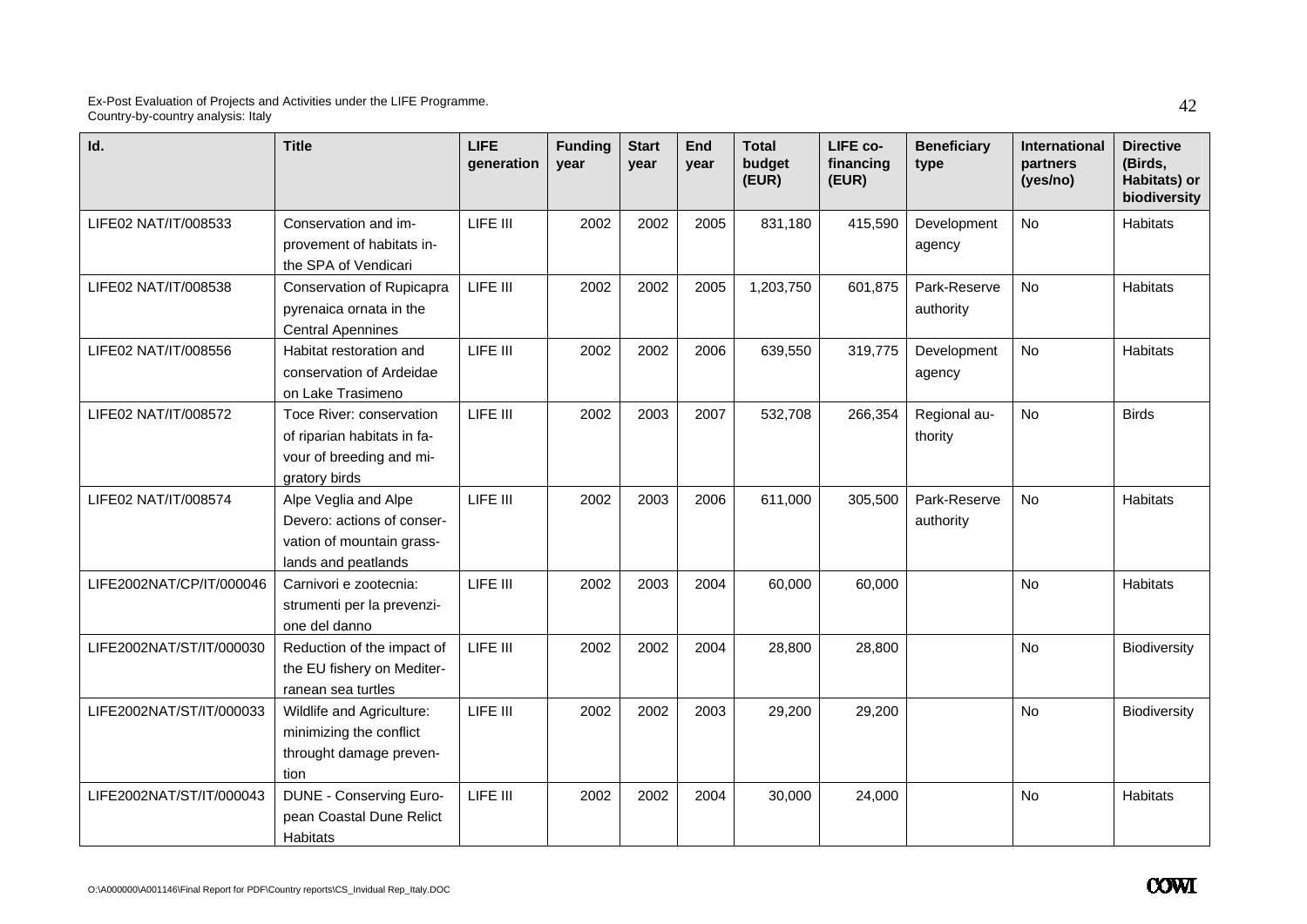| Id.                  | <b>Title</b>                                                                                                   | <b>LIFE</b><br>generation | <b>Funding</b><br>vear | <b>Start</b><br>vear | End<br>vear | <b>Total</b><br>budget<br>(EUR) | LIFE co-<br>financing<br>(EUR) | <b>Beneficiary</b><br>type | <b>International</b><br>partners<br>(yes/no) | <b>Directive</b><br>(Birds,<br>Habitats) or<br>biodiversity |
|----------------------|----------------------------------------------------------------------------------------------------------------|---------------------------|------------------------|----------------------|-------------|---------------------------------|--------------------------------|----------------------------|----------------------------------------------|-------------------------------------------------------------|
| LIFE03 NAT/IT/000109 | <b>Conservation of Alder</b><br>woods in Lomellina area's<br><b>SIC</b>                                        | LIFE III                  | 2003                   | 2004                 | 2007        | 710,050                         | 355,025                        | Regional au-<br>thority    | <b>No</b>                                    | Habitats                                                    |
| LIFE03 NAT/IT/000112 | Ardeides and Amphibians:<br>habitat conservation in<br>Monticchie Natural Re-<br>serve                         | LIFE III                  | 2003                   | 2003                 | 2005        | 590,100                         | 295,050                        | Local author-<br>ity       | <b>No</b>                                    | <b>Habitats</b>                                             |
| LIFE03 NAT/IT/000113 | <b>Conservation of Acipenser</b><br>naccarii in the River Ticino<br>and in the middle reach of<br>the River Po | LIFE III                  | 2003                   | 2003                 | 2007        | 891,224                         | 534,734                        | Park-Reserve<br>authority  | <b>No</b>                                    | Habitats                                                    |
| LIFE03 NAT/IT/000119 | Safeguard of ecologically<br>interesting habitats inside<br>Colli Euganei                                      | LIFE III                  | 2003                   | 2003                 | 2008        | 1,487,250                       | 892,350                        | Park-Reserve<br>authority  | No                                           | <b>Habitats</b>                                             |
| LIFE03 NAT/IT/000131 | Habitat preservation in<br>Dolomiti Bellunesi                                                                  | LIFE III                  | 2003                   | 2003                 | 2007        | 1,174,250                       | 704,550                        | Park-Reserve<br>authority  | <b>No</b>                                    | <b>Habitats</b>                                             |
| LIFE03 NAT/IT/000134 | Safeguard Thero -<br>Brachypodietea habitat<br>SIC 'Area delle Gravine'                                        | LIFE III                  | 2003                   | 2003                 | 2007        | 505,360                         | 379,020                        | Local author-<br>ity       | <b>No</b>                                    | Habitats                                                    |
| LIFE03 NAT/IT/000137 | Austropotamobius palli-<br>pes: protection and man-<br>agement in SAC sites of<br>Central Italy                | LIFE III                  | 2003                   | 2003                 | 2006        | 865,354                         | 432,677                        | Local author-<br>ity       | <b>No</b>                                    | <b>Habitats</b>                                             |
| LIFE03 NAT/IT/000139 | RETICNET. 5 SCI for the<br>conservation of wetlands<br>and main habitats                                       | LIFE III                  | 2003                   | 2003                 | 2007        | 1,811,379                       | 905,689                        | Regional au-<br>thority    | No                                           | Habitats                                                    |
| LIFE03 NAT/IT/000141 | Concerted action for biodi-<br>versity on the Veneto<br>coast                                                  | LIFE III                  | 2003                   | 2004                 | 2007        | 1,350,000                       | 675,000                        | Regional au-<br>thority    | No                                           | Habitats                                                    |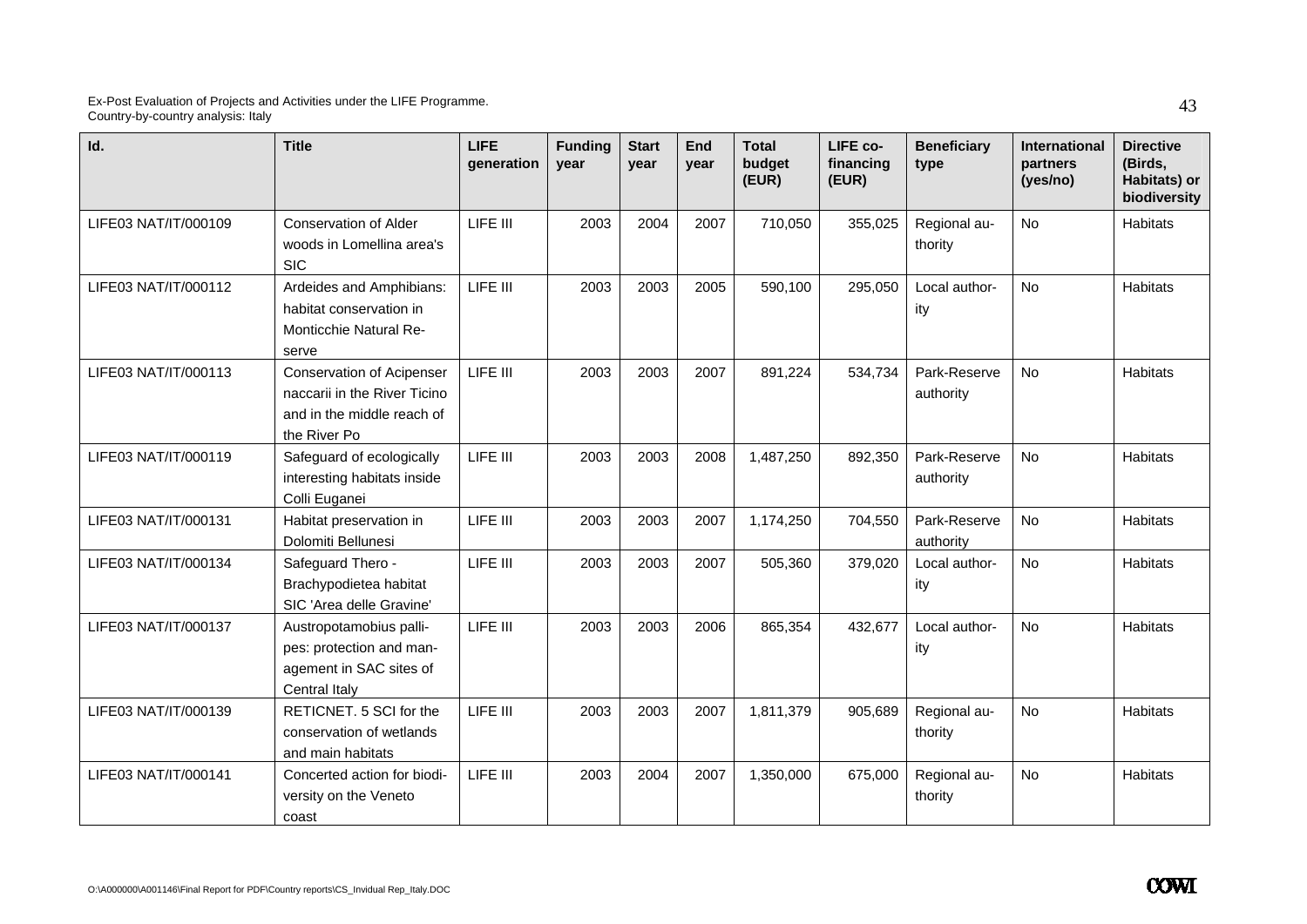| Id.                      | <b>Title</b>                                                                                                | <b>LIFE</b><br>generation | <b>Funding</b><br>year | <b>Start</b><br>year | End<br>vear | <b>Total</b><br>budget<br>(EUR) | LIFE co-<br>financing<br>(EUR) | <b>Beneficiary</b><br>type | International<br>partners<br>(yes/no) | <b>Directive</b><br>(Birds,<br>Habitats) or<br>biodiversity |
|--------------------------|-------------------------------------------------------------------------------------------------------------|---------------------------|------------------------|----------------------|-------------|---------------------------------|--------------------------------|----------------------------|---------------------------------------|-------------------------------------------------------------|
| LIFE03 NAT/IT/000147     | Biocenosis restoration in<br>Valvestino Corno della<br>Marogna 2                                            | LIFE III                  | 2003                   | 2004                 | 2008        | 973,462                         | 389,385                        | Regional au-<br>thority    | No                                    | <b>Habitats</b>                                             |
| LIFE03 NAT/IT/000148     | Activities for the protection<br>of cetaceans in the inter-<br>national sanctuary                           | LIFE III                  | 2003                   | 2003                 | 2006        | 549,740                         | 274,870                        | <b>SME</b>                 | No                                    | <b>Habitats</b>                                             |
| LIFE03 NAT/IT/000151     | Conservation of Brown<br>bear in the sites of the<br>Sirente-Velino Regional<br>Park                        | LIFE III                  | 2003                   | 2003                 | 2008        | 864,800                         | 432,400                        | Park-Reserve<br>authority  | <b>No</b>                             | Habitats                                                    |
| LIFE03 NAT/IT/000160     | Preservation of Taxus and<br><b>Ilex Central Appennine</b><br>beech-wood                                    | LIFE III                  | 2003                   | 2003                 | 2008        | 946,122                         | 473,061                        | Local author-<br>ity       | <b>No</b>                             | Habitats                                                    |
| LIFE03 NAT/IT/000163     | Reduction of the impact of<br>human activity on Caretta<br>and Tursiops and their<br>conservation in Sicily | LIFE III                  | 2003                   | 2003                 | 2007        | 2,236,865                       | 1,228,039                      | Local author-<br>ity       | No                                    | Habitats                                                    |
| LIFE2003NAT/CP/IT/000003 | Principles for the estab-<br>lishment of an alpine brow<br>bear metapopulation                              | LIFE III                  | 2003                   | 2004                 | 2006        | 100,000                         | 100,000                        |                            | <b>No</b>                             | Habitats                                                    |
| LIFE04 NAT/IT/000126     | Conservation and breed-<br>ing of Italian cobice en-<br>demic sturgeon                                      | LIFE III                  | 2004                   | 2004                 | 2008        | 2,288,402                       | 1,258,621                      | Park-Reserve<br>authority  | No                                    | <b>Habitats</b>                                             |
| LIFE04 NAT/IT/000144     | Improving coexistence of<br>large carnivores and agri-<br>culture in S. Europe                              | LIFE III                  | 2004                   | 2004                 | 2009        | 5,036,611                       | 2,985,699                      | NGO-<br>Foundation         | <b>No</b>                             | Habitats                                                    |
| LIFE04 NAT/IT/000153     | Actions to preserve the<br>NATURA 2000 sites in<br>Alta Tuscia Viterbese                                    | LIFE III                  | 2004                   | 2004                 | 2007        | 658,738                         | 322,782                        | Local author-<br>ity       | No                                    | Habitats                                                    |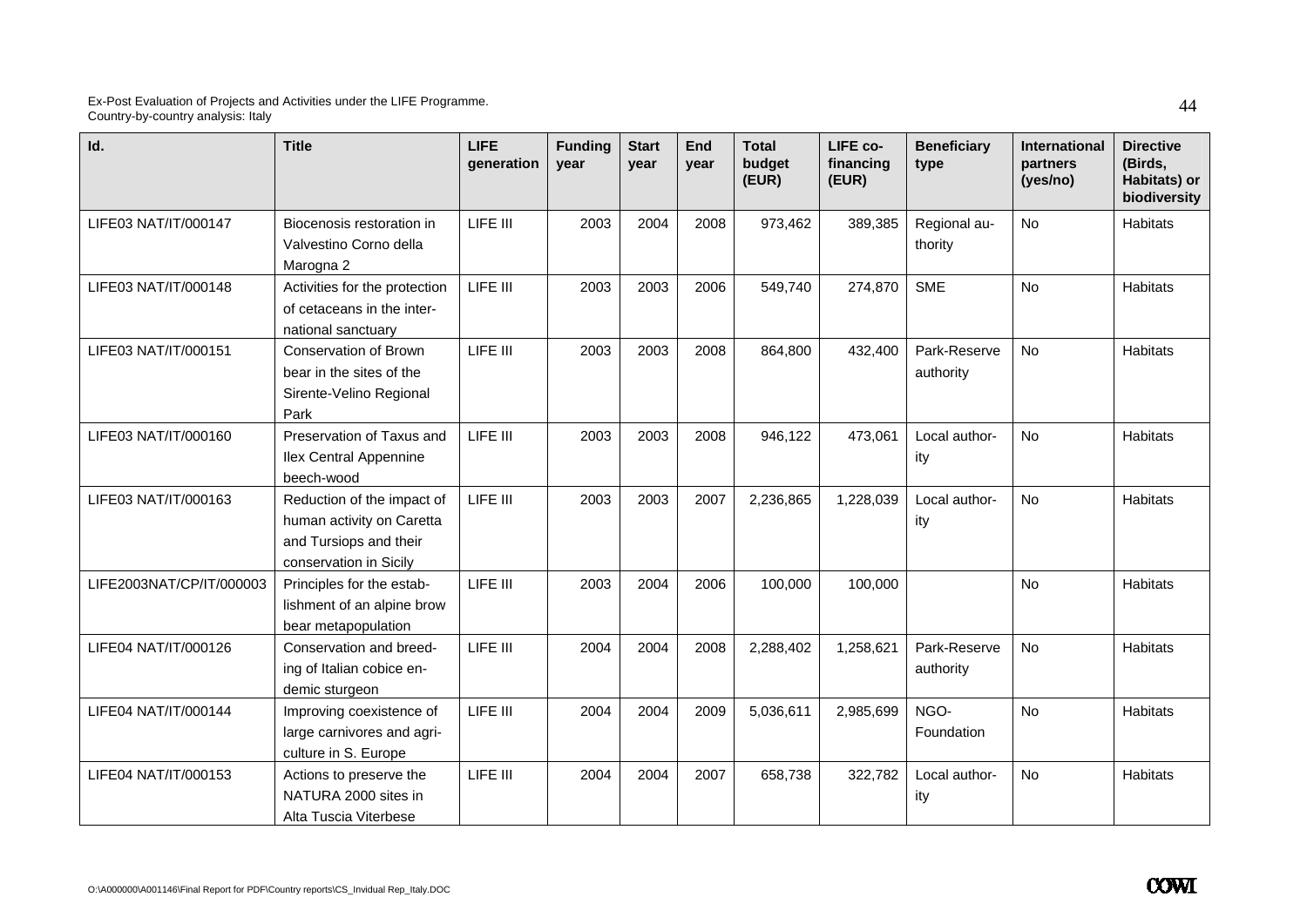| Id.                  | <b>Title</b>                                                                                     | <b>LIFE</b><br>qeneration | <b>Funding</b><br>vear | <b>Start</b><br>year | End<br>year | <b>Total</b><br>budget<br>(EUR) | LIFE co-<br>financing<br>(EUR) | <b>Beneficiary</b><br>type | International<br>partners<br>(yes/no) | <b>Directive</b><br>(Birds,<br>Habitats) or<br>biodiversity |
|----------------------|--------------------------------------------------------------------------------------------------|---------------------------|------------------------|----------------------|-------------|---------------------------------|--------------------------------|----------------------------|---------------------------------------|-------------------------------------------------------------|
| LIFE04 NAT/IT/000159 | Requalification interven-<br>tions of SIC Ganna's Lake                                           | LIFE III                  | 2004                   | 2004                 | 2008        | 826,500                         | 342,700                        | Park-Reserve<br>authority  | <b>No</b>                             | <b>Habitats</b>                                             |
| LIFE04 NAT/IT/000167 | Aurora System - active<br>presentation of Salaman-<br>dra atra aurorae and other<br>amphibians   | LIFE III                  | 2004                   | 2005                 | 2008        | 841,784                         | 420,892                        | Local author-<br>ity       | <b>No</b>                             | Habitats                                                    |
| LIFE04 NAT/IT/000172 | Tuscan Islands: new ac-<br>tions towards sea birds<br>and habitat                                | LIFE III                  | 2004                   | 2004                 | 2008        | 566,000                         | 283,000                        | Park-Reserve<br>authority  | <b>No</b>                             | <b>Birds</b>                                                |
| LIFE04 NAT/IT/000173 | Protection of habitats and<br>raptors in M. Labbro and<br>Upper Albegna Valley                   | LIFE III                  | 2004                   | 2004                 | 2009        | 1,109,000                       | 443,600                        | Local author-<br>ity       | <b>No</b>                             | Habitats                                                    |
| LIFE04 NAT/IT/000177 | Safeguard and showing off<br>of the peat-bogs in Danta<br>(Cadore)                               | LIFE III                  | 2004                   | 2004                 | 2009        | 841,650                         | 504,990                        | Local author-<br>ity       | <b>No</b>                             | Habitats                                                    |
| LIFE04 NAT/IT/000182 | Preservation and exten-<br>sion of priority habitats<br>damaged from agriculture<br>activity     | LIFE III                  | 2004                   | 2004                 | 2009        | 1,725,162                       | 910,885                        | Local author-<br>ity       | <b>No</b>                             | Habitats                                                    |
| LIFE04 NAT/IT/000187 | Tartanet, a network for the<br>conservation of sea turtles<br>in Italy                           | LIFE III                  | 2004                   | 2004                 | 2009        | 3,032,175                       | 1,819,305                      | NGO-<br>Foundation         | <b>No</b>                             | Habitats                                                    |
| LIFE04 NAT/IT/000190 | Conservation actions in<br>NATURA 2000 sites man-<br>aged by the State Forest<br>Service         | LIFE III                  | 2004                   | 2004                 | 2009        | 2,505,297                       | 1,252,649                      | National au-<br>thority    | <b>No</b>                             | Habitats                                                    |
| LIFE04 NAT/IT/000191 | <b>Conservation of Apennine</b><br>beech forests with Abies<br>alba SIC Pigelleto - M.<br>Amiata | LIFE III                  | 2004                   | 2004                 | 2008        | 700,000                         | 350,000                        | Local author-<br>ity       | No                                    | Habitats                                                    |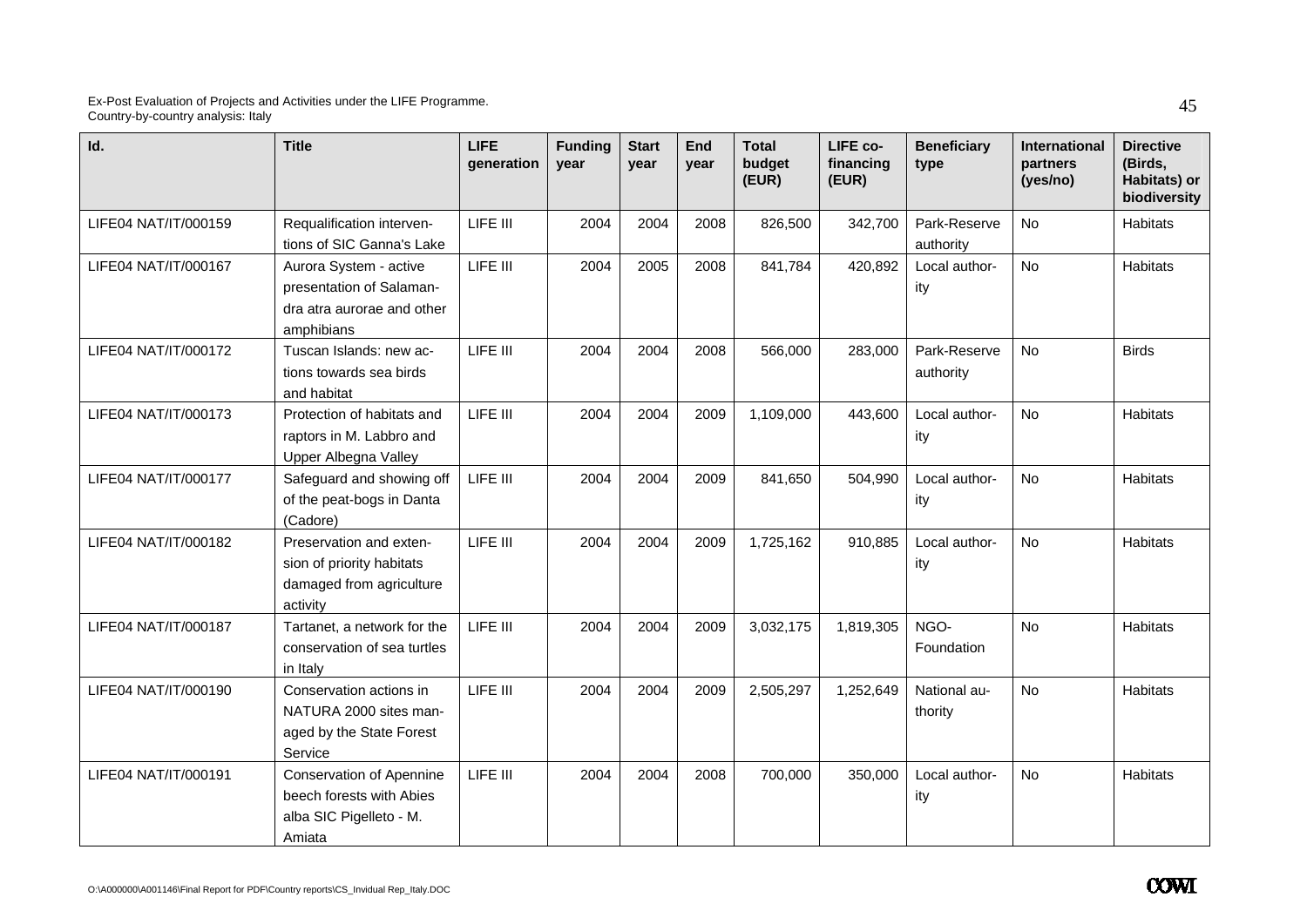| Id.                  | <b>Title</b>                                                                        | <b>LIFE</b><br>generation | <b>Funding</b><br>vear | <b>Start</b><br>vear | End<br>year | <b>Total</b><br>budget<br>(EUR) | LIFE co-<br>financing<br>(EUR) | <b>Beneficiary</b><br>type | <b>International</b><br>partners<br>(yes/no) | <b>Directive</b><br>(Birds,<br>Habitats) or<br>biodiversity |
|----------------------|-------------------------------------------------------------------------------------|---------------------------|------------------------|----------------------|-------------|---------------------------------|--------------------------------|----------------------------|----------------------------------------------|-------------------------------------------------------------|
| LIFE05 NAT/IT/000009 | Safeguard of the threat-<br>ened raptors of the Matera<br>Province                  | LIFE III<br>Extension     | 2005                   | 2005                 | 2010        | 866,062                         | 649,546                        | Local author-<br>ity       | <b>No</b>                                    | <b>Birds</b>                                                |
| LIFE05 NAT/IT/000026 | Urgent conservation ac-<br>tions for Fortore River<br>pSCI                          | LIFE III<br>Extension     | 2005                   | 2005                 | 2010        | 1,590,000                       | 715,500                        | Local author-<br>ity       | <b>No</b>                                    | <b>Habitats</b>                                             |
| LIFE05 NAT/IT/000037 | Conservation of ecosys-<br>tems in northern Tuscany                                 | LIFE III<br>Extension     | 2005                   | 2005                 | 2010        | 1,100,000                       | 499,950                        | Park-Reserve<br>authority  | No                                           | <b>Habitats</b>                                             |
| LIFE05 NAT/IT/000050 | Protection of coastal habi-<br>tats in pSCI Torre Guaceto                           | LIFE III<br>Extension     | 2005                   | 2006                 | 2009        | 730,000                         | 365,000                        | Mixt enter-<br>prise       | <b>No</b>                                    | Habitats                                                    |
| LIFE06 NAT/IT/000026 | Safeguard of SPA "Prom-<br>ontorio del Gargano" rap-<br>tors                        | LIFE III<br>Extension     | 2006                   | 2006                 | 2011        | 955,631                         | 716,723                        | Local author-<br>ity       | <b>No</b>                                    | <b>Birds</b>                                                |
| LIFE06 NAT/IT/000050 | Urgent conservation<br>measures for biodiversity<br>of Central Mediterranean<br>Sea | LIFE III<br>Extension     | 2006                   | 2006                 | 2010        | 1,100,000                       | 525,000                        | Regional au-<br>thority    | <b>No</b>                                    | <b>Habitats</b>                                             |
| LIFE06 NAT/IT/000053 | Management of the net-<br>work of pSCIs and SPAs<br>in the Cilento National<br>Park | LIFE III<br>Extension     | 2006                   | 2007                 | 2011        | 1,598,932                       | 1,039,306                      | Park-Reserve<br>authority  | <b>No</b>                                    | <b>Habitats</b>                                             |
| LIFE06 NAT/IT/000060 | Conservation and restora-<br>tion of calcareous fens in<br>Friuli                   | LIFE III<br>Extension     | 2006                   | 2006                 | 2011        | 2,645,000                       | 1,058,000                      | Regional au-<br>thority    | No                                           | Habitats                                                    |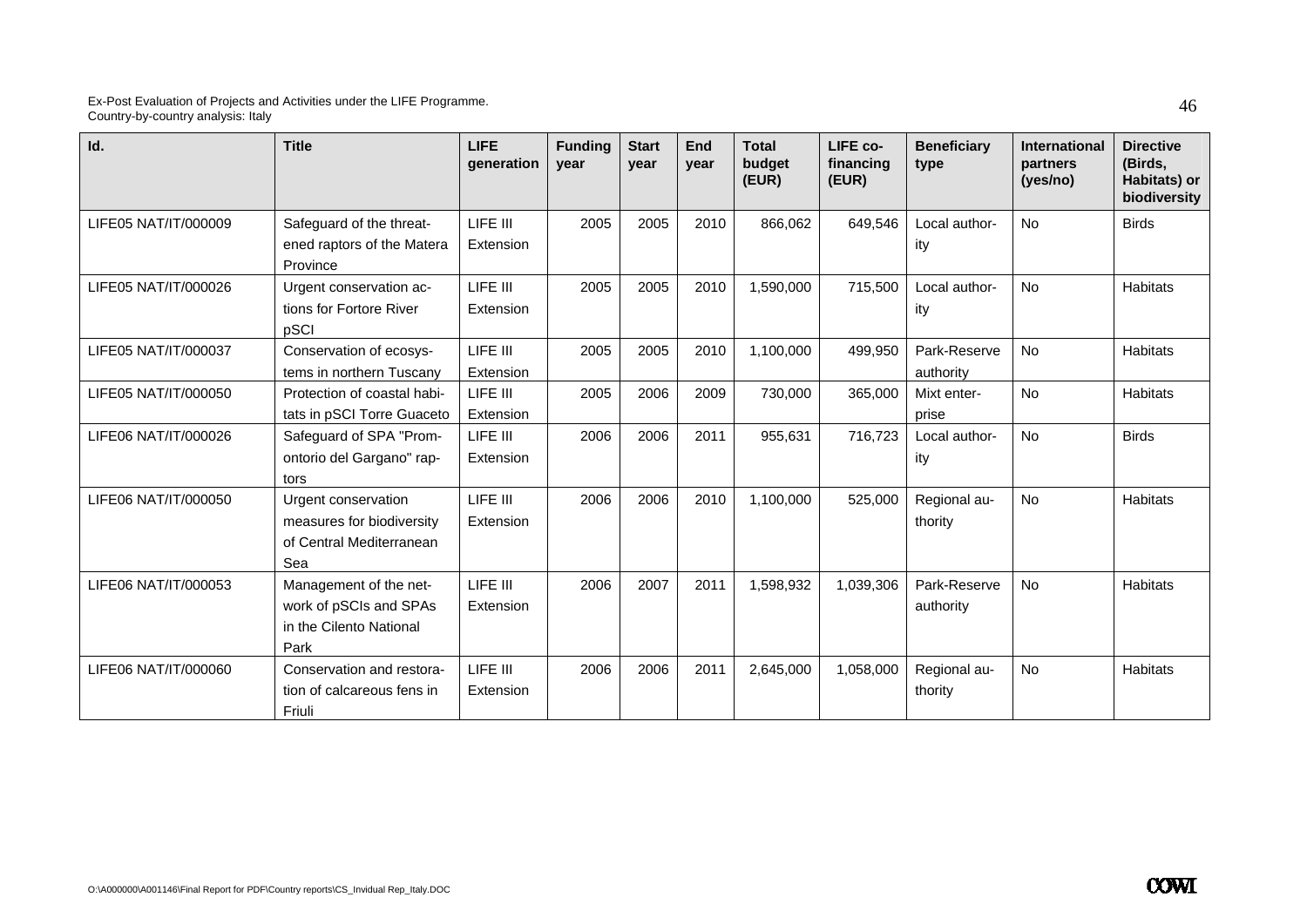### **Appendix 2 Summary tables on LIFE Environment projects in Italy**

| <b>Generation</b>                                     | Year         | Number of<br>projects | <b>Total budget</b><br>(EUR<br>million) | <b>Total LIFE</b><br>co-financing<br>budget (EUR<br>million) | Average<br>duration<br>(years) | Average<br><b>LIFE funding</b><br>per project<br>(EUR<br>million) |
|-------------------------------------------------------|--------------|-----------------------|-----------------------------------------|--------------------------------------------------------------|--------------------------------|-------------------------------------------------------------------|
| LIFE II                                               | 1996         | 12                    | 23.8                                    | 6.0                                                          | 3.2                            | 0.5                                                               |
|                                                       | 1997         | 12                    | 14.9                                    | 4.5                                                          | 2.9                            | 0.4                                                               |
|                                                       | 1998         | 14                    | 14.6                                    | 5.4                                                          | 2.7                            | 0.4                                                               |
|                                                       | 1999         | 26                    | 25.0                                    | 9.2                                                          | 3.1                            | 0.4                                                               |
|                                                       | <b>Total</b> | 64                    | 78.3                                    | 25.1                                                         | 3.0                            | 0.4                                                               |
| LIFE III                                              | 2000         | 20                    | 31.5                                    | 10.5                                                         | 3.3                            | 0.5                                                               |
|                                                       | 2002         | 16                    | 21.2                                    | 7.2                                                          | 3.4                            | 0.5                                                               |
|                                                       | 2003         | 14                    | 18.3                                    | 7.8                                                          | 3.5                            | 0.6                                                               |
|                                                       | 2004         | 28                    | 48.6                                    | 20.1                                                         | 3.5                            | 0.7                                                               |
|                                                       | <b>Total</b> | 78                    | 120                                     | 46                                                           | 3.4                            | 0.6                                                               |
| LIFE III<br>extension                                 | 2005         | 15                    | 40.0                                    | 10.7                                                         | 3.7                            | 0.7                                                               |
|                                                       | 2006         | $\overline{7}$        | 20.3                                    | 7.2                                                          | 4.0                            | 1.0                                                               |
|                                                       | <b>Total</b> | 22                    | 60.3                                    | 18.0                                                         | 3.8                            | 0.8                                                               |
| <b>Grand total</b>                                    |              | 164                   | 258.2                                   | 88.7                                                         | 3.3                            | 0.5                                                               |
| Comparative<br>figures for all<br><b>ENV</b> projects |              | 1,076                 | 1,947.7                                 | 615.9                                                        | 3.3                            | 0.6                                                               |

*Table 4 Overview of LIFE ENV projects in Italy by year, 1996-2006*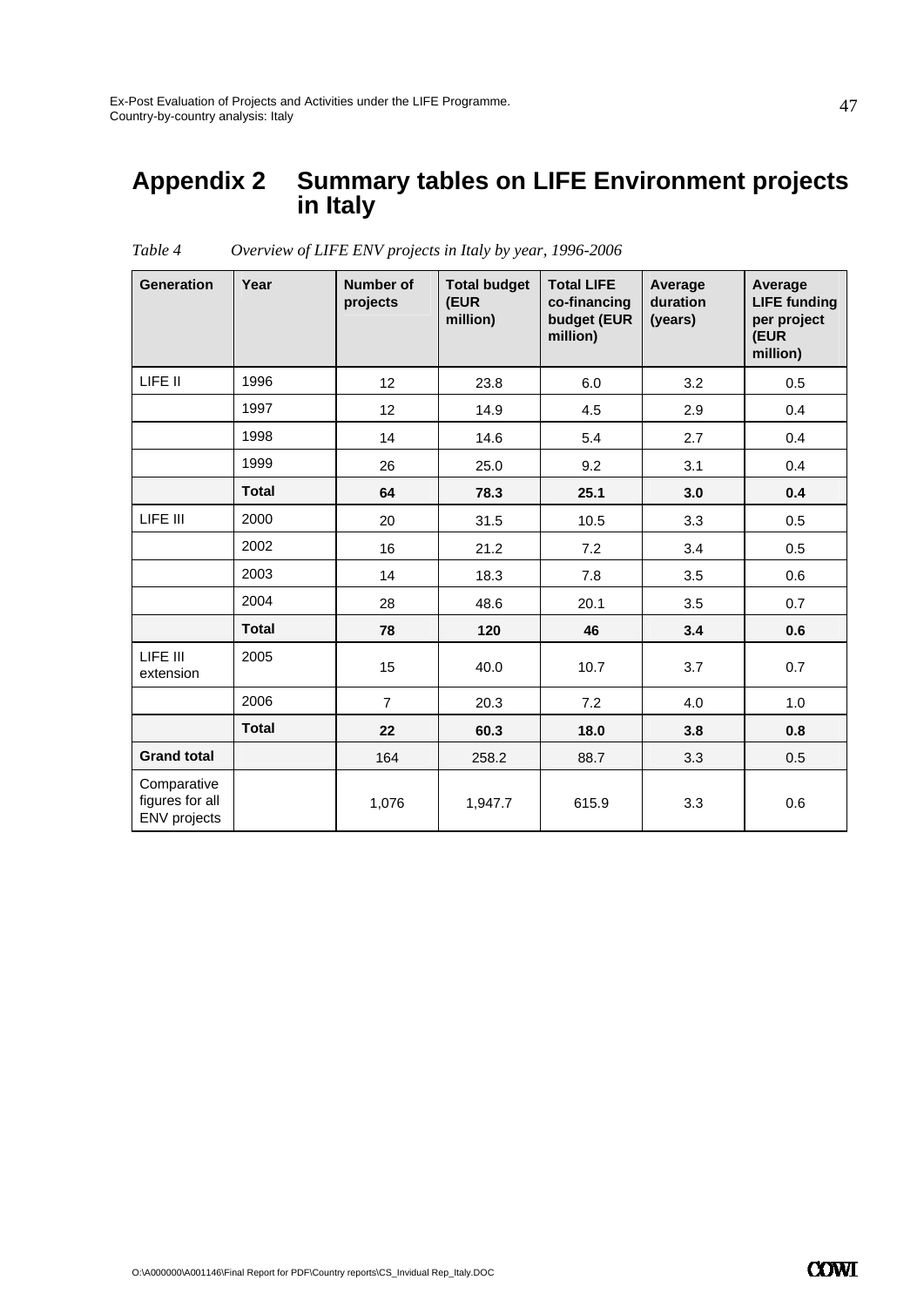| $L$ IFE+ theme                 | No. of<br>projects | In $%$ of<br>total | Total<br>budget<br>(EUR<br>million) | In $%$ of<br>total | <b>LIFE</b><br>contribution<br>(EUR<br>million) | In $%$ of<br>total |
|--------------------------------|--------------------|--------------------|-------------------------------------|--------------------|-------------------------------------------------|--------------------|
| Climate change                 | 9                  | 5%                 | 17.7                                | 7%                 | 6.5                                             | 7%                 |
| Air                            | 16                 | 10%                | 41.6                                | 16%                | 11.3                                            | 13%                |
| Water                          | 28                 | 17%                | 39.2                                | 15%                | 15.1                                            | 17%                |
| Soil                           | 15                 | 9%                 | 17.4                                | 7%                 | 7.2                                             | 8%                 |
| Forests                        | 3                  | 2%                 | $2.2\phantom{0}$                    | 1%                 | 1.0                                             | 1%                 |
| Natural resources and<br>waste | 40                 | 24%                | 79.7                                | 31%                | 21.8                                            | 25%                |
| Chemicals                      | 2                  | $1\%$              | 5.2                                 | 2%                 | 1.1                                             | 1%                 |
| Urban environment              | 10                 | 6%                 | 9.8                                 | 4%                 | 4.3                                             | 5%                 |
| Strategic approaches           | 41                 | 25%                | 45.4                                | 18%                | 20.3                                            | 23%                |
| <b>Total</b>                   | 164                | 100%               | 258.2                               | 100%               | 88.7                                            | 100%               |

*Table 5 Overview of LIFE ENV projects in Italy 1996-2006 by theme*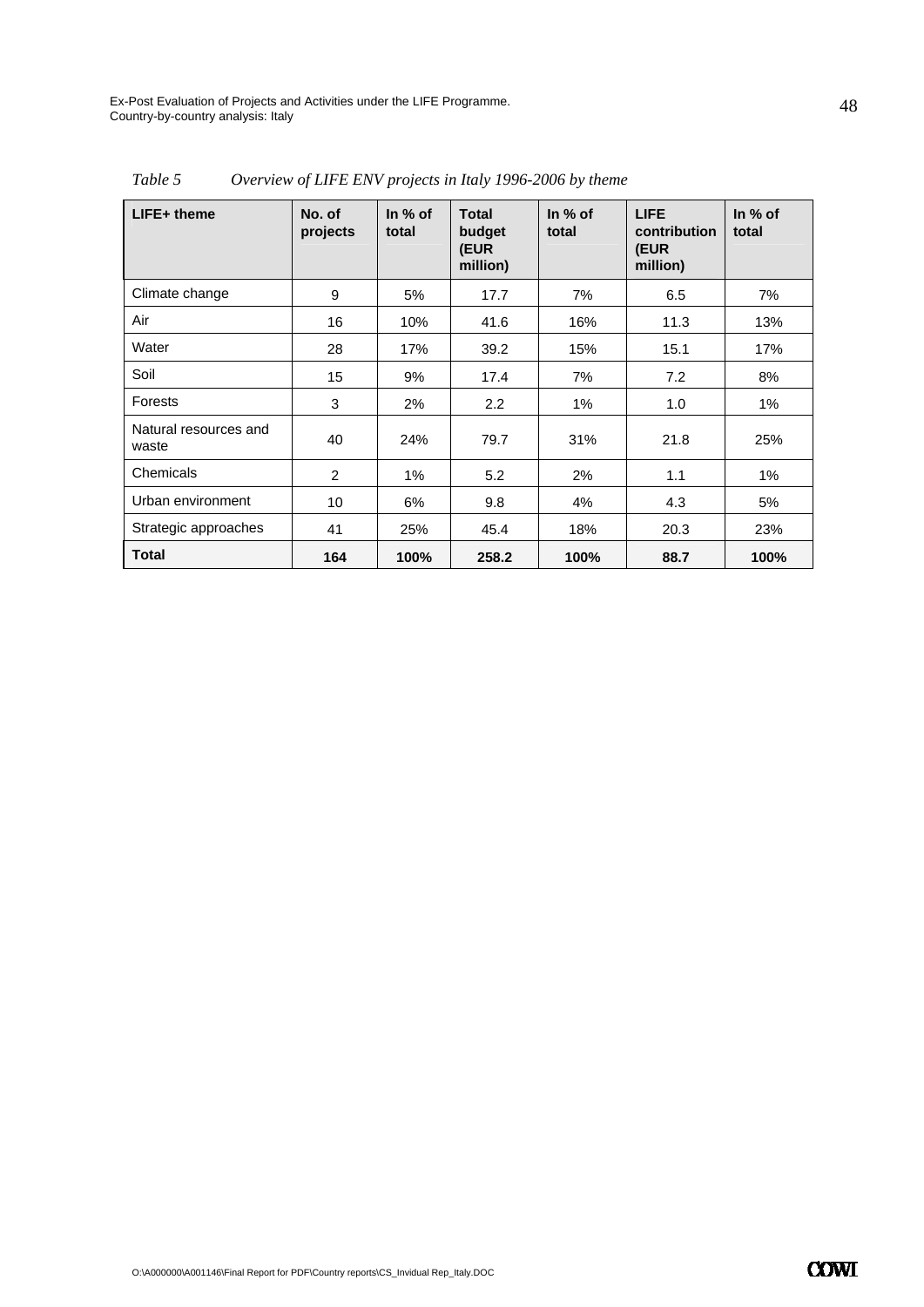| <b>Beneficiary type</b>                  | No. of<br>projects | In % of<br>total | <b>Total</b><br>budget<br>(EUR<br>million) | In % of<br>total | <b>LIFE</b><br>contribution<br>(EUR<br>million) | In % of<br>total |
|------------------------------------------|--------------------|------------------|--------------------------------------------|------------------|-------------------------------------------------|------------------|
| <b>Public entities</b>                   |                    |                  |                                            |                  |                                                 |                  |
| National authority                       | 1                  | 1%               | 2.1                                        | 1%               | 1.0                                             | 1%               |
| Regional authority                       | 12                 | 7%               | 13.4                                       | 5%               | 6.5                                             | 7%               |
| Local authority                          | 34                 | 21%              | 40.0                                       | 16%              | 18.1                                            | 20%              |
| Development agency                       | 8                  | 5%               | 15.3                                       | 6%               | 5.1                                             | 6%               |
| Intergovernmental body                   | $\Omega$           | 0%               | 0.0                                        | $0\%$            | 0.0                                             | $0\%$            |
| Park-reserve authority                   | 5                  | 3%               | 8.2                                        | 3%               | 2.4                                             | 3%               |
| Sub-total                                | 60                 | 37%              | 78.9                                       | 31%              | 33.0                                            | 37%              |
| <b>Public and private enterprises</b>    |                    |                  |                                            |                  |                                                 |                  |
| International enterprise                 | 5                  | 3%               | 24.9                                       | 10%              | 4.6                                             | 5%               |
| Large enterprise                         | $\mathbf 0$        | 0%               | 0.0                                        | $0\%$            | 0.0                                             | $0\%$            |
| SME Small and medium sized<br>enterprise | 5                  | 3%               | 5.9                                        | 2%               | 2.7                                             | 3%               |
| Mixed enterprise                         | 11                 | 7%               | 20.7                                       | 8%               | 7.0                                             | 8%               |
| Public enterprise                        | 35                 | 21%              | 78.1                                       | 30%              | 21.6                                            | 24%              |
| Sub-total                                | 56                 | 34%              | 129.6                                      | 50%              | 35.9                                            | 41%              |
| <b>NGOs and research</b>                 |                    |                  |                                            |                  |                                                 |                  |
| NGO-Foundation                           | $\overline{4}$     | 2%               | 2.9                                        | 1%               | 1.2                                             | 1%               |
| <b>Research institutions</b>             | 13                 | 8%               | 14.9                                       | 6%               | 7.0                                             | 8%               |
| University                               | 6                  | 4%               | 5.8                                        | 2%               | 2.8                                             | 3%               |
| Training centre                          | $\mathbf 0$        | 0%               | 0.0                                        | 0%               | 0.0                                             | 0%               |
| Sub-total                                | 23                 | 14%              | 23.6                                       | 9%               | 11.0                                            | 12%              |
| None indicated                           | 25                 | 15%              | 26.1                                       | 10%              | 8.7                                             | 10%              |
| <b>Total</b>                             | 164                | 100%             | 258.2                                      | 100%             | 88.7                                            | 100%             |

*Table 6 Italy LIFE ENV projects 1996-2006 according to beneficiary type*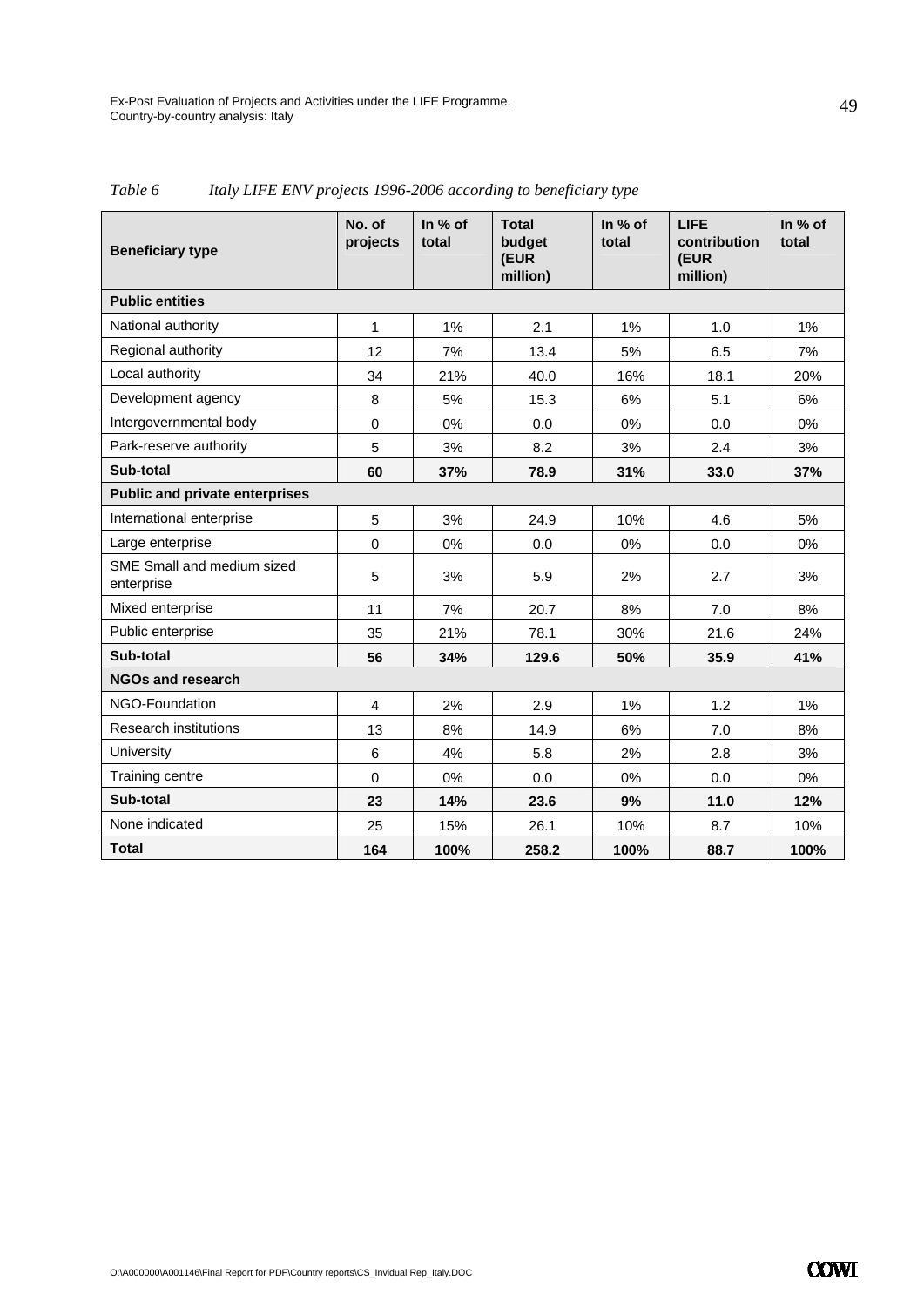## **Appendix 3 Summary tables on LIFE Nature projects in Italy**

| <b>Generation</b>                              | Year         | <b>Number of</b><br>projects | <b>Total budget</b><br>(EUR<br>million) | <b>Total LIFE</b><br>co-financing<br>budget (EUR<br>million) | Average<br>duration<br>(years) | Average<br><b>LIFE funding</b><br>per project<br>(EUR<br>million) |
|------------------------------------------------|--------------|------------------------------|-----------------------------------------|--------------------------------------------------------------|--------------------------------|-------------------------------------------------------------------|
| LIFE II                                        | 1996         | 14                           | 9.6                                     | 4.9                                                          | 3.8                            | 0.4                                                               |
|                                                | 1997         | 17                           | 8.8                                     | 4.9                                                          | 3.8                            | 0.3                                                               |
|                                                | 1998         | 20                           | 10.7                                    | 5.3                                                          | 3.3                            | 0.3                                                               |
|                                                | 1999         | 19                           | 15.1                                    | 7.9                                                          | 3.9                            | 0.4                                                               |
|                                                | <b>Total</b> | 70                           | 44.2                                    | 23.0                                                         | 3.7                            | 0.3                                                               |
| LIFE III                                       | 2000         | 21                           | 21.8                                    | 10.2                                                         | 3.8                            | 0.5                                                               |
|                                                | 2002         | 11                           | 6.5                                     | 3.3                                                          | 2.7                            | 0.3                                                               |
|                                                | 2003         | 15                           | 15.1                                    | 8.1                                                          | 3.7                            | 0.5                                                               |
|                                                | 2004         | 12                           | 20.1                                    | 10.9                                                         | 4.3                            | 0.9                                                               |
|                                                | <b>Total</b> | 59                           | 63                                      | 32                                                           | 3.7                            | 0.5                                                               |
| LIFE III<br>extension                          | 2005         | 4                            | 4.3                                     | 2.2                                                          | 4.5                            | 0.6                                                               |
|                                                | 2006         | $\overline{4}$               | 6.3                                     | 3.3                                                          | 4.5                            | 0.8                                                               |
|                                                | <b>Total</b> | 8                            | 10.6                                    | 5.6                                                          | 4.5                            | 0.7                                                               |
| <b>Grand total</b>                             |              | 137                          | 118.3                                   | 61.0                                                         | 3.7                            | 0.4                                                               |
| Comparative<br>figures for all<br>NAT projects |              | 771                          | 1,224.1                                 | 637.2                                                        | 4.2                            | 0.8                                                               |

*Table 7 Overview of LIFE NAT projects in Italy, 1996-2006* 

*Table 8 Categories of LIFE NAT projects in Italy, 1996-2006* 

| <b>LIFE NAT themes</b>       | No. of<br>projects | In % of total | <b>Total budget</b><br>(EUR million) | In $%$ of<br>total | <b>LIFE</b><br>contribution<br>(EUR<br>million | In % of<br>total |
|------------------------------|--------------------|---------------|--------------------------------------|--------------------|------------------------------------------------|------------------|
| <b>Habitats Directive</b>    | 120                | 88%           | 102.0                                | 86%                | 52.9                                           | 87%              |
| <b>Birds Directive</b>       | 14                 | 10%           | 15.7                                 | 13%                | 7.8                                            | 13%              |
| <b>Biodiversity projects</b> | 3                  | 2%            | 0.6                                  | $0\%$              | 0.3                                            | 1%               |
| <b>Total</b>                 | 137                | 100%          | 118.3                                | 100%               | 61.0                                           | 100%             |